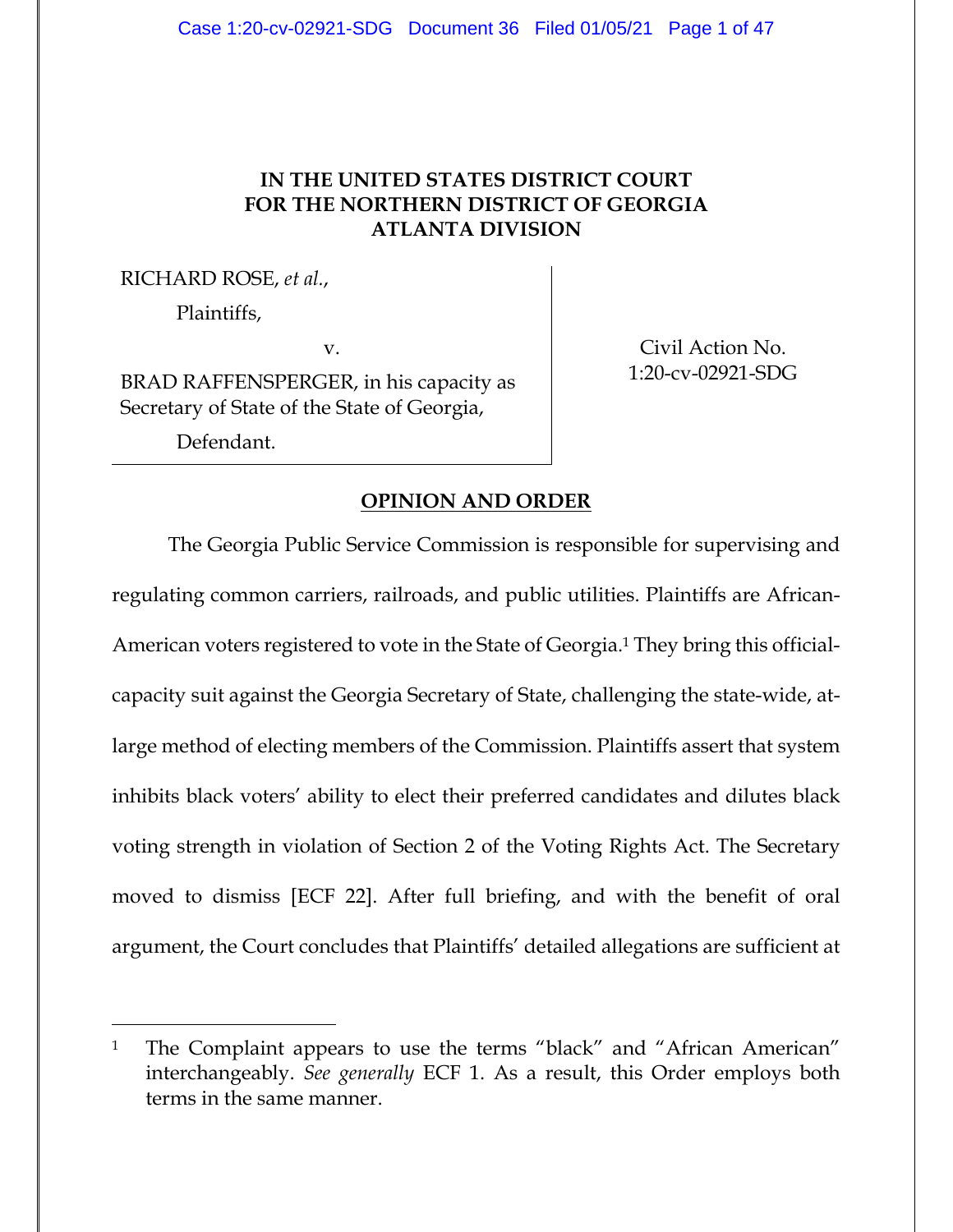this stage of the litigation to demonstrate standing and state a claim. The Secretary's motion is therefore **DENIED**.

#### **I. Background**

At the motion to dismiss stage, the Court must accept all well-pleaded facts as true and draw all reasonable inferences in favor of Plaintiffs.2 *Bryant v. Avado Brands, Inc.*, 187 F.3d 1271, 1274 (11th Cir. 1999). Accordingly, the following factual description is drawn from the Complaint's well-pleaded allegations.

Plaintiffs are four residents of Fulton County who are registered Georgia voters.3 They are all African American.4 On July 14, 2020, they filed suit under Section 2 of the Voting Rights Act of 1965, as amended, 52 U.S.C. § 10301.5 This section states, in part: "No voting qualification or prerequisite to voting or standard, practice, or procedure shall be imposed or applied by any State or political subdivision in a manner which results in a denial or abridgement of the right of any citizen of the United States to vote on account of race or color . . . ." The only Defendant is Brad Raffensperger, who is sued solely in his official

<sup>&</sup>lt;sup>2</sup> The Secretary argues that this precept does not apply to his contention that Plaintiffs lack standing. This issue is discussed *infra* at Section III.B.1.

 $^3$  ECF 1, ¶ [ 6–9.

<sup>4</sup> *Id.*

<sup>5</sup> *Id.*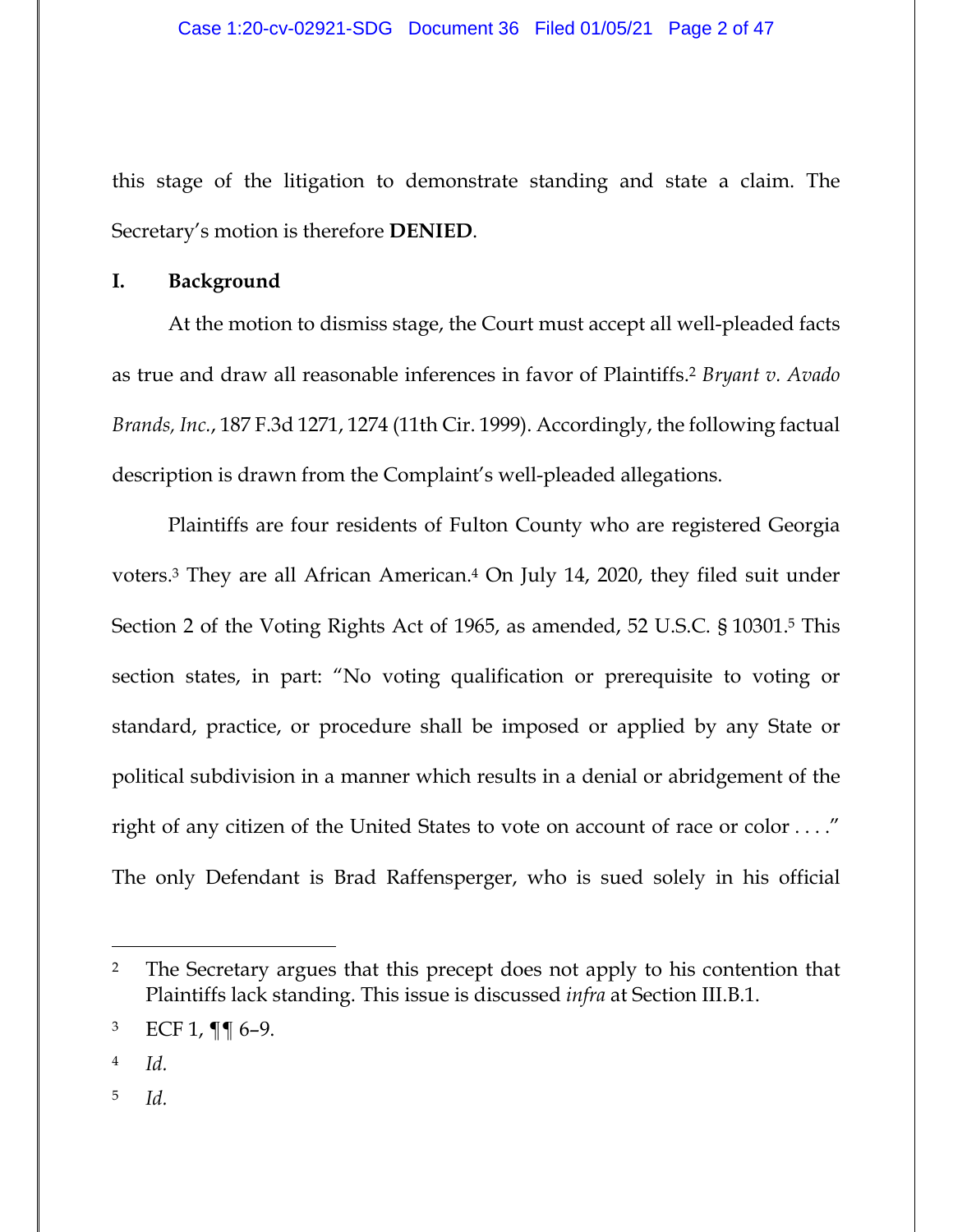capacity as the Georgia Secretary of State.6 The Secretary is "the chief election official" for Georgia and "is responsible for administering elections for members" of the Commission.7

The existence of the Commission is enshrined in the Georgia Constitution: "There shall be a Public Service Commission for the regulation of utilities which shall consist of five members who shall be elected by the people." Ga. Const. art. IV,  $\S 1$ ,  $\P$  I(a).<sup>8</sup> Relevant to this litigation, the Georgia Constitution also dictates that "[t]he filling of vacancies and manner and time of election of members of the [C]ommission shall be as provided by law." *Id.* ¶ I(c).9 The "manner and time" of such elections is dictated by statute. O.C.G.A. § 46-2-1, *et seq.*10 Commissioners have been selected through state-wide elections since 1906.11 That same year, the successful gubernatorial candidate ran on a platform of "reforming the railroad commission and disenfranchising" black voters.12

- 7 *Id.* (citations omitted).
- 8 *Id.* ¶ 11.
- 9 *Id.* ¶ 13.
- 10 *Id.*
- 11 *Id.* ¶ 2.
- 12 *Id.* ¶ 25.

<sup>6</sup> *Id.* ¶ 10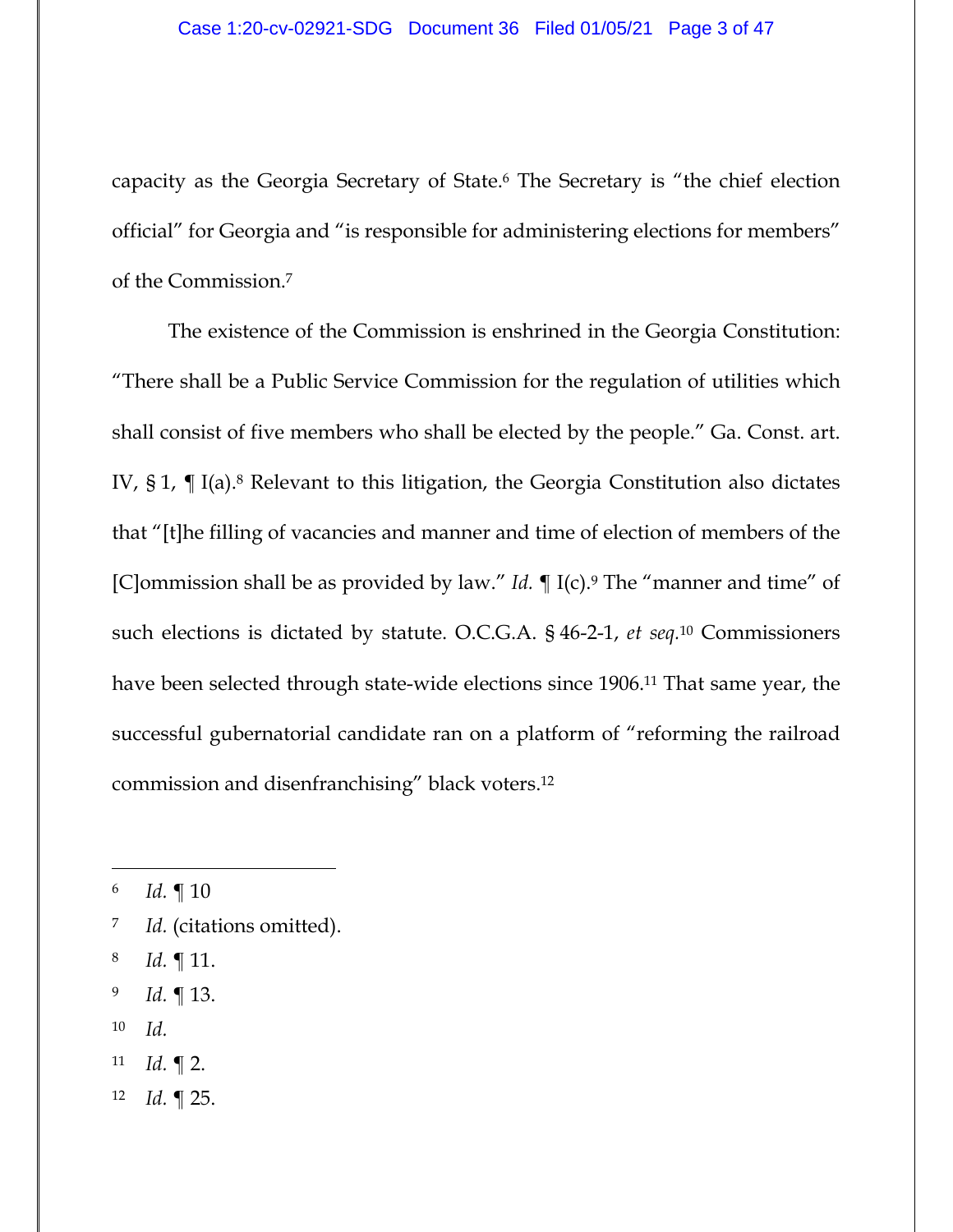Commissioners are elected "at large" by all Georgia voters in partisan elections; they serve six-year staggered terms.13 Among their other duties, the commissioners regulate the rates that electric, natural gas, and telephone companies may charge in Georgia.14 Even though the commissioners are elected at-large, they must be residents of one of five Commission districts prescribed by statute:15

> [M]embers elected to the commission shall be required to be residents of one of five Public Service Commission Districts as hereafter provided, but each member of the commission shall be elected state wide by the qualified voters of this state who are entitled to vote for members of the General Assembly.

O.C.G.A. § 46-2-1(a). A commissioner must continue to live in the district from

which that person was elected throughout the six-year term. *Id.* § 46-2-1(b).

Plaintiffs contend that there is an "informal slating process" for membership

on the Commission "that operates by gubernatorial appointment."16 Save for the

- 15 *Id.* ¶ 12.
- 16 *Id.* ¶ 29.

<sup>13</sup> *Id.* ¶ 11 (citing Ga. const. art. IV, § 1, ¶ I; O.C.G.A. § 46-2-1).

Although not spelled out in the Complaint, "at large" means "[e]lected officials chosen by the voters of the State as a whole rather than from separate congressional or legislative districts." *At large*, BLACK'S LAW DICTIONARY (6th ed.))

<sup>14</sup> ECF 1, ¶ 13.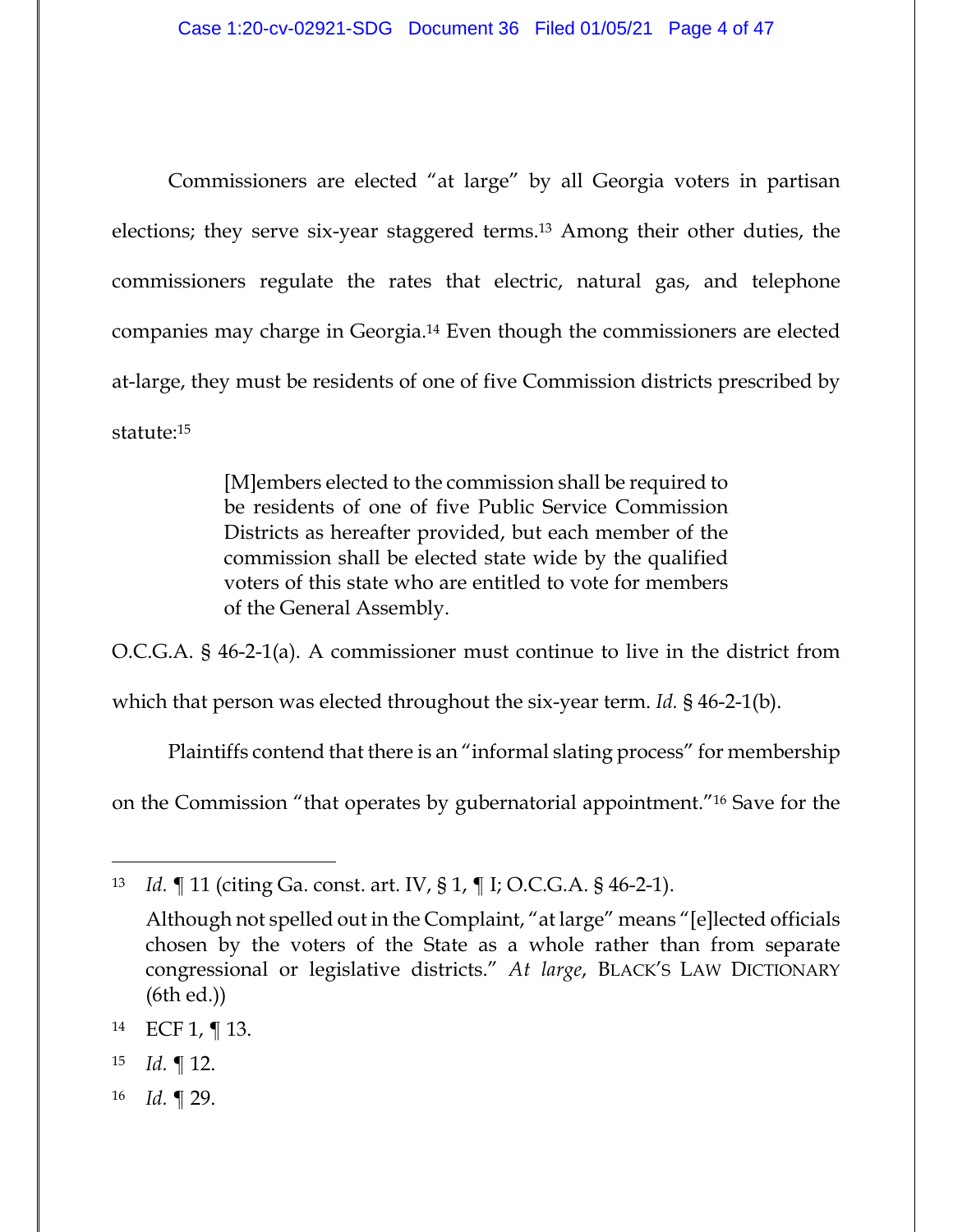three-year period between 1999 and 2002, African Americans have allegedly been denied access to that slating process.17 To date, the only African American ever to have served as a commissioner—David L. Burgess—was appointed in 1999 by then-governor Roy Barnes.18 With the benefit of incumbency resulting from that appointment, Burgess was elected to the position in 2000.19 He served only one full term before being defeated in the 2006 election.20 In part as a result of this history, Plaintiffs plead that the Commission "has not been responsive to the particularized needs of African American residents of Georgia."21

Plaintiffs claim that the staggered terms, a majority-vote requirement, and "unusually large voting districts" (that is to say, no voting districts save for the entire State of Georgia) exacerbate the opportunities for discrimination against African Americans in elections for commissioners.22 The Complaint is not entirely

17 *Id.*

- 19 *Id.* ¶ 33.
- 20 *Id.*
- 21 *Id.* ¶ 34.

<sup>18</sup> *Id.* ¶¶ 2, 31–33.

<sup>22</sup> *Id.* ¶ 28.

During oral argument, counsel for Plaintiffs made clear that they are not challenging the residency requirements for candidates to the Commission. ECF 35, at 20–21 (indicating Plaintiffs are not alleging the residency districts dilute their votes).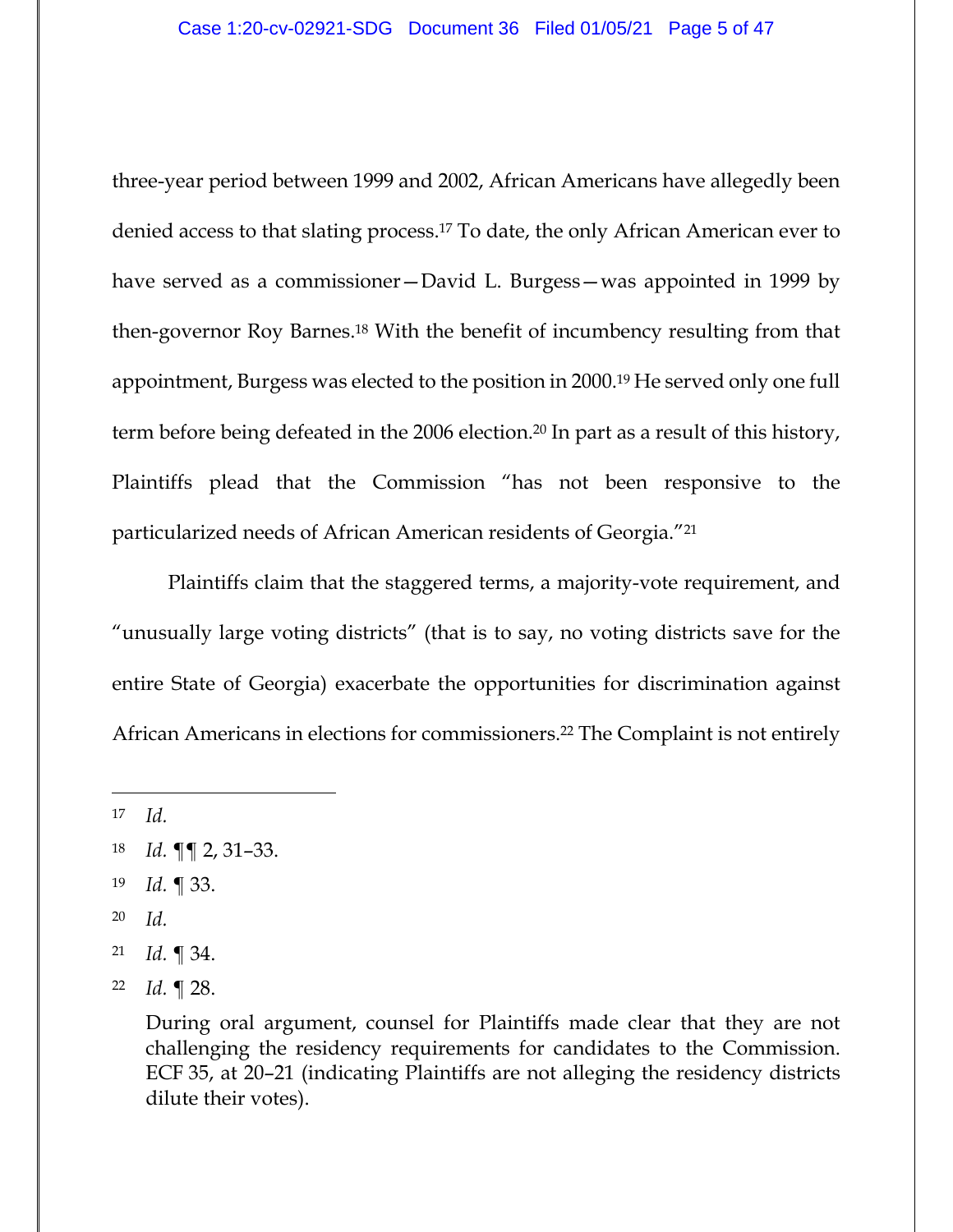clear about whether this alleged discrimination is against voters like Plaintiffs, or black candidates who run for a position on the Commission, or both.23 Given that this case is at the motion to dismiss stage, and interpreting the Complaint in the light most favorable to Plaintiffs, the Court treats the allegation as referring to discrimination against black voters (including Plaintiffs).

Plaintiffs also make the following relevant allegations:

- As of the 2010 Census, Georgia's voting-age population was 62.3% white, 29.7% black, and 8% members of other racial groups.<sup>24</sup> The percentage of black voting-age residents had increased to 32.3% as of a 2018 survey.25
- If elections for commissioner were based on five single-member districts rather than at-large, African Americans would be "sufficiently numerous and geographically compact" to make up "a majority of the voting-age population in at least one single-member district."26
- African American voters are "politically cohesive" when voting for members of the Commission: They supported "their preferred candidates with greater than 80 percent of their votes" in every election between 2012 and 2018.27

- 25 *Id.* ¶ 16.
- 26 *Id.* ¶ 18.
- 27 *Id.* ¶¶ 20–21.

<sup>23</sup> ECF 1, ¶ 28.

<sup>24</sup> *Id.* ¶ 15.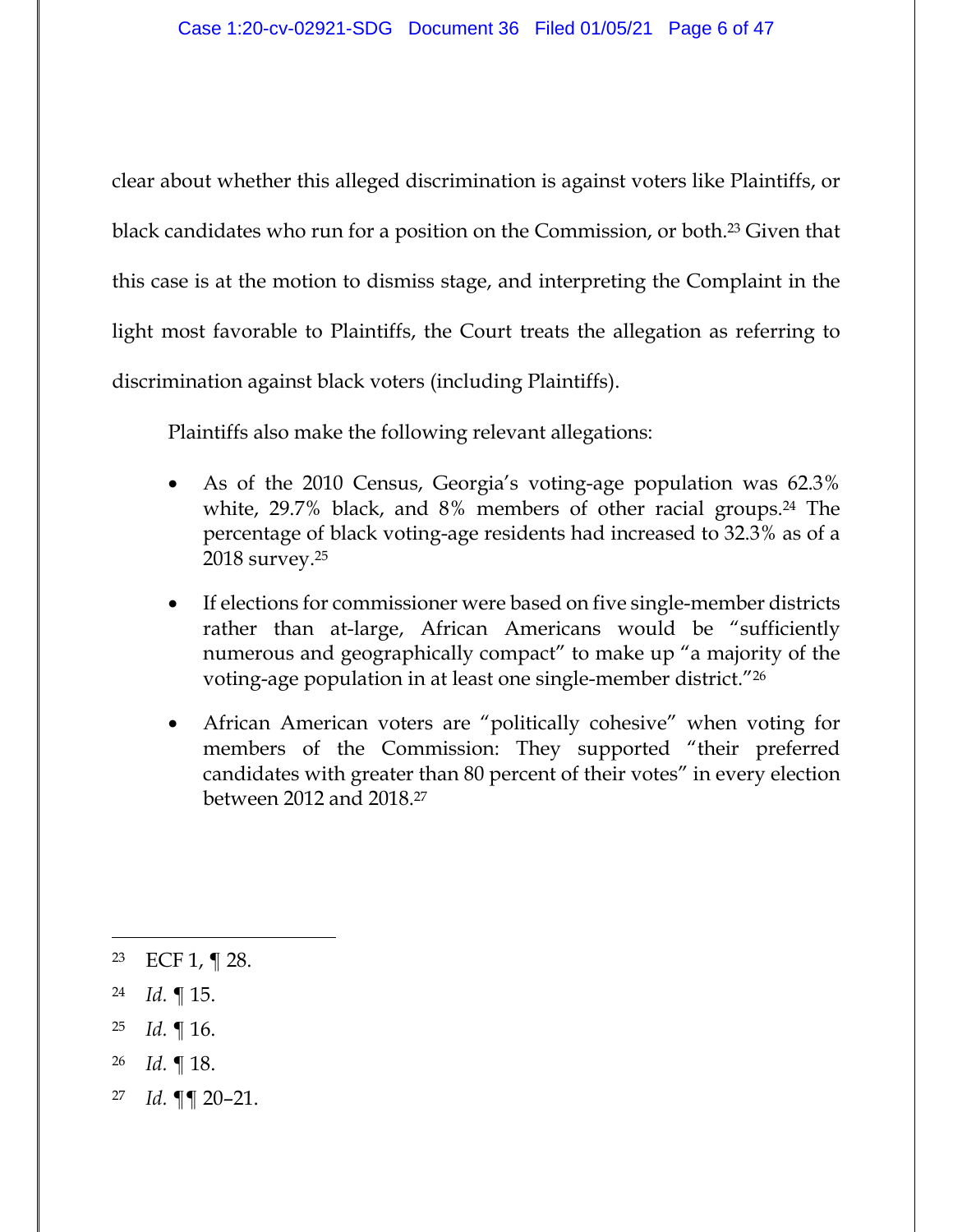- Conversely, white voters voted sufficiently as a block to generally enable them to defeat the candidate preferred by black voters in every election for members of the Commission between 2012 and 2018.28
- In addition to Georgia's "long and extensive history of voting discrimination against African Americans," these numerical disparities in voting preferences reflect that "[v]oting in elections for members of the Public Service Commission is polarized along racial lines."29

Although Plaintiffs do not expressly plead that they have been unable to elect their preferred candidates, they do contend that their votes have been and will continue to be improperly diluted because of the at-large method of electing Commission members.30 They therefore seek a judgment declaring that this method of electing members of the Commission violates Section 2 of the Voting Rights Act of 1965, as amended (the VRA), and an order enjoining the Secretary from employing this method in future elections and directing him to administer such elections in a manner that complies with Section 2.31

28 *Id.* ¶¶ 22–23.

<sup>29</sup> *Id.* ¶ 24 (quoting *Wright v. Sumter Cnty. Bd. of Elections & Registration*, 301 F. Supp. 3d 1297, 1310 (M.D. Ga. 2018) ("Georgia's history of [racial] discrimination has been rehashed so many times that the Court can all but take judicial notice thereof.") (alteration in original) (internal quotation marks omitted)), ¶ 26.

<sup>30</sup> *Id.* ¶ 36 (Claim One).

<sup>31</sup> *Id.* at 10–11 (*ad damnum* clause).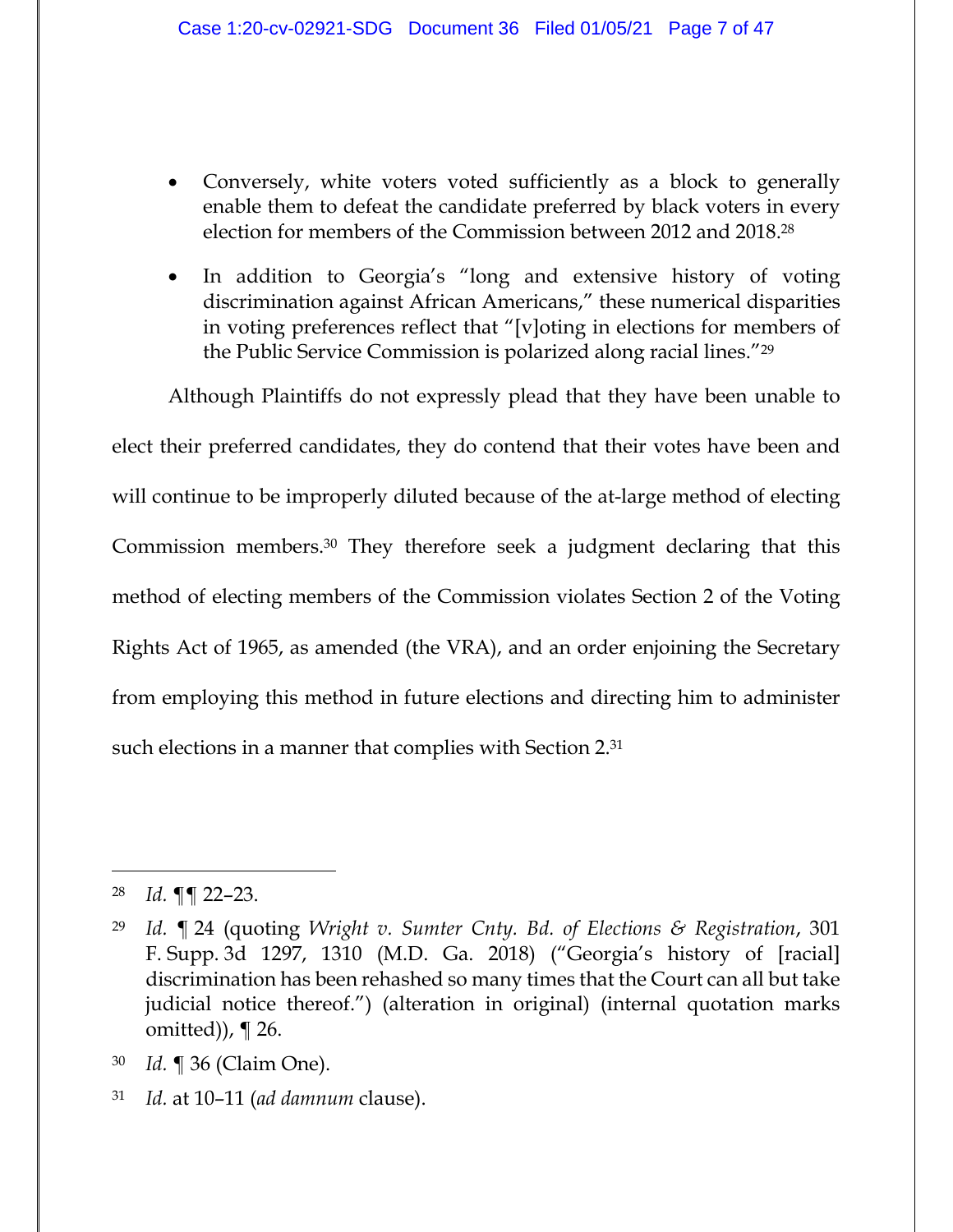On August 14, 2020, the Secretary moved to dismiss the Complaint under Federal Rules of Civil Procedure 12(b)(1), arguing that Plaintiffs lack standing, and under Rule 12(b)(6), for failure to state a claim.32 Plaintiffs opposed the motion on August 27, 2020.33 The Secretary filed his response on September 10, 2020.34 The Court heard argument on December 8, 2020. The Secretary's motion is thus ripe for consideration.

## **II. Standard of Review**

### **A. Rule 12(b)(1)**

Rule 12(b)(1) permits a party to raise the defense of lack of subject matter jurisdiction by motion. This includes a challenge to standing. "'Because standing is jurisdictional, a dismissal for lack of standing has the same effect as a dismissal for lack of subject matter jurisdiction under Fed. R. Civ. P. 12(b)(1).'" *Stalley ex rel. U.S. v. Orlando Reg'l Healthcare Sys., Inc.*, 524 F.3d 1229, 1232 (11th Cir. 2008) (quoting *Cone Corp. v. Fla. Dep't of Transp.*, 921 F.2d 1190, 1203 n.42 (11th Cir. 1991)). Article III of the Constitution limits federal courts to consideration of cases and controversies. U.S. Const. art. III, § 2. The doctrine of standing "is an essential and

34 ECF 26.

<sup>32</sup> ECF 22.

<sup>33</sup> ECF 23.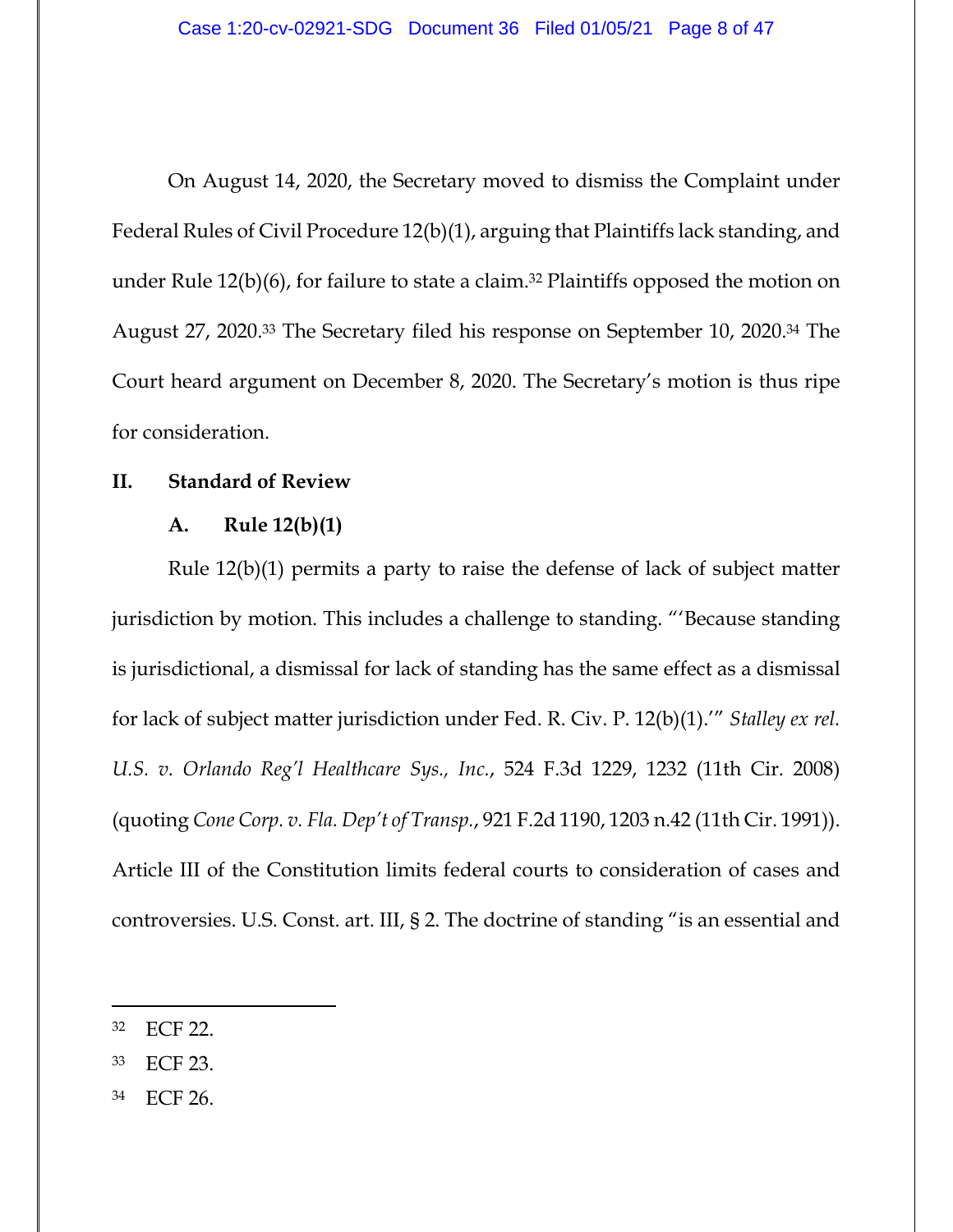unchanging part of the case-or-controversy requirement of Article III." *Lujan v. Defs. of Wildlife*, 504 U.S. 555, 560 (1992). The Supreme Court has held that standing contains three elements: (1) an actual or imminent injury-in-fact; (2) a causal connection between the injury and the conduct complained of; and (3) a likelihood that the injury will be redressed by the court. *Id*. at 560–61. The Secretary asserts that Plaintiffs have failed to establish all three aspects.35

#### **B. Rule 12(b)(6)**

The Secretary also argues that Plaintiffs have failed to state a claim.36 Federal Rule of Civil Procedure 8(a)(2) requires a pleading to contain a "short and plain statement of the claim showing that the pleader is entitled to relief." While this standard does not require "detailed factual allegations," the Supreme Court has held that "'labels and conclusions'" or "'a formulaic recitation of the elements of a cause of action will not do.'" *Ashcroft v. Iqbal*, 556 U.S. 662, 678 (2009) (quoting *Bell Atl. Corp. v. Twombly*, 550 U.S. 544, 555 (2007)).

To withstand a motion to dismiss for failure to state a claim under Rule 12(b)(6), "a complaint must [ ] contain sufficient factual matter, accepted as true, to 'state a claim to relief that is plausible on its face.'" *Am. Dental Ass'n v. Cigna* 

<sup>35</sup> ECF 22-1, at 4–15.

<sup>36</sup> *Id*. at 16–19.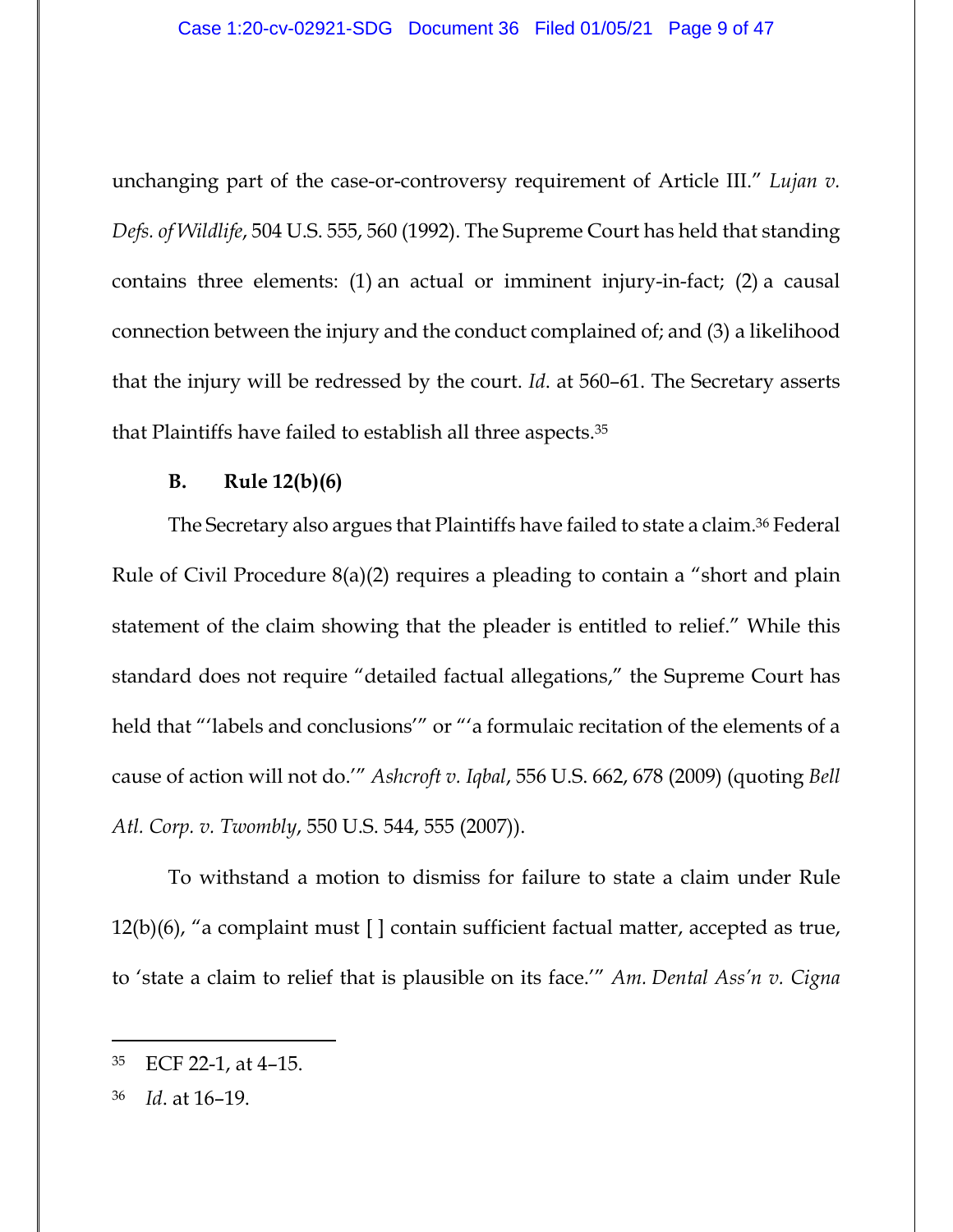*Corp.,* 605 F.3d 1283, 1289 (11th Cir. 2010) (quoting *Twombly*, 550 U.S. at 570). A complaint fails to state a claim when it does not "give the defendant fair notice of what the . . . claim is and the grounds upon which it rests." *Twombly*, 550 U.S. at 555–56 (internal quotation marks omitted) (citation omitted). *See also Iqbal*, 556 U.S. at 680–85; *Oxford Asset Mgmt. v. Jaharis*, 297 F.3d 1182, 1187–88 (11th Cir. 2002) (stating that "conclusory allegations, unwarranted deductions of facts[,] or legal conclusions masquerading as facts will not prevent dismissal") (citation omitted).

A complaint must present sufficient facts to "'raise a reasonable expectation that discovery will reveal evidence' of the claim." *Am. Dental Ass'n*, 605 F.3d at 1289 (quoting *Twombly*, 550 U.S. at 556). While well-pleaded facts are accepted as true at this stage, *FindWhat Inv'r Grp. v. FindWhat.com*, 658 F.3d 1282, 1296 (11th Cir. 2011), this principle does not apply to legal conclusions, *Iqbal*, 556 U.S. at 678.

## **III. Discussion**

Because of the inquiry applicable to claims made under the VRA, the Secretary's standing and failure-to-state-a-claim arguments are not entirely analytically distinct. For instance, redressability is a necessary element of standing, but showing that the claimed injury has a remedy is also an element of stating a claim for violation of Section 2. Accordingly, the Court first addresses the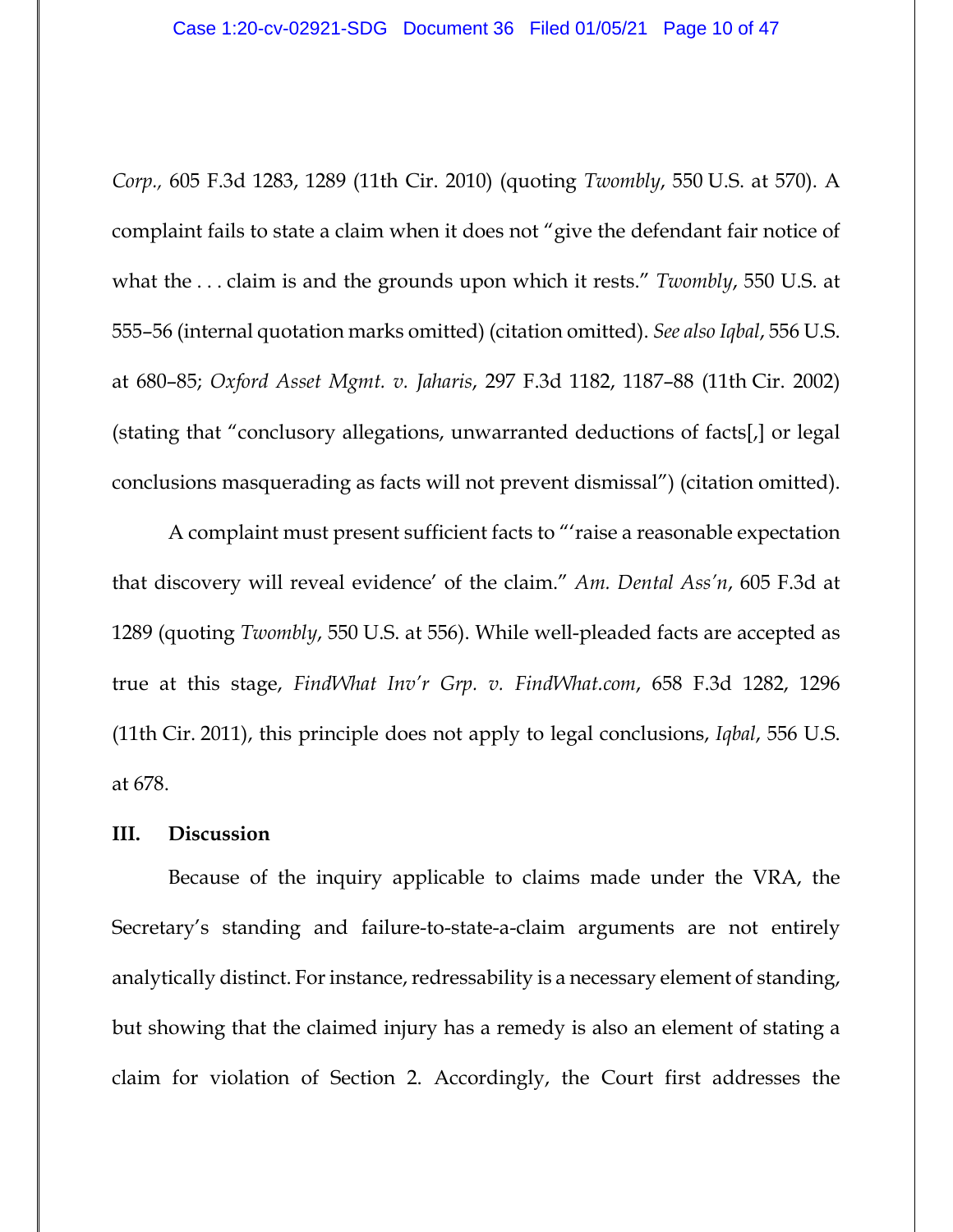framework for establishing a VRA claim and then proceeds to assess whether Plaintiffs have standing and have satisfied Rule 12(b)(6) under that framework.

### **A. The Voting Rights Act**

Subsection (a) of Section 2 of the VRA prohibits (among other things) standards, practices, and procedures that deny or abridge the right to vote of any United States citizen based on race or color. 52 U.S.C. § 10301(a). Such a violation is established

> if, based on the totality of circumstances, it is shown that the political processes leading to nomination or election in the State or political subdivision are not equally open to participation by members of a class of citizens protected by subsection (a) in that its members have less opportunity than other members of the electorate to participate in the political process and to elect representatives of their choice.

Id. at § 10301(b). The statute does not, however, create an entitlement to proportional representation for members of a protected class. *Id.*

In *Thornburg v. Gingles*, 478 U.S. 30 (1986), the Supreme Court first interpreted Section 2 after Congress amended it in 1982. The amendment emphasized that the focus must be on the *results* of the challenged standards, practices, and procedures—not on whether those processes had been adopted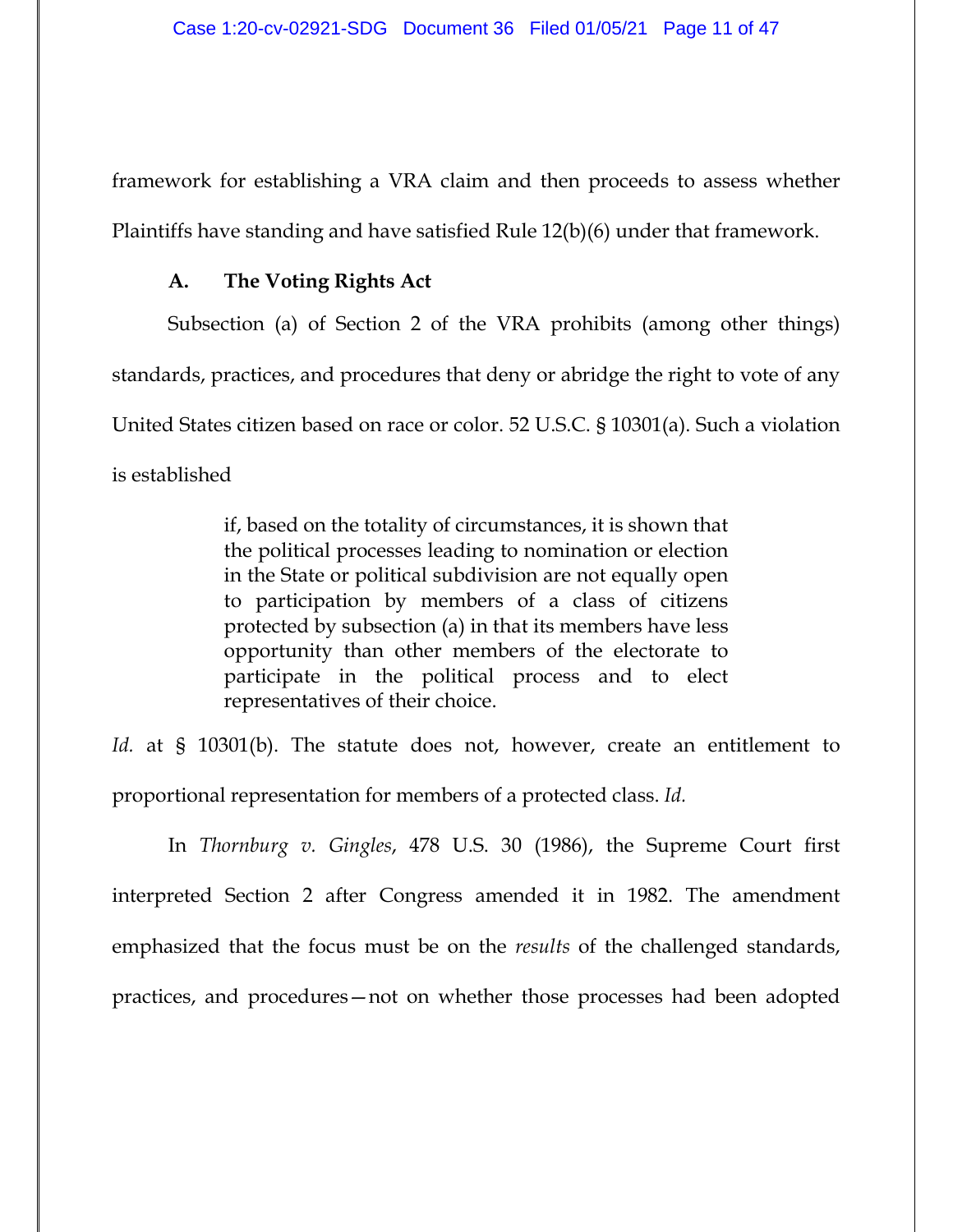because of discriminatory intent. *Id.* at 35–36.37 Under *Gingles*, plaintiffs must show

that they have satisfied three prerequisites to make out a vote dilution claim:

First, the minority group must be able to demonstrate that it is sufficiently large and geographically compact to constitute a majority in a single-member district. If it is not, as would be the case in a substantially integrated district, the *multi-member form* of the district cannot be responsible for minority voters' inability to elect its candidates. Second, the minority group must be able to show that it is politically cohesive. If the minority group is not politically cohesive, it cannot be said that the selection of a multimember electoral structure thwarts distinctive minority group interests. Third, the minority must be able to demonstrate that the white majority votes sufficiently as a bloc to enable it—in the absence of special circumstances, such as the minority candidate running unopposed—usually to defeat the minority's preferred candidate.

*Id.* at 50–51 (emphasis in original) (footnotes omitted) (citations omitted). Despite *Gingles*'s focus on multi-member districts, in *Voinovich v. Quilter*, 507 U.S. 146, 153 (1993), the Supreme Court made clear that single-member districts can also dilute minority voting strength and thereby violate Section 2. And, while at-large

<sup>&</sup>lt;sup>37</sup> "Under the results test, the inquiry is more direct: past discrimination can severely impair the present-day ability of minorities to participate on an equal footing in the political process. Past discrimination may cause blacks to register or vote in lower numbers than whites. Past discrimination may also lead to present socioeconomic disadvantages, which in turn can reduce participation and influence in political affairs." *United States v. Marengo Cnty. Comm'n*, 731 F.2d 1546, 1567 (11th Cir. 1984) (footnote omitted) (citation omitted).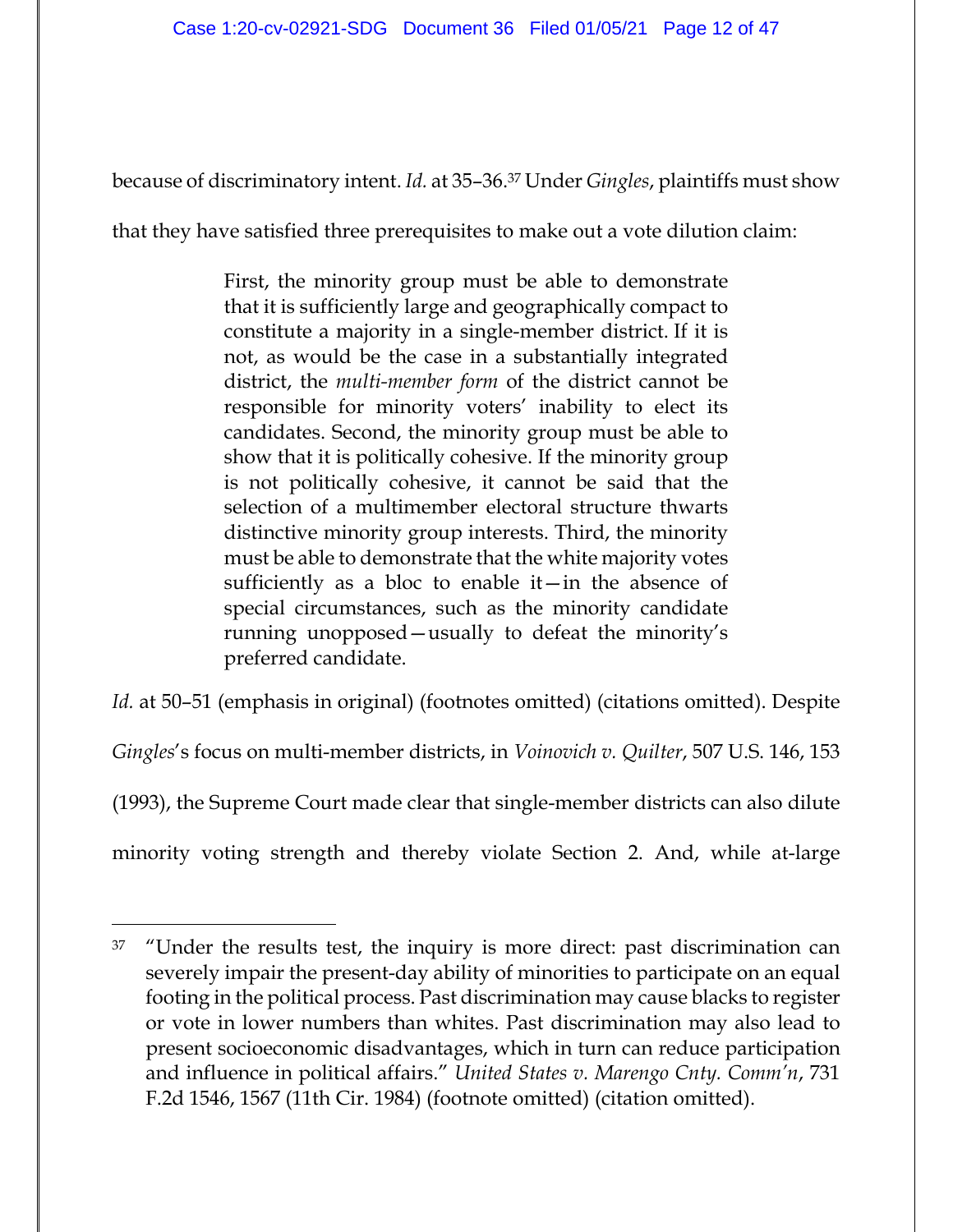elections do not *per se* violate Section 2, they can do so if (under the totality of the circumstances) they "result in unequal access to the electoral process." *Gingles*, 478 U.S. at 46.

In addition to applying the *Gingles* factors, courts generally must also consider several factors—identified in the Senate Report accompanying the 1982 VRA amendment—that can be relevant to Section 2 claims. *Gingles*, 478 U.S. at 44– 45. As later explained by the Eleventh Circuit, the Senate Report factors that will "typically establish" a violation of Section 2 are:

> 1. the extent of any history of official discrimination in the state or political subdivision that touched the right of the members of the minority group to register, to vote or otherwise to participate in the democratic process;

> 2. the extent to which voting in the elections of the state or political subdivision is racially polarized;

> 3. the extent to which the state or political subdivision has used unusually large election districts, majority vote requirements, anti-single shot provisions,<sup>38</sup> or other voting practices or procedures that may enhance the opportunity for discrimination against the minority group;

<sup>38 &</sup>quot;Single-shot voting enables a minority group to win some at-large seats if it concentrates its vote behind a limited number of candidates and if the vote of the majority is divided among a number of candidates." *Gingles*, 478 U.S. at 38 n.5 (internal quotation marks omitted) (citations omitted).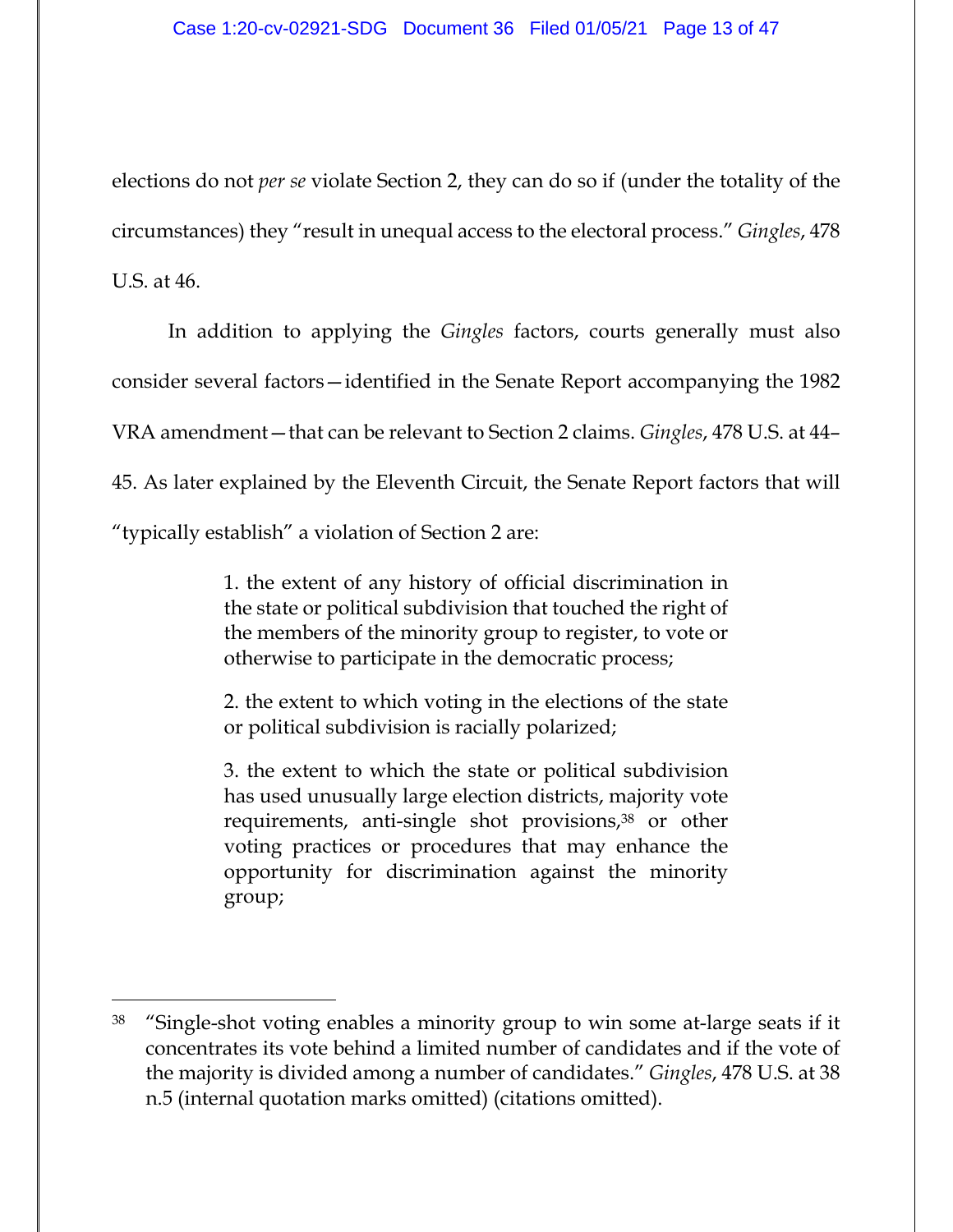4. if there is a candidate slating process, whether the members of the minority group have been denied access to that process;

5. the extent to which members of the minority group in the state or political subdivision bear the effects of discrimination in such areas as education, employment and health, which hinder their ability to participate effectively in the political process;

6. whether political campaigns have been characterized by overt or subtle racial appeals;

7. the extent to which members of the minority group have been elected to public office in the jurisdiction.

*Solomon v. Liberty Cnty., Fla.*, 899 F.2d 1012, 1015–16 (11th Cir. 1990). Further, two

additional circumstances may be probative of a Section 2 violation:

[W]hether there is a significant lack of responsiveness on the part of elected officials to the particularized needs of the members of the minority group;

[W]hether the policy underlying the state or political subdivision's use of such voting qualification, prerequisite to voting, or standard, practice or procedure is tenuous.

*Id.* at 1016. The *Gingles* court concluded that these nine factors "will often be

pertinent to certain types of § 2 violations, particularly to vote dilution claims."

478 U.S. at 45 (footnote omitted). The Eleventh Circuit has emphasized that Section

2, as amended, is "a constitutional exercise of congressional enforcement power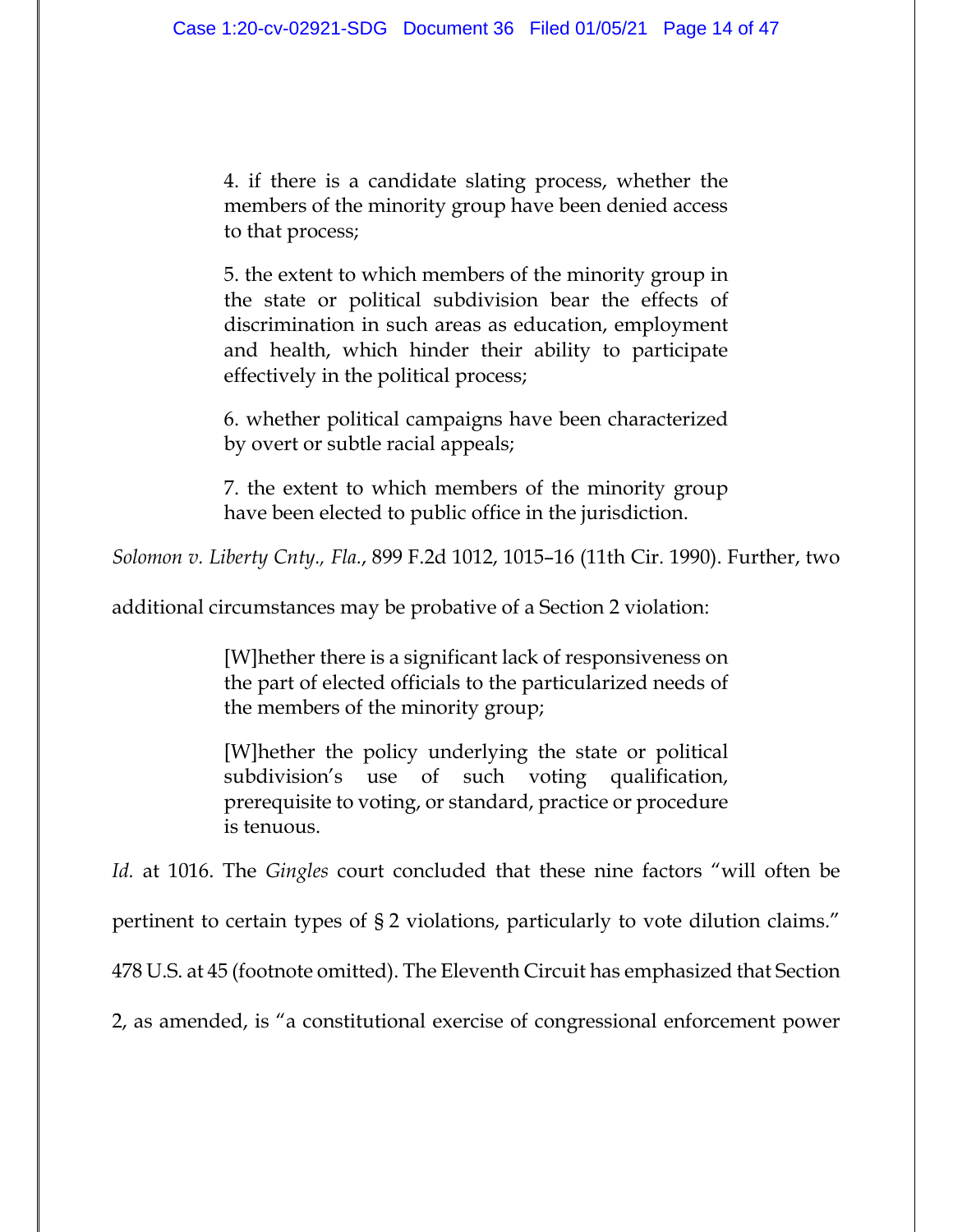under the Fourteenth and Fifteenth Amendments." *Marengo Cnty. Comm'n*, 731 F.2d at 1550.

### **B. Standing**

Because a challenge to standing implicates the Court's subject matter jurisdiction, such a challenge can be brought under Rule 12(b)(1). *Stalley*, 524 F.3d at 1232. Here, the Secretary asserts that, under this rule, the Court "is not limited to the four corners of the Complaint" in determining whether standing exists.39 He also argues that the Court need not treat Plaintiffs' well-pleaded allegations as true under 12(b)(1).40 While this may be true when a defendant raises a *factual* challenge to pleading, the same is not the case when only a *facial* challenge has been made.

"A defendant can move to dismiss a complaint under Rule  $12(b)(1)$  for lack of subject matter jurisdiction by either facial or factual attack." *Stalley*, 524 F.3d at 1232. The Eleventh Circuit has described the difference between the two types of challenges:

> A facial attack on the complaint requires the court merely to look and see if the plaintiff has sufficiently alleged a basis of subject matter jurisdiction, *and the allegations in his complaint are taken as true for the purposes of the motion*. By contrast, a factual attack on a complaint challenges the existence of subject matter jurisdiction

<sup>39</sup> ECF 22-1, at 5.

<sup>40</sup> *Id*. at 5–6.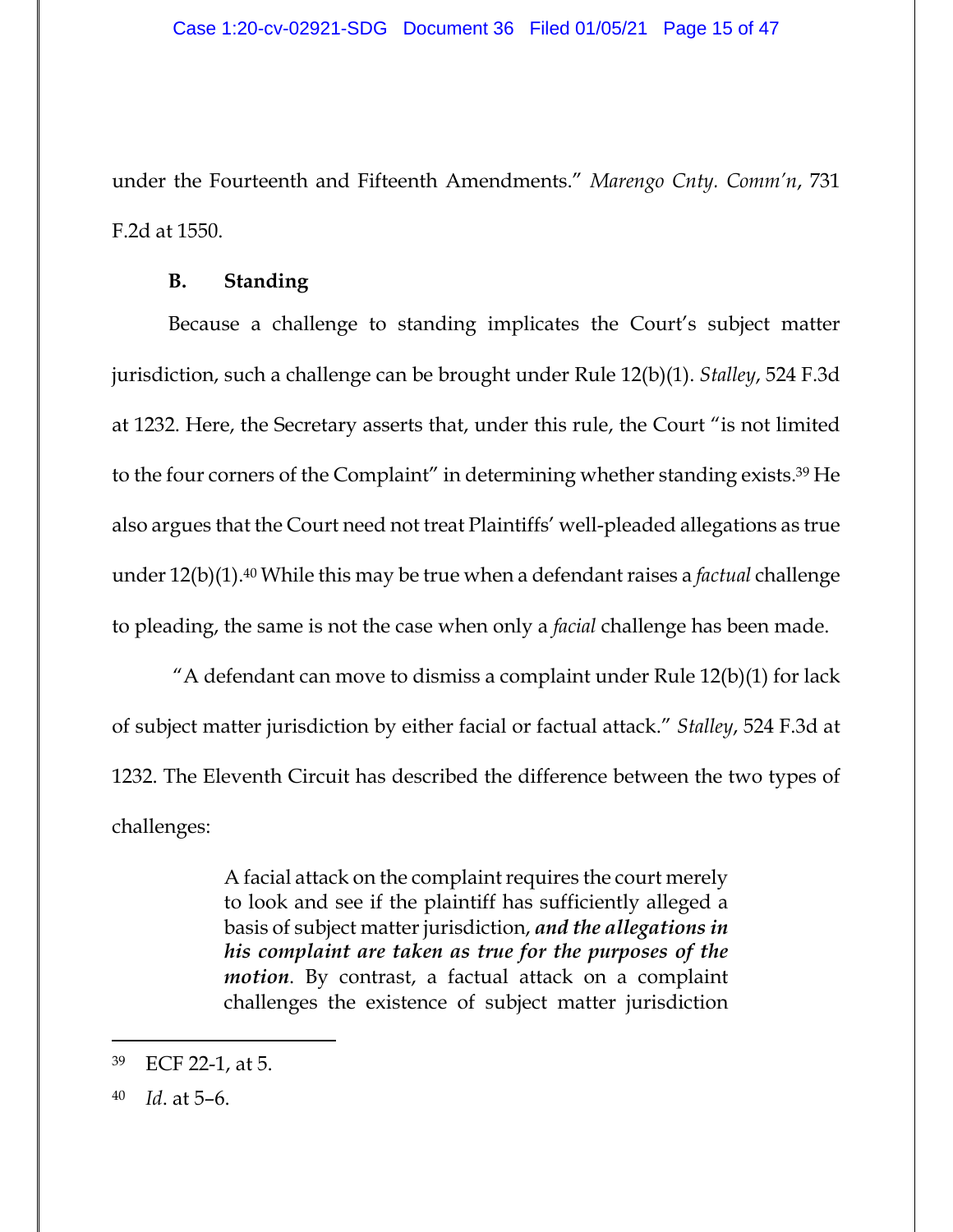using material extrinsic from the pleadings, such as affidavits or testimony.

*Id.* at 1232–33 (internal quotation marks omitted) (citations omitted) (emphasis added). Thus, a factual attack is a jurisdictional challenge based on extrinsic evidence. *Morrison v. Amway Corp.*, 323 F.3d 920, 924 n.5 (11th Cir. 2003) ("Appellees' motion to dismiss was a factual attack because it relied on extrinsic evidence and did not assert lack of subject matter jurisdiction solely on the basis of the pleadings."). A facial attack is subject to the familiar maxim that a complaint's well-pleaded allegations be accepted as true. *Am. Dental Ass'n,* 605 F.3d at 1289 (citing *Twombly*, 550 U.S. at 570).

# **1. The Secretary makes a facial challenge to Plaintiffs' alleged lack of standing.**

Here, the Secretary has not supplied any declarations or pointed to any extrinsic evidence suggesting that Plaintiffs lack standing. He instead leans only on the allegations in the Complaint to make his arguments.41 Despite his insistence

<sup>41</sup> *Id.* at 5–6; ECF 26, at 2–3.

During oral argument, counsel for the Secretary attempted to clarify that this point was limited to his arguments concerning the history of the Commission. ECF 35, at 5. If so, the Secretary's briefing did not make that clear—something counsel acknowledged during argument. *Id.* at 11–12. The Court does not construe the Secretary's factual descriptions of Georgia's and other states' public service commissions as resorting to extrinsic evidence. Rather, they are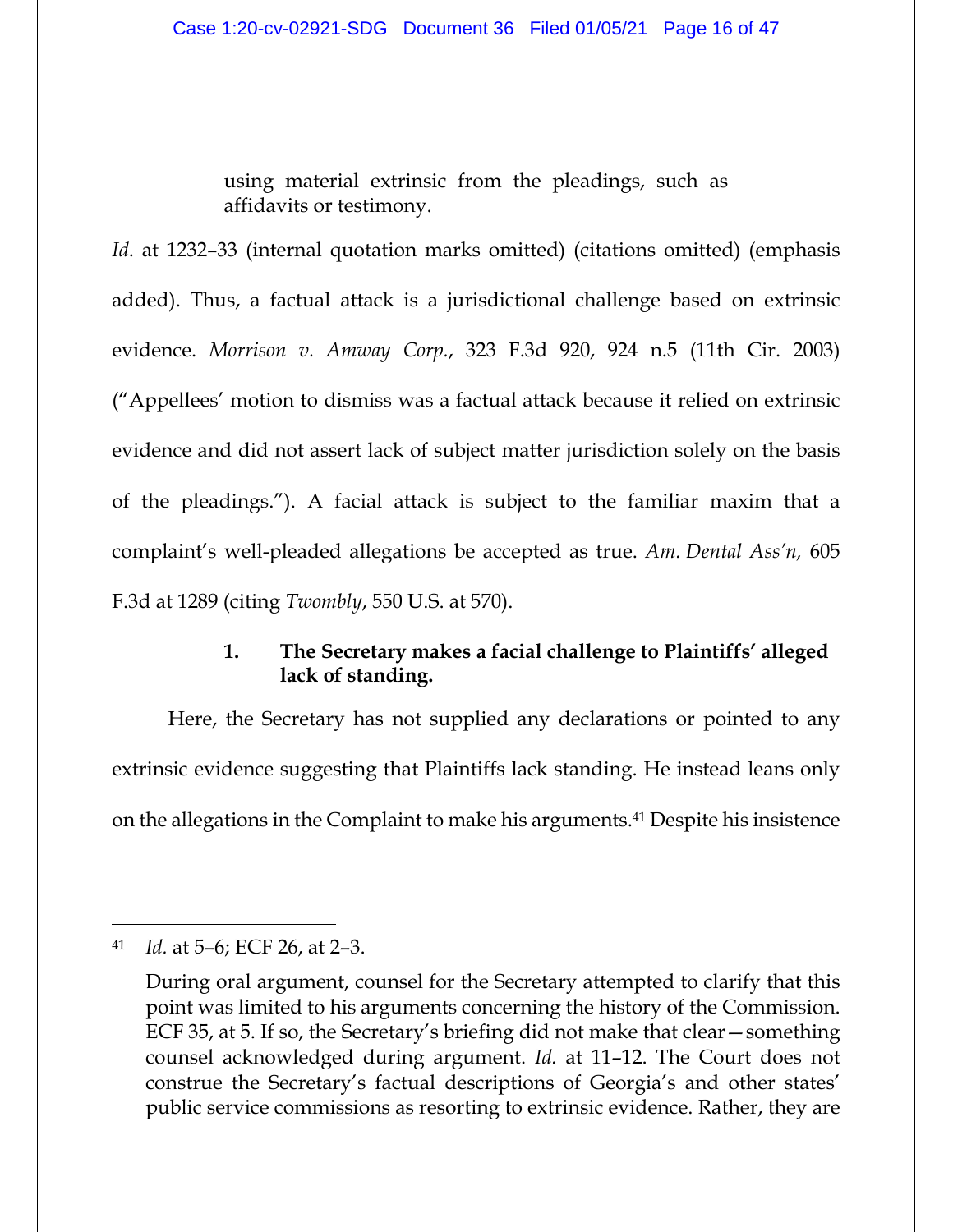that the Court not treat Plaintiffs' well-pleaded allegations as true for purposes of assessing standing, there is no basis for the Court to adopt this position when the Secretary has only made a facial challenge to the Complaint. *Id.*

Moreover, even if the Secretary had pointed to extrinsic evidence, the Court still would not be required to adopt the analysis he proposes. When a movant raises a factual attack on subject matter jurisdiction, the district court can dismiss based on any of the following grounds: "'(1) the complaint alone; (2) the complaint supplemented by undisputed facts evidenced in the record; or (3) the complaint supplemented by undisputed facts plus the court's resolution of disputed facts.'" *McElmurray v. Consol. Gov't of Augusta–Richmond Cnty.*, 501 F.3d 1244, 1251 (11th Cir. 2007) (quoting *Williamson v. Tucker*, 645 F.2d 404, 413 (5th Cir. May 1981)). Accordingly, the Court looks only to the Complaint and assumes the truth of its well-pleaded allegations for purposes of the Secretary's challenge to Plaintiffs' standing. *FindWhat Inv'r Grp.*, 658 F.3d at 1296; *Bryant*, 187 F.3d at 1274.

## **2. Injury-in-Fact**

The first element of standing requires plaintiffs to show that they have suffered (or are about to suffer) an injury-in-fact. *Lujan*, 504 U.S. at 560. Plaintiffs

all based on state constitutions, statutes, and case law—legal authorities on which courts regularly rely.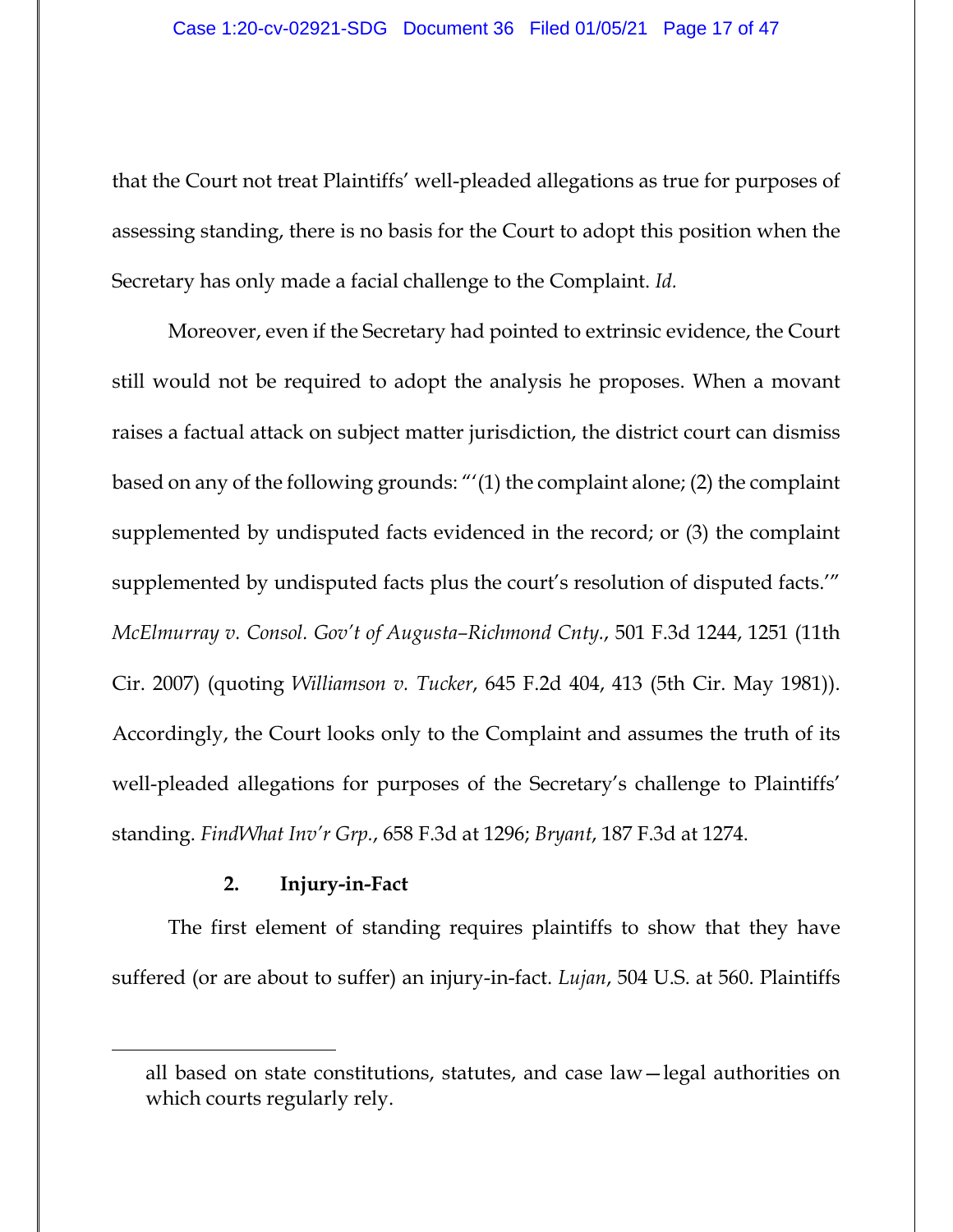allege that they have been, and will continue to be, injured because of the dilution of their votes through Georgia's use of at-large elections for members of the Commission.42 Plaintiffs assert that this method impairs their ability (and that of other African Americans) to elect their preferred candidates as commissioners.43 The Secretary argues that this is insufficient to establish an injury-in-fact because commissioners are elected on a state-wide basis rather than from specific districts.44 He describes the Complaint as a "challenge [to] the decision of the state legislature about how to structure its constitutional commissions. Plaintiffs also do not explain how a *statewide* election for a *statewide* office could result in any dilutive effect on their vote whatsoever."45

Plaintiffs respond that they have adequately pleaded injury because they have "suffered the personal harm of having their voting strength diluted on account of their race."46 They contend that Georgia's at-large election of commissioners is a "standard, practice, or procedure" that denies or abridges their

- <sup>43</sup> *See, e.g.*, *id*. ¶¶ 20–23.
- 44 ECF 22-1, at 8–12.
- 45 *Id*. at 8–9.
- 46 ECF 23, at 7.

<sup>42</sup> *See generally* ECF 1.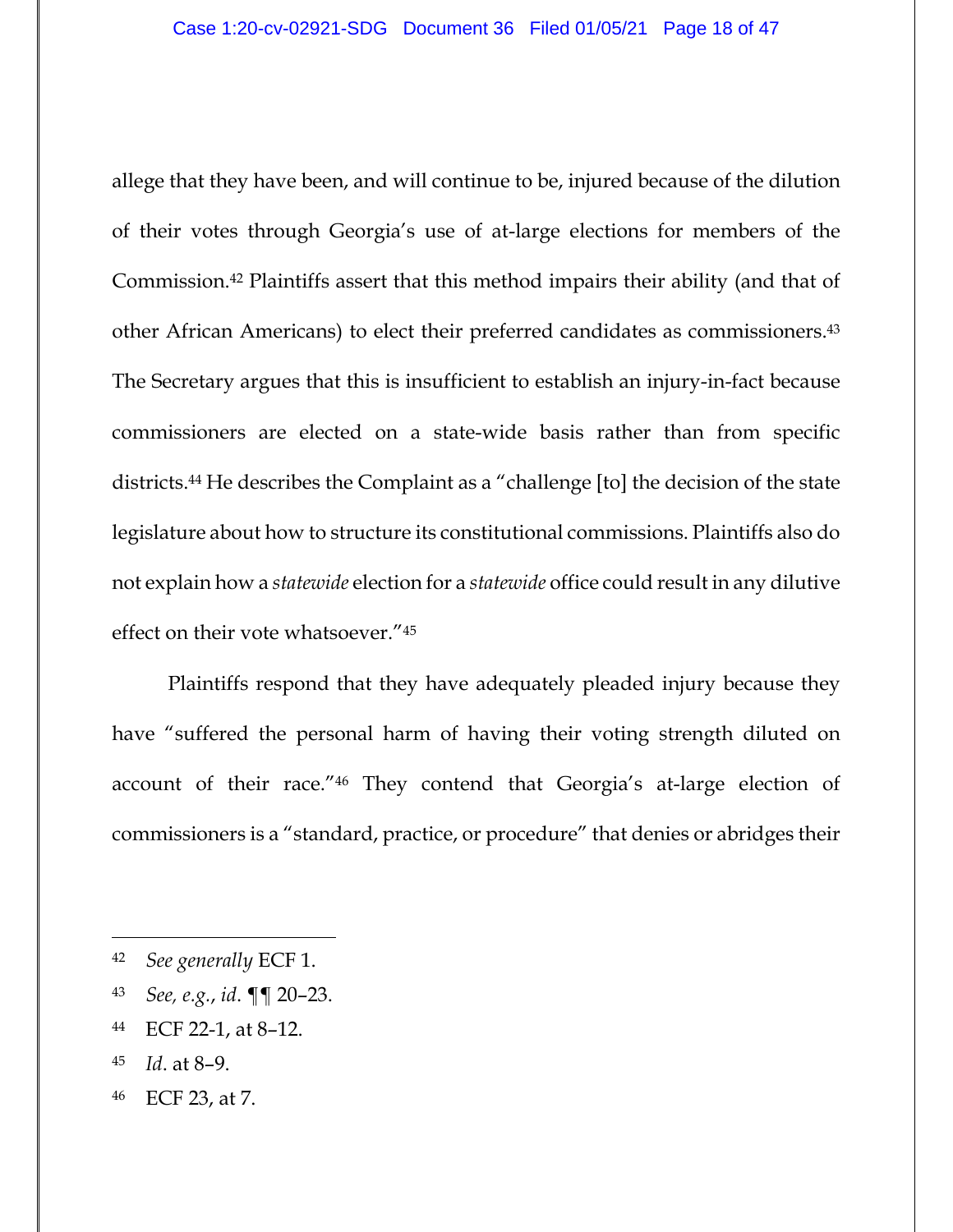right to vote because of their race—in violation of Section 2.47 The Secretary replies that district residency requirements apply only to candidates for election to the Commission, not voters.48 Since, in his view, voters themselves have not been "cracked" or "packed" into districts that result in the dilution of their votes, Plaintiffs have not suffered any injury.49

## *i.* **Aggrieved persons**

Under the VRA, an "aggrieved person" may initiate a statutory action to enforce the voting guarantees of the Fourteenth and Fifteenth Amendments. 52 U.S.C. § 10302. To demonstrate an injury-in-fact for purposes of a vote dilution claim, Plaintiffs must show that they (1) reside and are registered voters in districts where alleged dilution occurred, and (2) are members of a protected class whose voting strength was diluted. *Broward Citizens for Fair Dists. v. Broward Cnty.*, No. 12-60317-CIV, 2012 WL 1110053, at \*3 (S.D. Fla. Apr. 3, 2012) (collecting cases).

<sup>47</sup> *Id*.

<sup>48</sup> ECF 26, at 4.

<sup>49</sup> *Id*. at 4–5.

 <sup>&</sup>quot;Cracking means dividing a party's supporters among multiple districts so that they fall short of a majority in each one. Packing means concentrating one party's backers in a few districts that they win by overwhelming margins." *Gill v. Whitford*, 138 S. Ct. 1916, 1924 (2018) (internal quotation marks omitted) (citations omitted).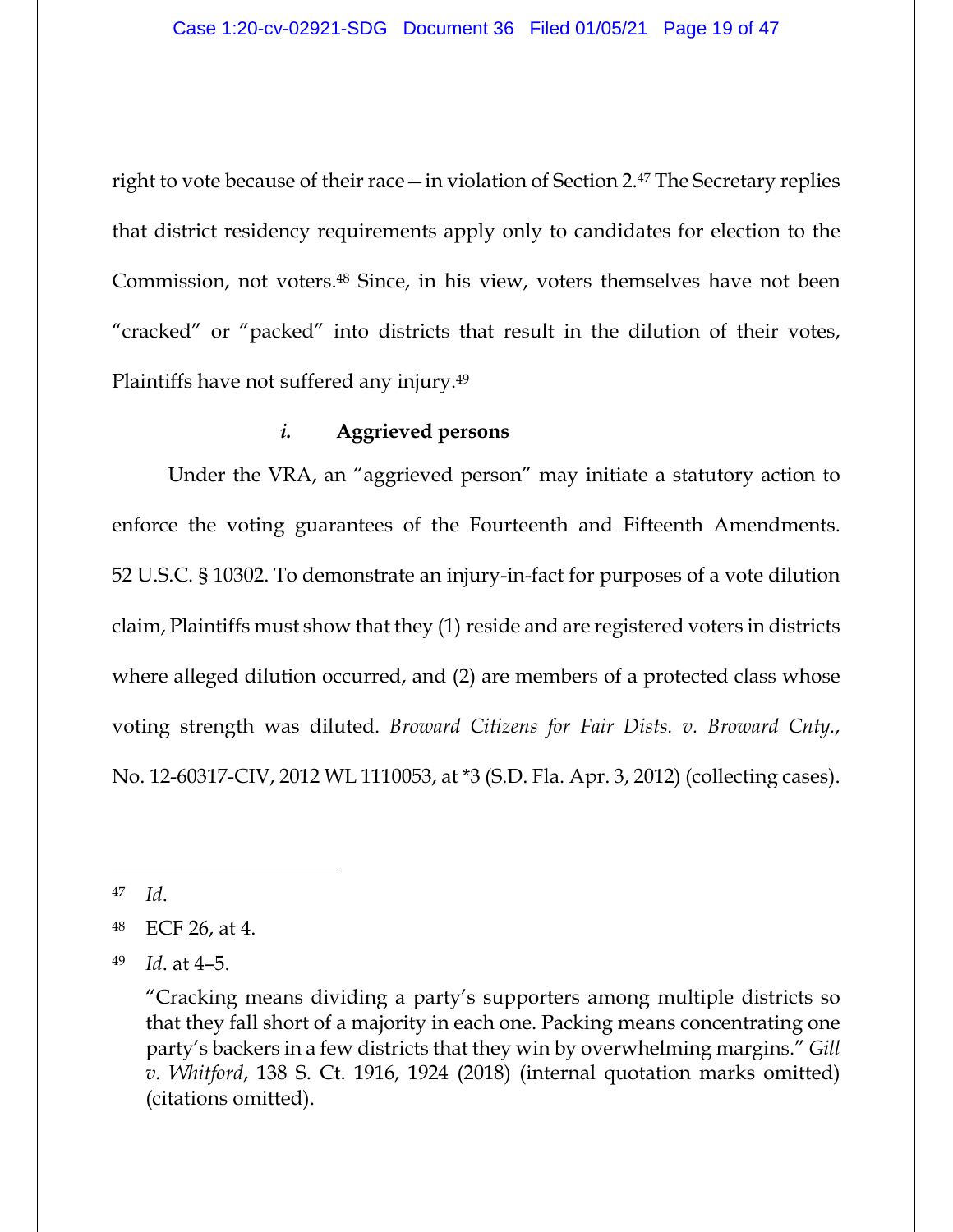Plaintiffs here easily meet these criteria. They are all African Americans who reside and are registered to vote in Fulton County, Georgia.50 They assert that black voting strength throughout the State of Georgia is diluted because of the at-large system used to elect members of the Commission.<sup>51</sup> At the motion to dismiss stage, this is sufficient to establish constitutional standing.

#### *ii.* **State-wide, at-large elections**

During oral argument, counsel for the Secretary urged that sovereigns (*i.e.*, states) are different from political subdivisions, such as districts, when it comes to the VRA.52 Counsel also asserted that the Supreme Court has not held that state-wide, at-large, non-districted elections are covered by Section 2. But the cases the Secretary points to cannot support his conclusion that such election systems are automatically exempt from Section 2's prohibition against vote dilution.53 Nor is there anything in the language of Section 2 itself that prohibits

<sup>52</sup> *See, e.g.*, ECF 35, at 4, 13–17.

<sup>50</sup> ECF 1, ¶¶ 6–9.

<sup>51</sup> *See generally* ECF 1.

<sup>53</sup> ECF 22-1, at 7–12 (citing, *inter alia*, *Gill*, 138 S. Ct. 1916 (alleged partisan gerrymander in legislative districting); *Voinovich*, 507 U.S. 146 (challenge to redistricting plan that allegedly packed black voters into legislative districts); *Jacobson v. Fla. Sec'y of State*, 974 F.3d 1236 (11th Cir. 2020) (challenge to order in which candidates appear on ballot in a state's general elections); *Nipper v. Smith*, 39 F.3d 1494, 1531 (11th Cir. 1994) (vote dilution claim concerning election of county and circuit judges); and *Wright v. Sumter Cnty. Bd. of Elections*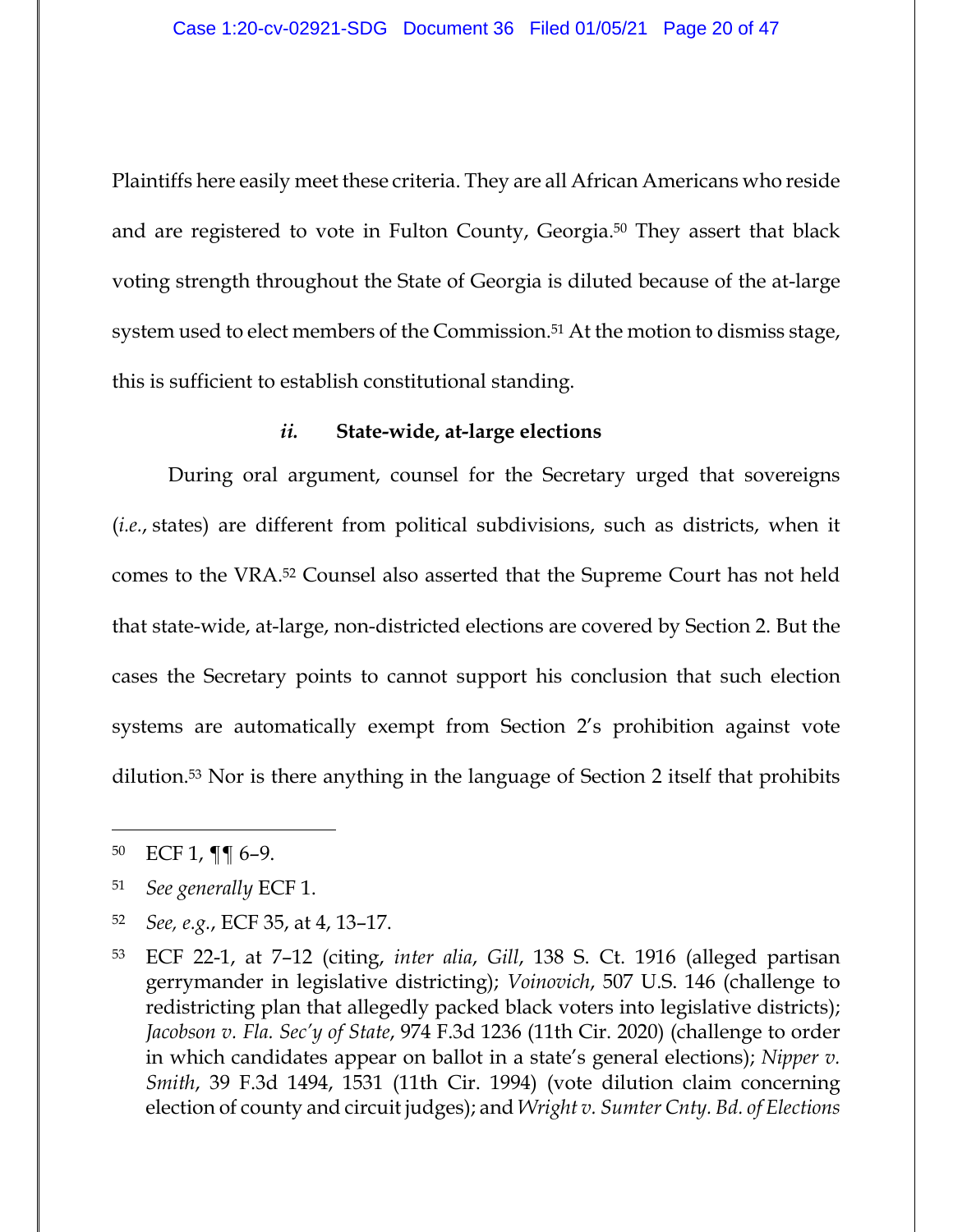the type of claim Plaintiffs are bringing. That is, nothing in the VRA suggests that a party challenging the at-large election of candidates to a board or commission lacks standing when the election is conducted on a state-wide basis rather than at the level of a district or county, or other political subdivision. In fact, Section 2's prohibitions expressly apply to standards, practices, and procedures "imposed or applied" by any *State*. 52 U.S.C. § 10301(a). As counsel for Plaintiffs emphasized during oral argument, if Congress had intended to exempt an entire category of voting procedures from scrutiny under the VRA, it could have done so.<sup>54</sup> Counsel for the Secretary acknowledged that the express question of whether state-wide, at-large elections can cause impermissible vote dilution appears to be one of first impression.55 This is not to suggest that Plaintiffs will necessarily succeed on their

*<sup>&</sup>amp; Registration,* 301 F. Supp. 3d 1297, 1326 (M.D. Ga. 2018) (concluding after bench trial that at-large districts for county board of education diluted black voting strength in violation of Section 2).

In *Nipper*, the Eleventh Circuit concluded that the plaintiffs' claims were not redressable since a remedy would have impaired Florida's interest in maintaining its judicial election scheme. Accordingly, this case is discussed further below in connection with the Secretary's failure to state a claim arguments. *See infra* Section III.C.2.

<sup>54</sup> ECF 35, at 18.

<sup>55</sup> *Id.* at 11.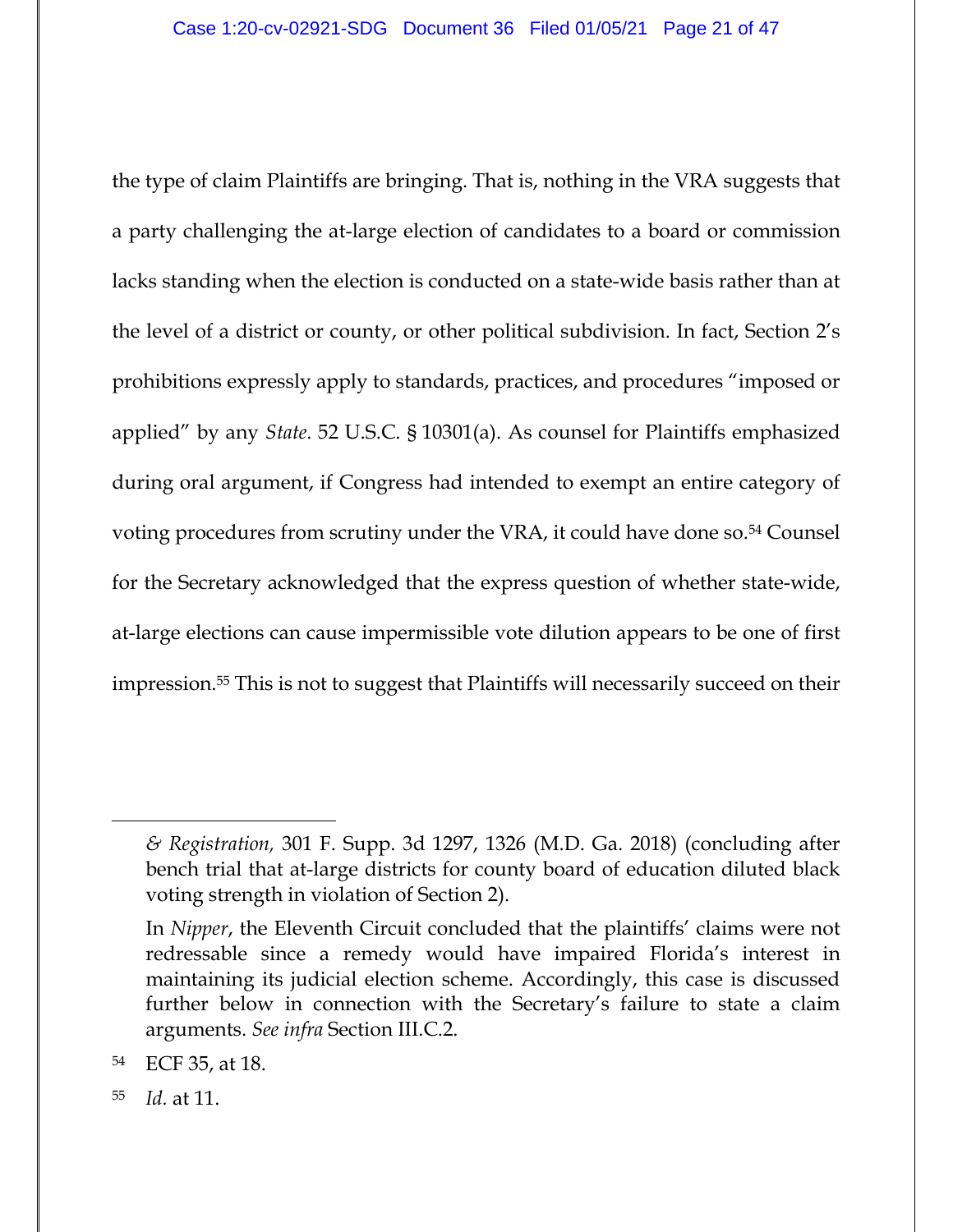claim. Rather, this simply reflects the Court's conclusion that there is nothing in the statute or relevant case law that dooms Plaintiffs' case at its inception.

In *Nipper v. Smith*, 39 F.3d 1494 (11th Cir. 1994), a significant Eleventh Circuit VRA case, the plaintiffs challenged the system used to elect county and circuit court judges in a specific Florida judicial circuit. They argued that the use of an atlarge election system diluted their voting strength in violation of Section 2 and the Fourteenth and Fifteenth Amendments. After a five-day bench trial, the district court dismissed the plaintiffs' VRA and constitutional claims. Plaintiffs appealed only with regard to the Section 2 claim. In a fractured, *en banc* opinion,56 the Court of Appeals affirmed. The dissent noted that *all* of the judges participating in the decision agreed that black voters were unable to elect candidates of their choice *i.e.*, that they had sustained an injury under Section 2—while a majority of those judges concluded that harm could not be redressed. *Nipper*, 39 F.3d at 1547 (Hatchett, J., dissenting). Here, Plaintiffs have similarly identified an injury-in-fact. Whether they have sufficiently alleged that this injury is redressable is discussed further below.57

<sup>56</sup> Four judges concurred in parts of the lead opinion written by then-Chief Judge Tjoflat. Two judges dissented. Three recused themselves from consideration of the case.

<sup>57</sup> *See infra* Section III.B.3.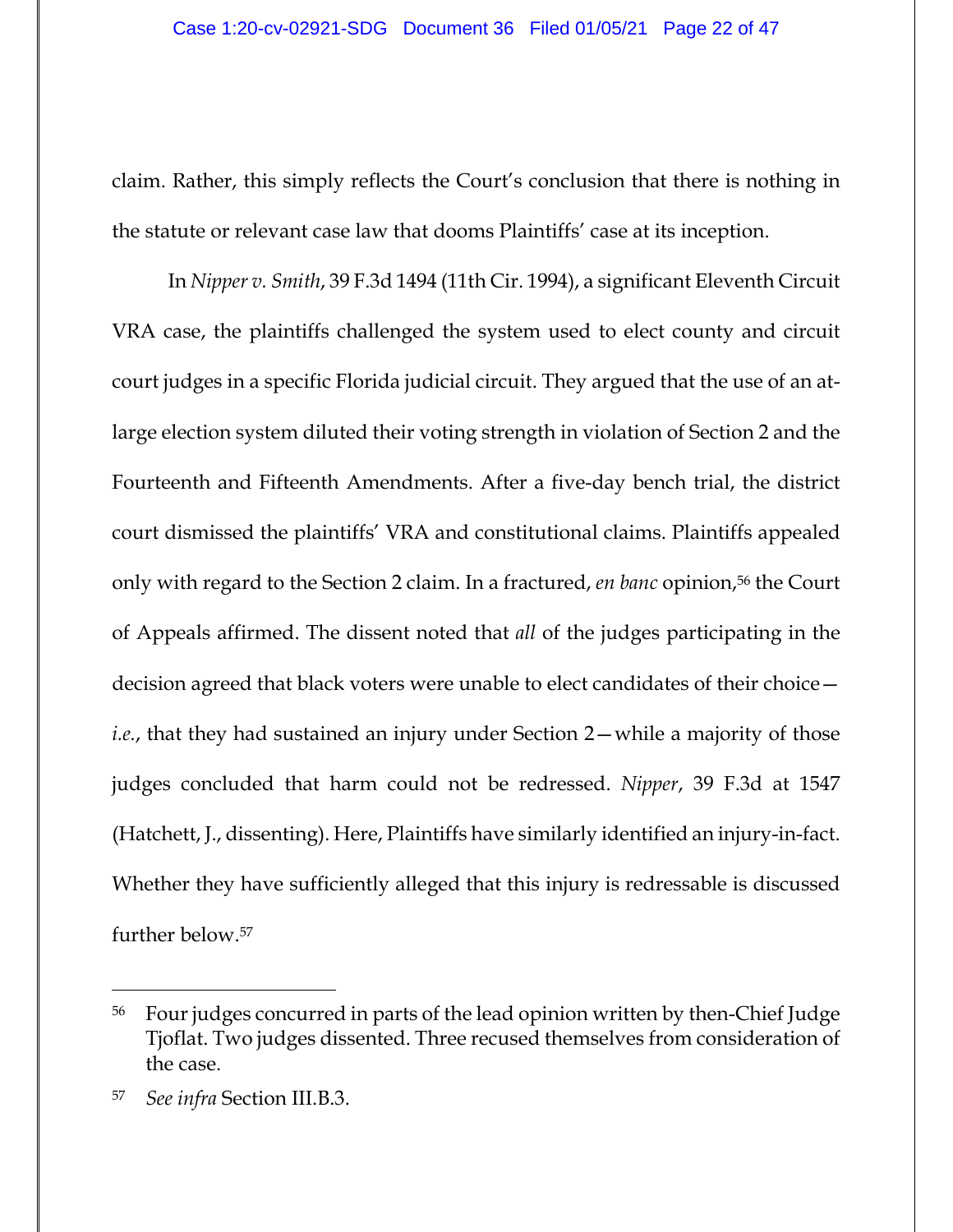## *iii.* **Claims of vote dilution and racial gerrymandering require distinct analyses.**

The Secretary's argument that Plaintiffs cannot attack the state-wide, atlarge Commissioner-election system also conflates two separate lines of analysis without providing any authority for this Court to apply the theories of one to the facts of the other. It is therefore important to be clear about what, exactly, Plaintiffs have alleged. They do not claim that the State of Georgia has improperly subjected them to racial classifications in violation of equal protection or any other principal (one line of analysis). They are not making a claim about racial gerrymandering. Instead, Plaintiffs contend that, by failing to conduct elections for members of the Commission based on single-member districts, the strength of their votes has been diluted in violation of Section 2 (a separate line of analysis).

This distinction between racial gerrymandering cases and vote dilution claims matters for two reasons. First, and as discussed above, the *Gingles* and Senate Report factors applicable to vote dilution claims *require* that the State consider race to some extent when evaluating electoral procedures so that the voting rights of protected classes are not denied or abridged. 52 U.S.C. § 10301(a). *See also, e.g.*, *Gingles*, 478 U.S. 30; *Voinovich*, 507 U.S. 146; *Solomon*, 899 F.2d 1012; *Marengo Cnty. Comm'n*, 731 F.2d at 1561 ("Section 2 is not meant to create race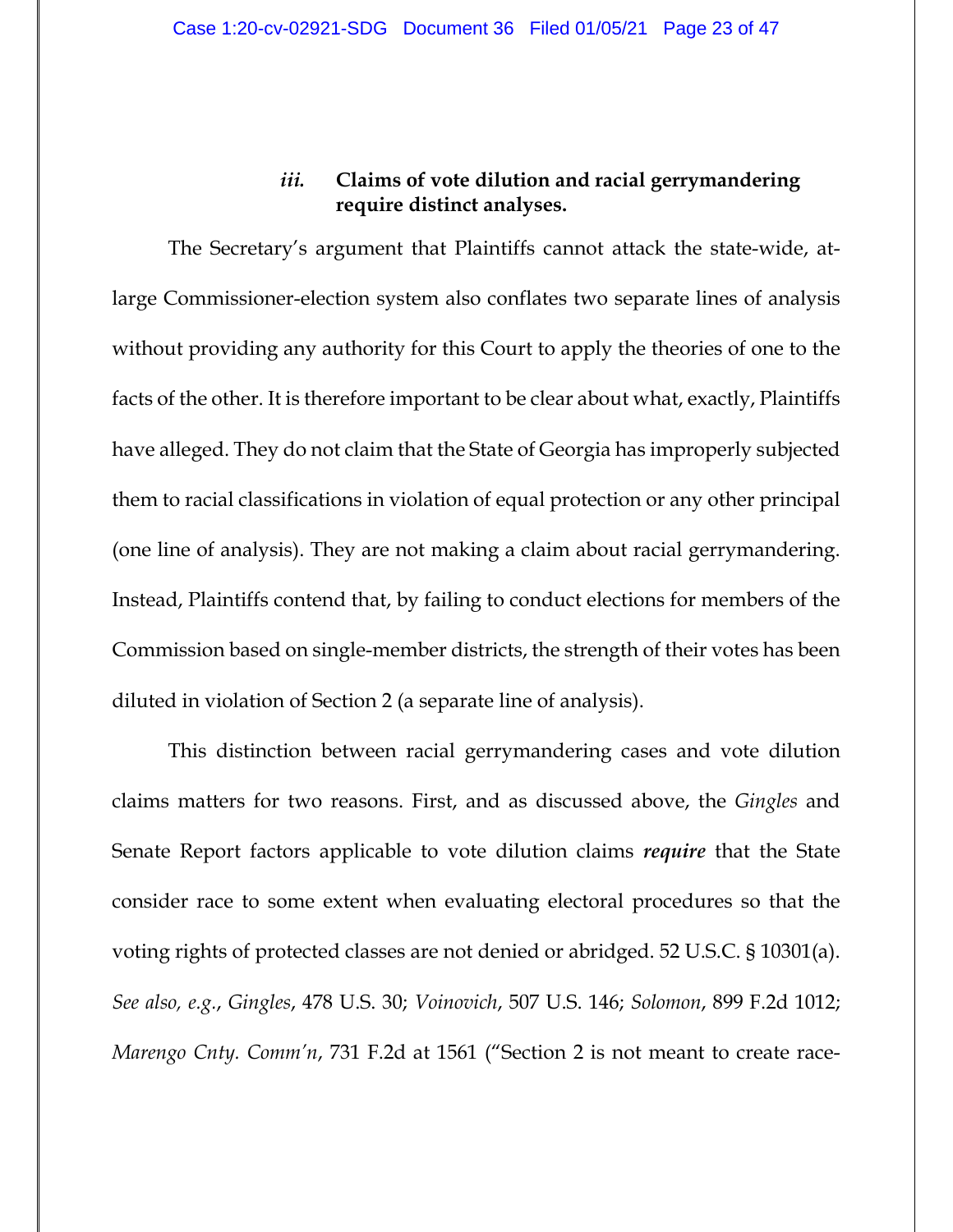conscious voting but to attack the discriminatory results of such voting where it is present."). The failure to satisfy those factors results in the injury of vote dilution.

Second, if Plaintiffs' claim were that they had improperly been subject to a racial gerrymander, it is clear that they would *not* have standing. That is because an improper gerrymander can *only* exist where voters have been drawn into districts. As the Supreme Court has noted, "[w]ith respect to racial gerrymandering . . . electoral districting violates the Equal Protection Clause when (1) race is the dominant and controlling or predominant consideration in deciding to place a significant number of voters within or without a particular district." *Ala. Legislative Black Caucus v. Alabama*, 575 U.S. 254, 260 (2015) (internal quotation marks omitted) (citations omitted). As such, a racial gerrymandering claim can only apply "to the boundaries of individual districts. . . . It does not apply to a State considered as an undifferentiated 'whole.' We have consistently described a claim of racial gerrymandering as a claim that race was improperly used in the drawing of the boundaries of one or more *specific electoral districts*." *Id.* at 262–63 (emphasis in original) (citations omitted). *See also United States v Hays*, 515 U.S. 737, 744–45 (1995) (discussing harm suffered by voter placed in a racially gerrymandered district as denial of equal treatment because of "the legislature's reliance on racial criteria"). But the Secretary has not pointed to any case law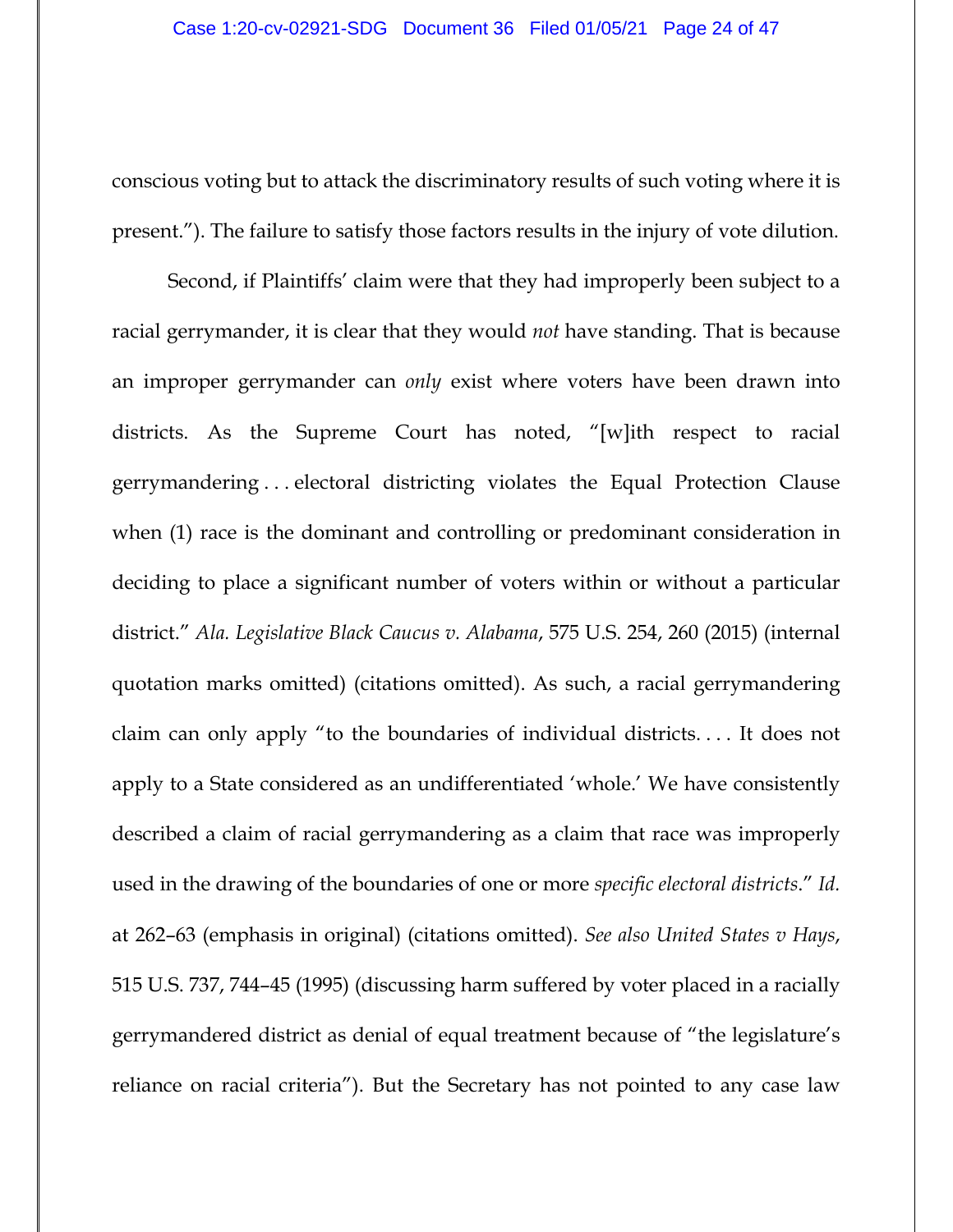applying a similar conclusion to dispose of a vote-dilution claim—particularly at the motion to dismiss stage.

It is also clear that plaintiffs who allege their votes have been diluted because of at-large elections at a district level do have standing. *See generally Broward Citizens*, 2012 WL 1110053, at \*2–\*3. *See also Solomon*, 899 F.2d at 1018 n.7 ("So long as the potential exists that a minority group could elect its own representative in spite of racially polarized voting, that group has standing to raise a vote dilution challenge under the Voting Rights Act.") (Kravitch, J. specially concurring) (citing *Gingles*, 478 U.S. at 50 n.17). At the motion to dismiss stage, at least one district court has held that allegations of vote dilution because of statewide, at-large elections were sufficient to show standing. *Ala. State Conference of the NAACP v. Alabama* (hereinafter, *Alabama NAACP*), Case No. 2:16-cv-731-WKW-SMD, ECF 45, Mem. Op. & Order at 16–17 (M.D. Ala. Aug. 31, 2017) (addressing motion to dismiss challenge to at-large election of Alabama appellate judges; finding allegations that the plaintiffs were residents of and registered voters in Alabama and members of a protected class, who had alleged their electoral strength had been diluted, were sufficient to plead an injury-in-fact).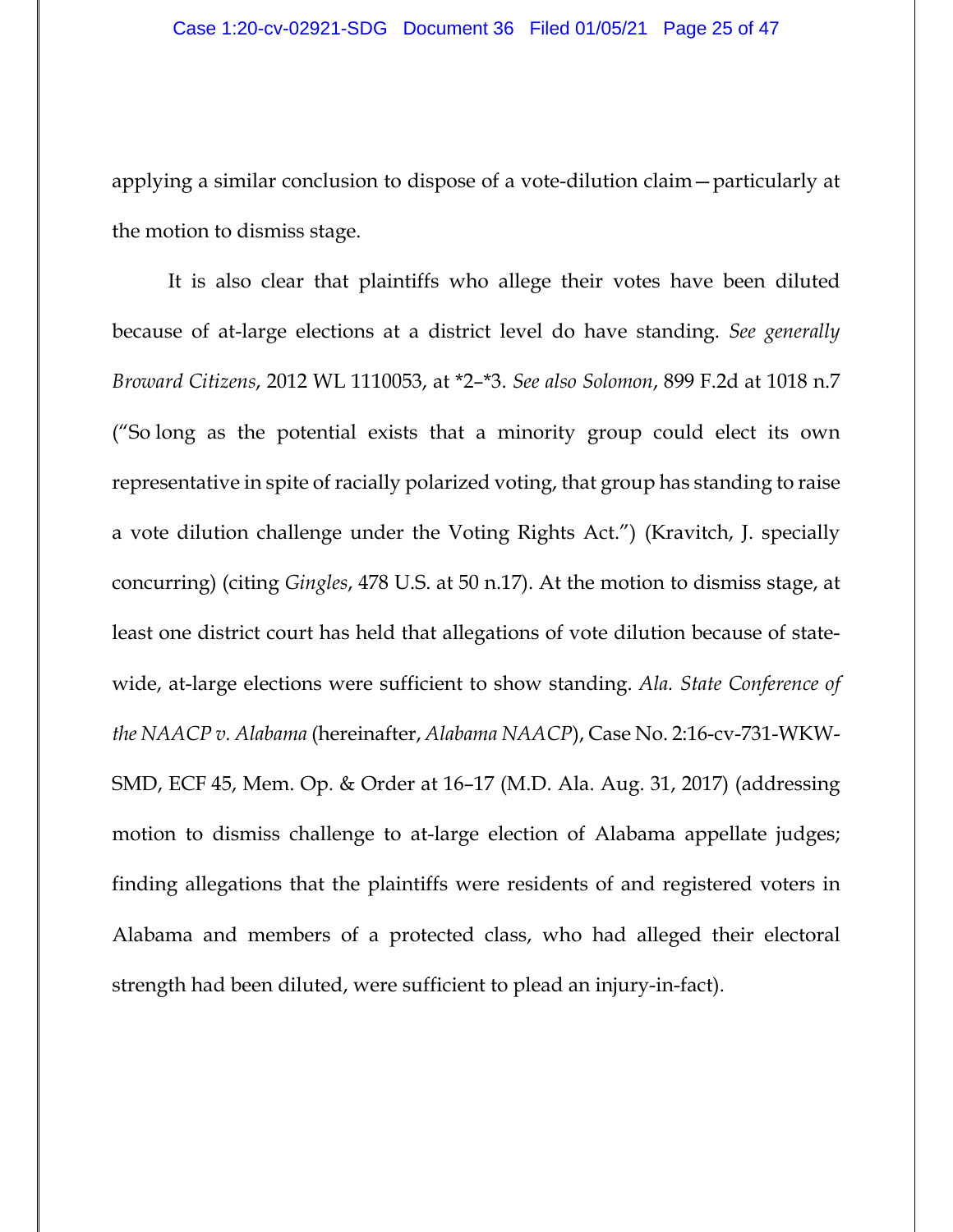## *iv.* **The cases on which the Secretary relies are not controlling at the motion to dismiss stage.**

The Secretary also relies on the recent Eleventh Circuit case, *Jacobson v. Florida Secretary of State*, 974 F.3d 1236 (11th Cir. 2020), to argue that "the alleged dilution of 'black voting strength' on a statewide level is not an allegation that any individual vote is diminished."58 This Court does not read *Jacobson* quite so broadly. In that case, the Court of Appeals considered a challenge, brought by various voters and organizations, to a Florida law dictating the order in which candidates appear on the ballot in the state's general elections. The district court enjoined Florida's secretary of state from preparing ballots in compliance with the law. The appellate court concluded—after the district court had conducted a bench trial—that the voters and organizations lacked standing because they had not *proved* an injury-in-fact. *Id.* at 1241.59

The Eleventh Circuit noted that two of the three plaintiff voters did not provide any testimony at all, let alone testimony about their alleged injuries. *Id.* at

<sup>58</sup> ECF 22-1, at 10.

The Secretary's opening brief cites the original version of the Court of Appeals' decision, which was later withdrawn and replaced with the version cited in this Order.

<sup>59</sup> The *Jacobson* court alternatively held that the case presented a non-justiciable political question. 974 F.3d at 1242.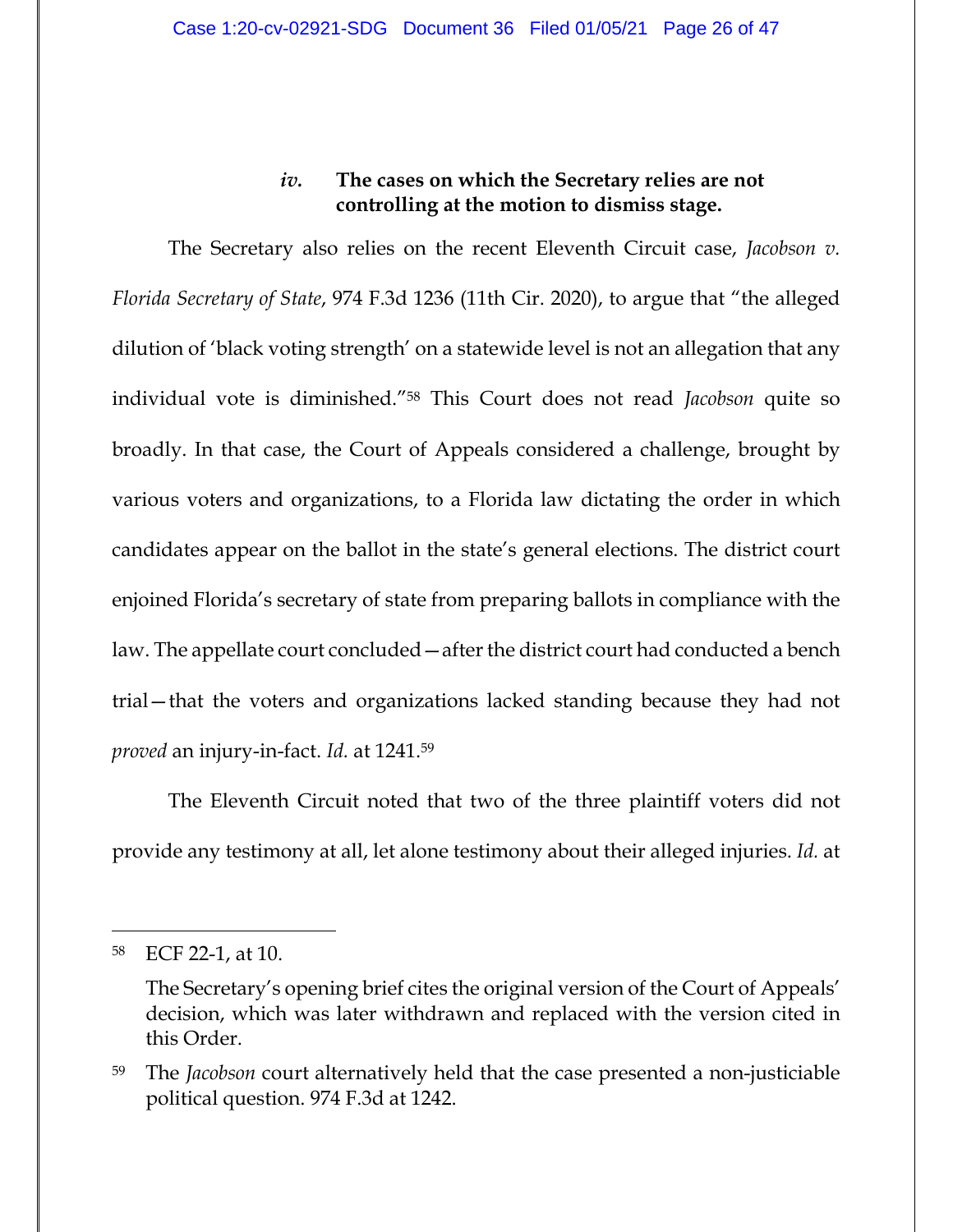1246. The voter who did testify did not identify "any difficulty in voting for her preferred candidate or otherwise participating in the political process." *Id.* The plaintiff organizations did not show that they had been injured because they did not provide evidence that one of their members would be injured by the statute or show how they were forced to divert resources away from anything in order to combat the effects of the statute. *Id.* at 1249–50. This failure of proof by itself supports the Court's conclusion that it should not rely on *Jacobson* to dispose of this action at the motion to dismiss stage. *Id.* at 1247 ("Insofar as Jacobson argues that the ballot statute will injure her by diluting her vote relative to the votes of Republicans, she failed to prove any such injury.").

The Court does, however, have some doubt about Plaintiffs' ultimate ability to *prove* that they have suffered an injury-in-fact (for many of the reasons articulated by the Secretary). But, even counsel for the Secretary conceded during oral argument that VRA claims are consistently viewed as mixed questions of law and fact.60 The Secretary also acknowledges that, under *Jacobson*, vote dilution can be an injury.<sup>61</sup> Accordingly, it is not appropriate to dispose of this case at its infancy. Viewing the well-pleaded allegations in the Complaint in the light most

<sup>60</sup> ECF 35, at 5.

<sup>61</sup> *Id.* at 6.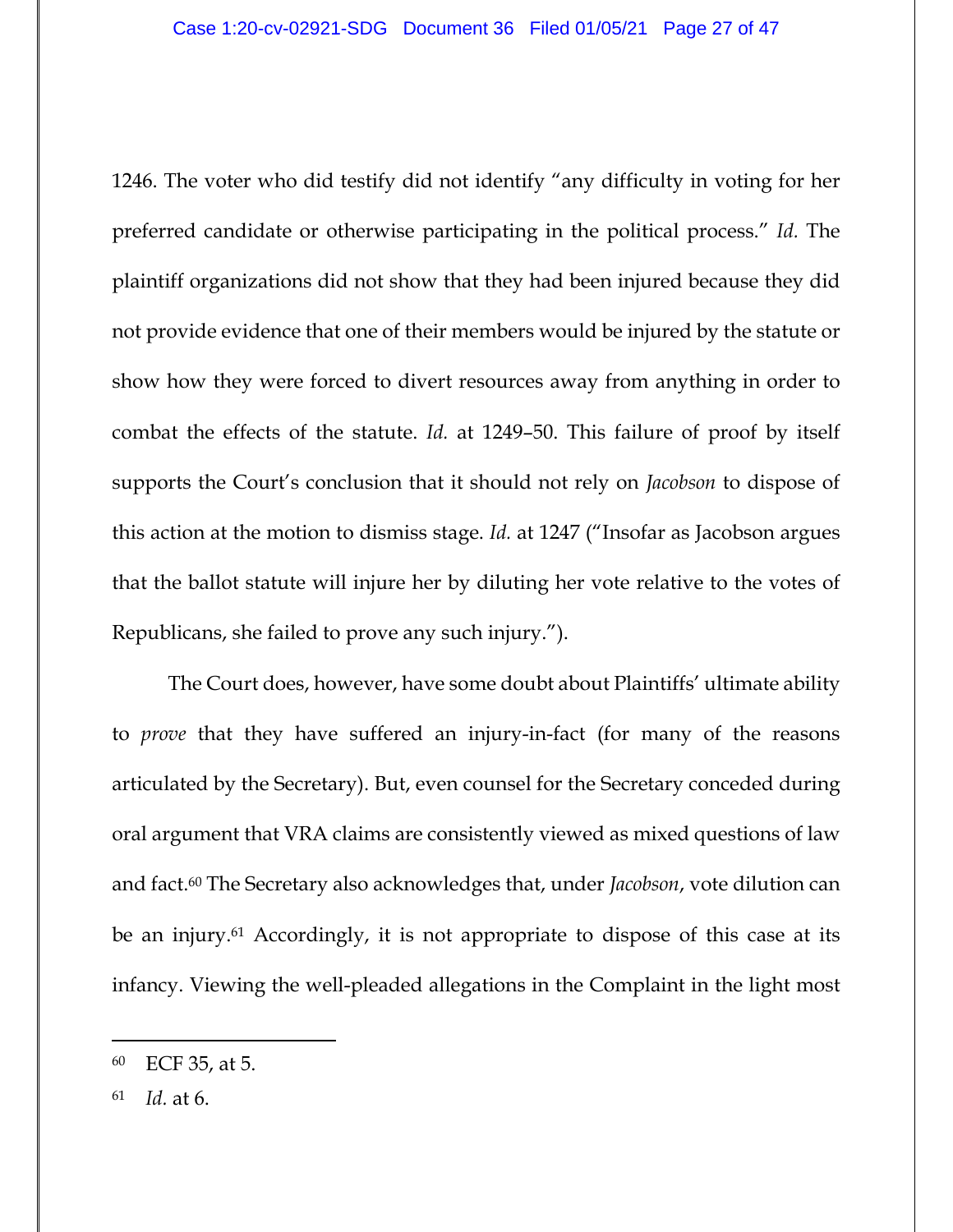favorable to Plaintiffs, the Court concludes that they have sufficiently alleged that they suffered an injury-in-fact. If Plaintiffs fail to adduce evidence in support of those allegations, the Secretary remains free to reassert his standing arguments at a later stage of the case. *Lujan*, 504 U.S. at 561 ("The party invoking federal jurisdiction bears the burden of establishing the[] elements [of standing]. Since they are not mere pleading requirements but rather an indispensable part of the plaintiff's case, each element must be supported in the same way as any other matter on which the plaintiff bears the burden of proof, *i.e.,* with the manner and degree of evidence required at the successive stages of the litigation.") (citations omitted).

## **3. Traceability and redressability**

The remaining elements of the standing analysis are traceability and redressability. Traceability refers to the "causal connection between the injury and the conduct complained of." *Lujan*, 504 U.S. at 560 (indicating that, for standing, a plaintiff's "injury has to be "fairly . . . trace[able] to the challenged action of the defendant, and not . . . th[e] result [of] the independent action of some third party not before the court") (alterations and omissions in original) (internal quotation marks omitted) (citation omitted). Closely related is the concept of redressability. To show redressability, "it must be likely, as opposed to merely speculative, that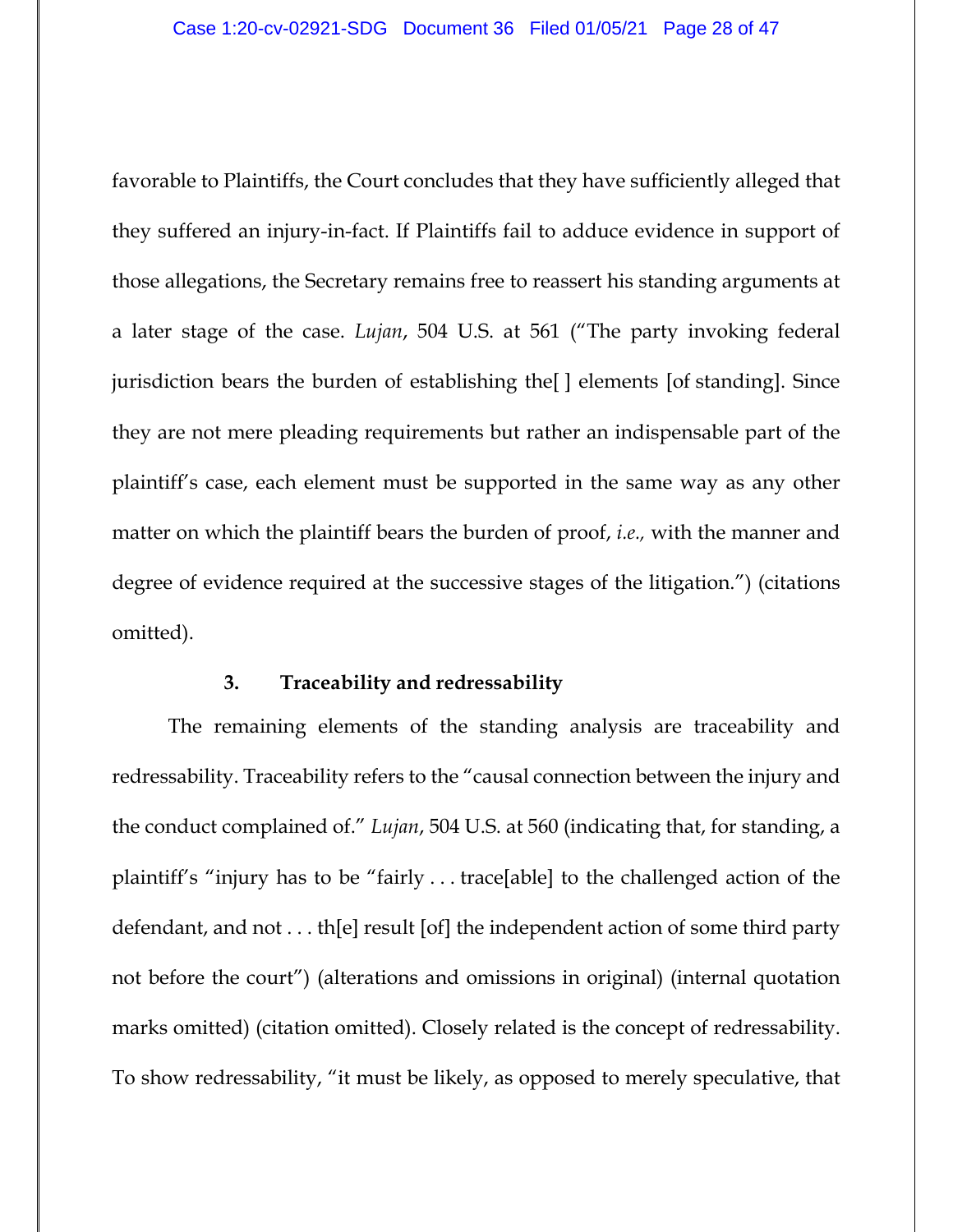the injury will be redressed by a favorable decision." *Id.* at 561 (internal quotation marks omitted) (citation omitted).

The Secretary contends that Plaintiffs' injuries are not traceable to him because the Commission districts are designed by the Georgia General Assembly.62 Plaintiffs counter that the Secretary is responsible for administering the offending elections and certifying their results, thereby establishing causation.63

The Secretary also attacks the remedy Plaintiffs seek as part of both his standing argument and his failure to state a claim argument. In connection with redressability for standing purposes, the Secretary argues that the declaratory judgment and injunction Plaintiffs seek would not remedy their alleged harm because Georgia's governor "would simply appoint a replacement to any election that is not administered by the Secretary."64 Plaintiffs respond that the Secretary is Georgia's "chief election official" and is responsible for administering elections for

<sup>62</sup> ECF 22-1, at 12.

<sup>63</sup> ECF 23, at 11.

<sup>64</sup> ECF 22-1, at 15 (citing O.C.G.A. § 46-2-4).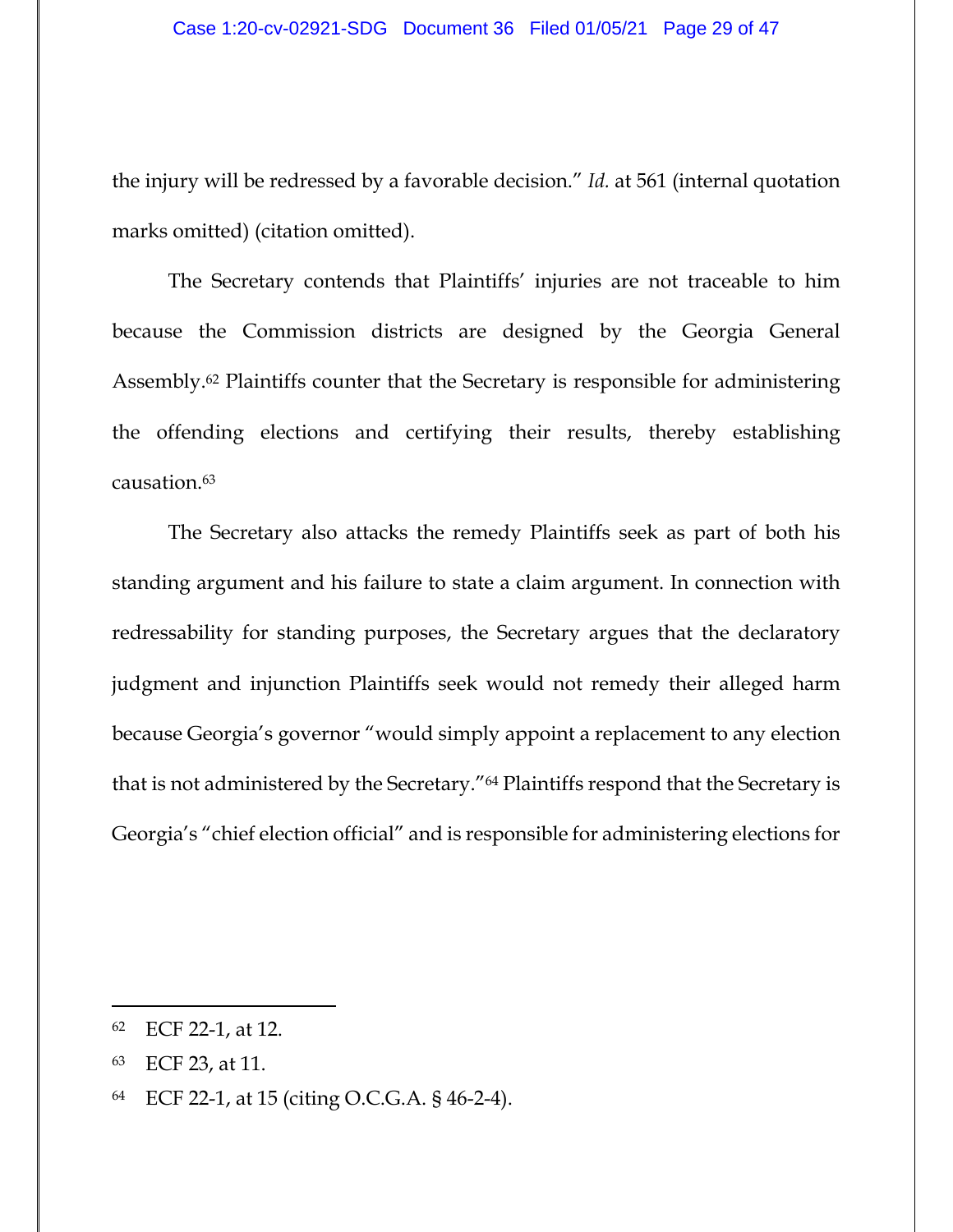members of the Commission.<sup>65</sup> They thus assert that the Secretary is the proper defendant.

Here, although the governor could appoint a person to fill a vacancy (or vacancies) on the Commission, Georgia law dictates that such appointment extends only to the "next regular general election." O.C.G.A. § 46-2-4. The Secretary is the chair of the State Election Board, which has responsibility to "formulate, adopt, and promulgate such rules and regulations, *consistent with law*, as will be conducive to the fair, legal, and orderly conduct of primaries and elections  $\dots$ ." O.C.G.A. §§ 21-2-30(d), -31(2) (emphasis added). This includes, as it must, compliance with Section 2. Since the Secretary is the person responsible for administering elections, O.C.G.A. § 21-2-50(b), Plaintiffs' injuries are traceable to him and injunctive relief directed against him concerning the administration of elections for the Commission consistent with Section 2 would redress the harm Plaintiffs have allegedly suffered. At the pleading stage, this is enough.

In *Grizzle v. Kemp*, the Court of Appeals considered a challenge to a Georgia anti-nepotism law that (among other things) prohibited immediate family of members of local boards of education from also serving as members of that board.

<sup>65</sup> ECF 23, at 10–11.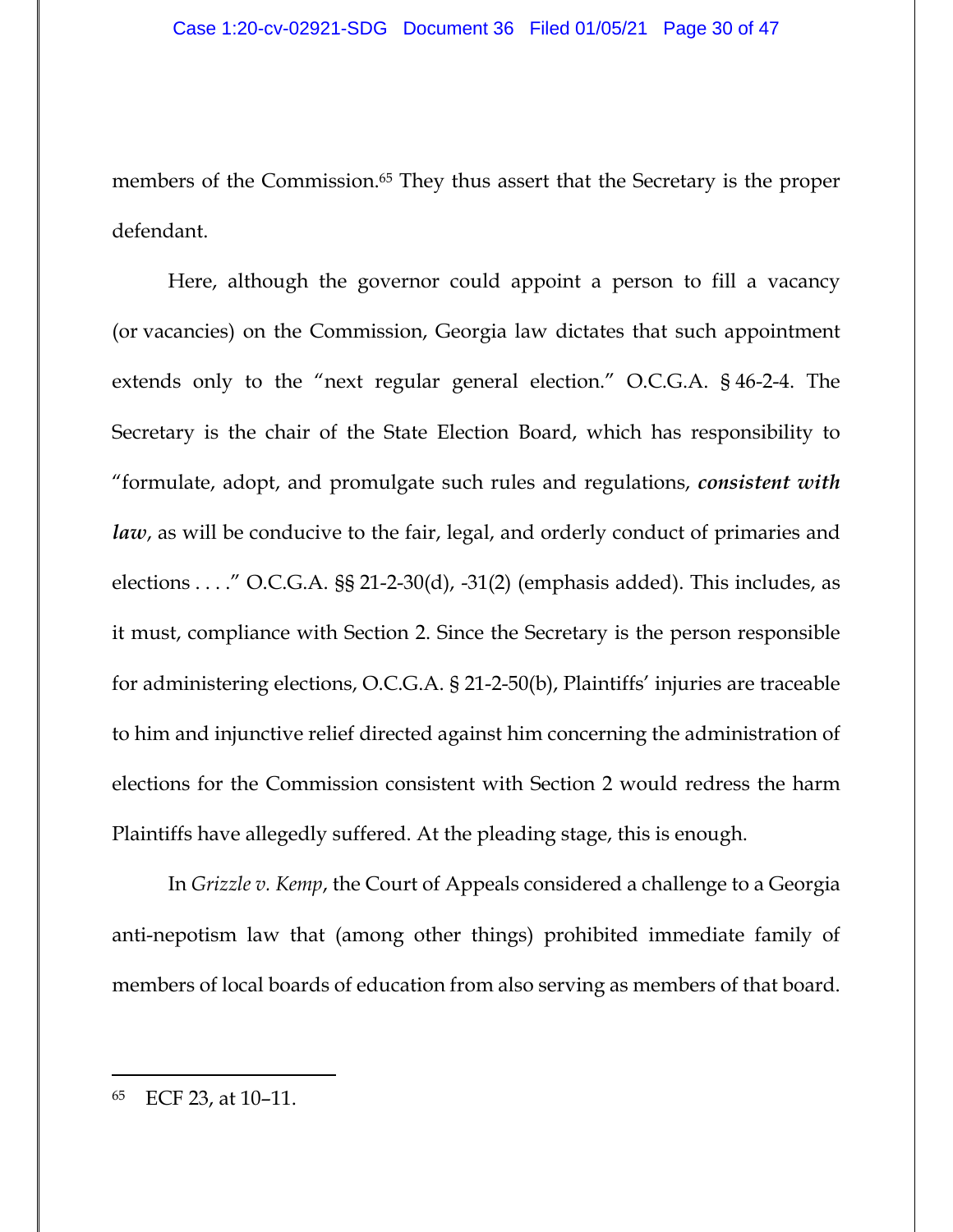634 F.3d 1314 (11th Cir. 2011). The plaintiffs asserted that the law violated their First and Fourteenth Amendment rights. *Id.* at 1317. The district court entered a preliminary injunction against the Secretary and the Republican Party, prohibiting them from enforcing a portion of the law. *Id.* at 1318. The Secretary asserted that he was an improper party to the case because he was not responsible for qualifying, challenging, or certifying candidates for local boards of education. *Id.* The court disagreed:

> As the Secretary of State is the chairperson of the State Election Board and the State Election Board is charged with enforcing Georgia's election code under state law, we conclude that the Secretary of State is a proper party in this action for injunctive and declaratory relief pursuant to *Ex Parte Young*.

Id. at 1316. Further, "[a] state official is subject to suit in his official capacity when his office imbues him with the responsibility to enforce the law or laws at issue in the suit." *Id.* at 1319 (citing *Ex Parte Young*, 209 U.S. 123, 161 (1908)).

That is precisely the situation here. Plaintiffs seek prospective declaratory and injunctive relief against the Secretary.<sup>66</sup> Further support for Plaintiffs' assertion that the Secretary is the correct defendant comes from *Alabama NAACP*. There, the district court, in discussing the State of Alabama's sovereign immunity

<sup>66</sup> *See generally* ECF 1, at 10–11 (*ad damnum* clause).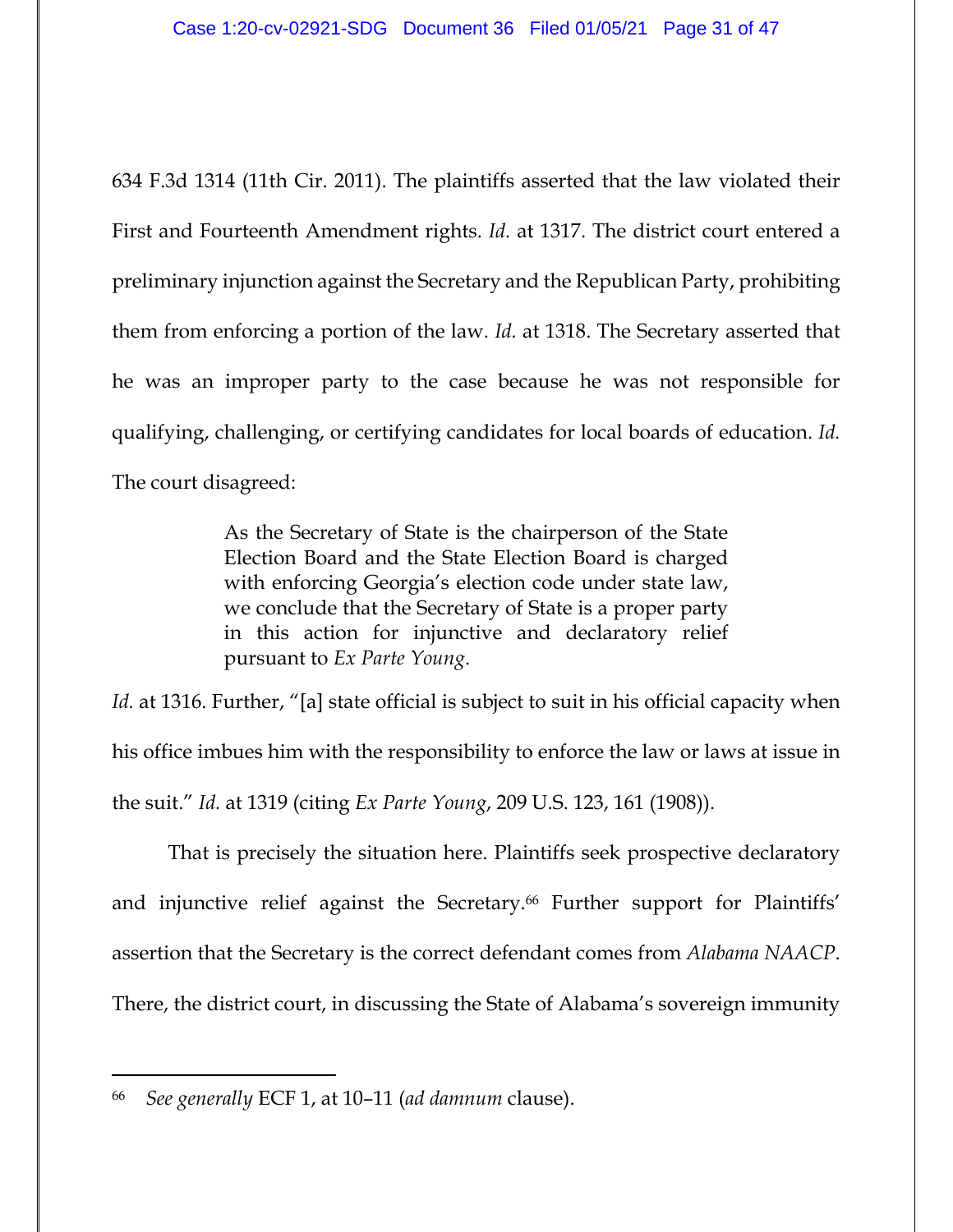argument, indicated that the Alabama Secretary of State was still an appropriate defendant against whom the plaintiffs could maintain the action:

> There is no question that the Attorney General may sue on behalf of voters under the enforcement provision of the VRA, and it is clear that other state defendants may be sued for prospective, injunctive relief under *Ex Parte Young*, 209 U.S. 123 (1908). Because the Secretary of State has been named, the suit will proceed regardless of the outcome of this discussion. The sole question here is whether the State of Alabama may be sued by a private litigant under Section 2 of the VRA.

M.D. Ala. Case No. 2:16-cv-731-WKW-SMD, ECF 45, at 18 n.7. Plaintiffs here have adequately alleged that their injuries are traceable to the Secretary.

In contesting redressability, the Secretary relies heavily on *Jacobson* and *Lewis v. Governor of Alabama*, 944 F.3d 1287 (11th Cir. 2019), arguing that ordering relief against him would do nothing because "the law remains in effect with respect to all non-parties to this suit."67 He has not, however, stated that he lacks the authority to ensure that elections for members of the Commission take place consistent with Section 2. In *Jacobson*, the Florida Secretary of State could not redress the plaintiffs' alleged injuries because she was not responsible for enforcing the challenged law. 974 F.3d at 1241–42 (noting county officials

<sup>67</sup> ECF 22-1, at 15. *See generally id.* at 14–15.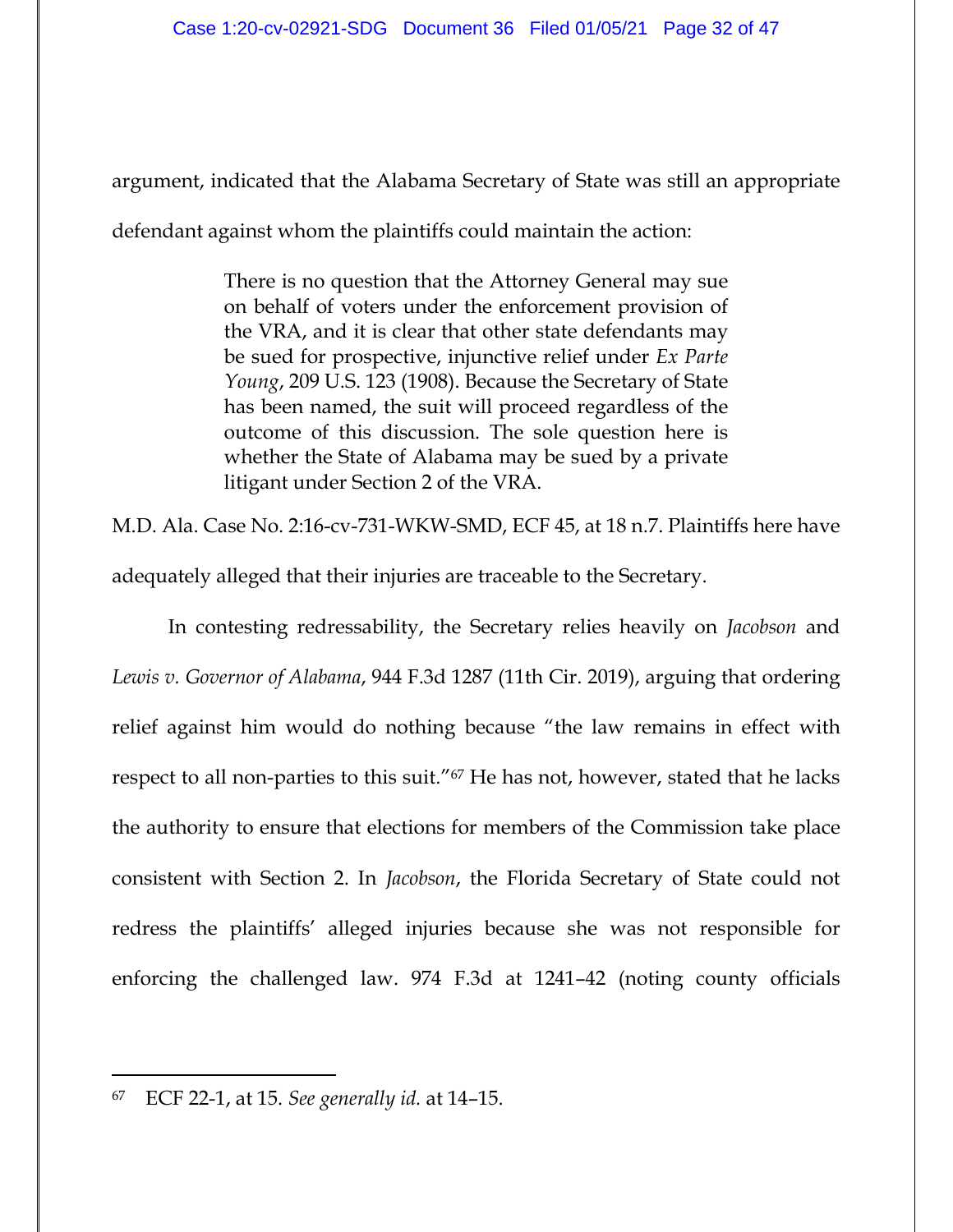independent of the secretary were responsible for placing candidates on the ballot in the prescribed order). *Lewis* is not even a voting rights case—it dealt with an equal protection challenge to minimum-wage rates in Alabama. There, the harm the plaintiffs allegedly suffered was not traceable to the Alabama Attorney General or redressable through the declaratory and injunctive relief they sought against him. 944 F.3d at 1292. The Court does not, therefore, find *Jacobson* or *Lewis* persuasive at this stage and reiterates that Plaintiffs have adequately pleaded traceability and redressability. However, they must still adduce competent evidence of those elements in order to survive summary judgment or a directed verdict at trial. *Lujan*, 504 U.S. at 561.

### **C. Failure to State a Claim**

In addition to the redressability issues discussed above, the Secretary asserts that Plaintiffs have failed to state a claim because they cannot satisfy the first *Gingles* requirement. Similar to his redressability argument, he states that the "requested relief is beyond the capacity of federal courts to fashion."68 Plaintiffs respond that the remedy to their injuries is employment of a single-member districting system for elections to the Commission.<sup>69</sup> In fact, they assert that such

<sup>68</sup> *Id.* at 16.

<sup>69</sup> ECF 23, at 14.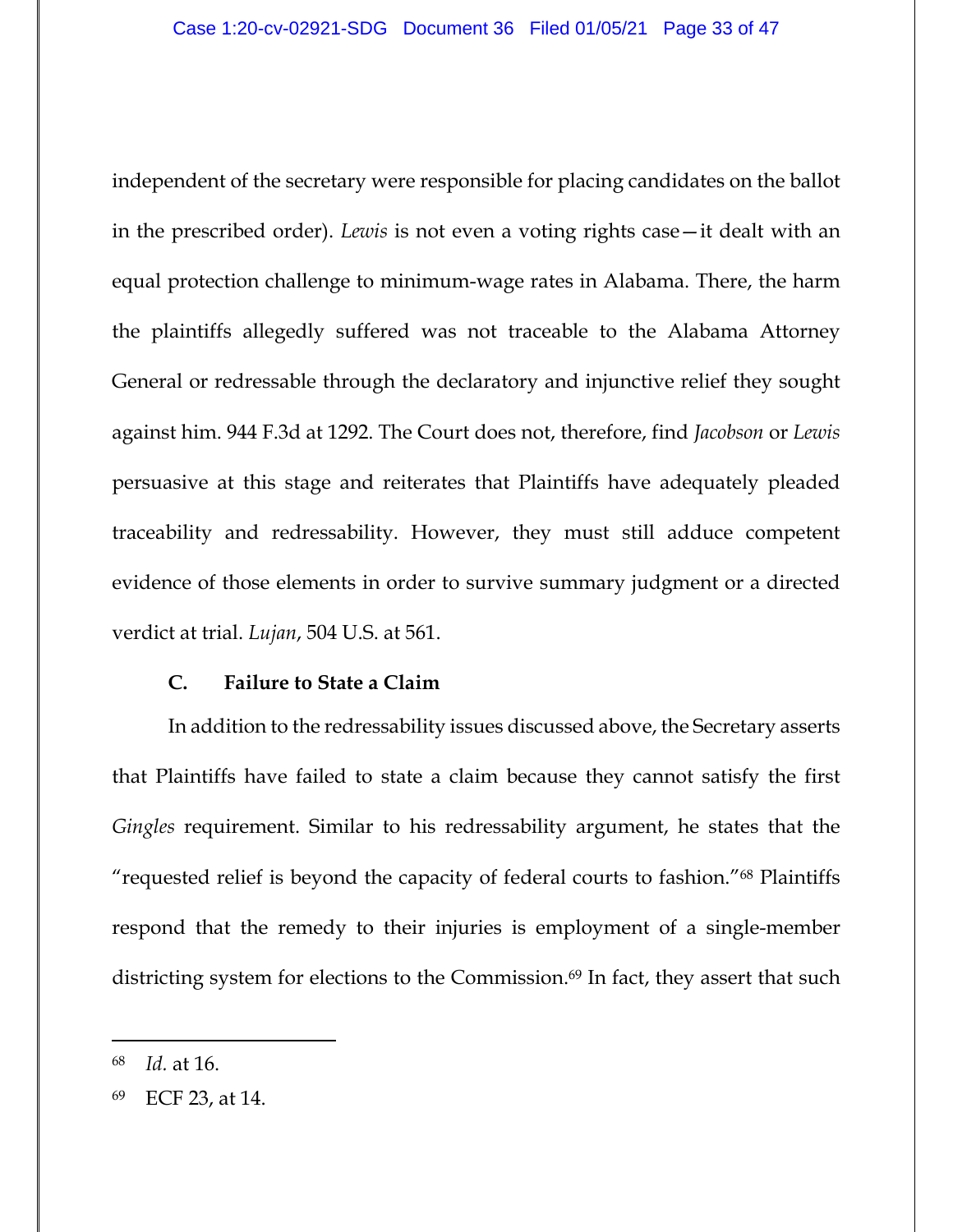a system is the *required* remedy for the harm they have suffered.70 The Secretary counters that the Court does not have the power to order relief affecting "a sovereign power's right to choose its form of government."71

As the Eleventh Circuit has noted,

[v]oting rights cases are inherently fact-intensive, particularly those section 2 vote dilution claims alleging that, due to the operation of a challenged voting scheme, minority voters are denied an equal opportunity to participate in the political process and to elect representatives of their choice. In such cases, courts must conduct a "searching practical evaluation of the 'past and present reality'" of the electoral system's operation.

*Nipper*, 39 F.3d at 1498 (Tjoflat, J. opinion) (quoting *Gingles*, 478 U.S. at 45). This

makes disposition of Plaintiffs' claim at this stage inappropriate.

# **1. The relief Plaintiffs seek is not prohibited as a matter of law.**

Under *Nipper*, the relief Plaintiffs seek for violations of Section 2 is part of the *prima facie* case they must make. 39 F.3d at 1530–31 ("The inquiries into remedy and liability, therefore, cannot be separated: A district court must determine as part of the *Gingles* threshold inquiry whether it can fashion a permissible remedy in the particular context of the challenged system."). Based largely on cases

<sup>70</sup> *Id*.; ECF 35, at 27–28.

<sup>71</sup> ECF 26, at 7.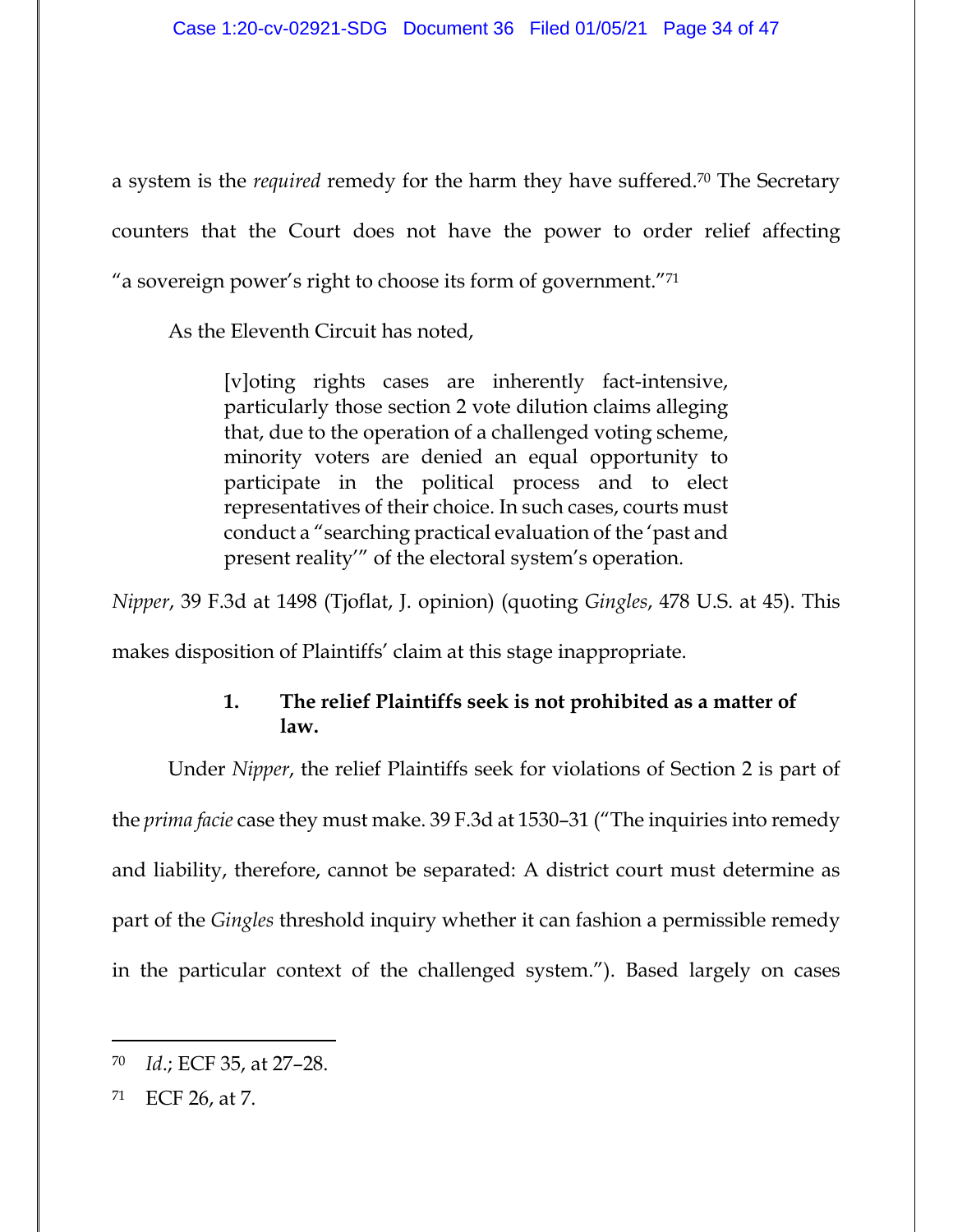involving judicial elections, the Secretary asserts that the Court lacks the authority to require Georgia to employ single-member districts for elections to the Commission.

### *i.* **Judicial elections**

To support his argument, the Secretary relies on *Nipper* itself. 39 F.3d 1494. There, the allegations about the method of electing circuit and county judges were similar to those made here: the judges were elected through a county- or circuitwide, at-large process; the judges had to reside in the county or circuit they represented; the judges' terms were staggered; and the governor had the authority to appoint someone to fill a mid-term vacancy. *Id.* at 1498–99 (Tjoflat, J., opinion). No black person had ever served on one of the relevant courts without first having been appointed to fill a vacancy. *Id.* at 1499. Distinctively, however, Florida employed a merit selection system to fill vacancies for trial judges. This process was enacted through changes to the Florida constitution that

> were clearly designed to eliminate the vices of partisan, electoral politics from the process of selecting state court judges. The goal of merit selection of judges, naturally, is to insulate them from popular pressure and to make them more willing to decide an unpopular case fairly and impartially while, at the same time, raising the level of qualifications of judicial officers.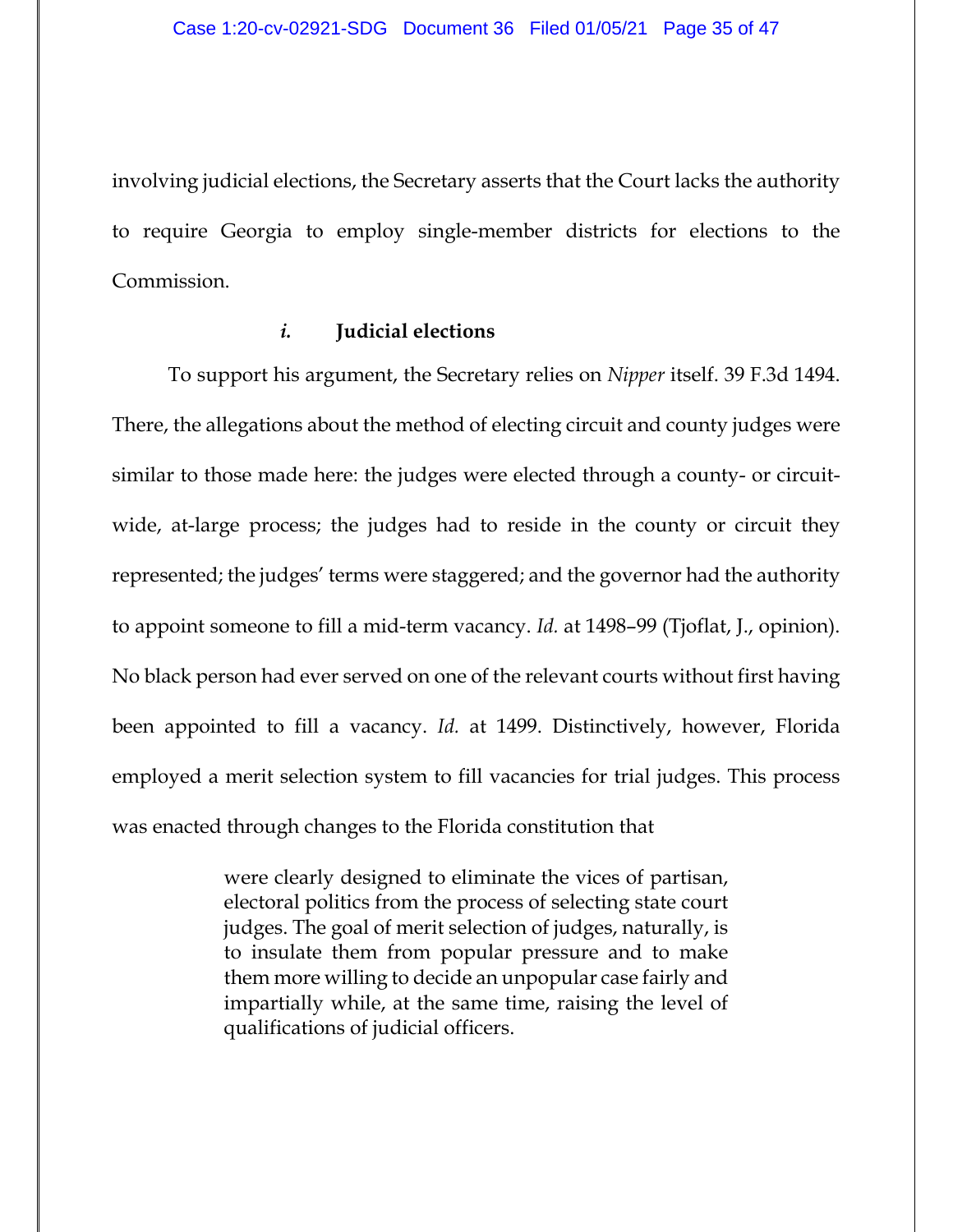*Id.* at 1501. Thus, "[t]he maintenance of the linkage between a trial court judge's territorial jurisdiction and electoral base serves to preserve judicial accountability" and helps preserve judicial independence. *Id.* at 1543, 1544.

It is clear that Section 2 applies to judicial elections, even if federal courts' power to fashion appropriate remedies may be more limited than in other vote dilution contexts. *Chisom v. Roemer*, 501 U.S. 380, 384 (1991) ("We hold that the coverage provided by the 1982 amendment is coextensive with the coverage provided by the [VRA] prior to 1982 and that judicial elections are embraced within that coverage."). Given the particularities tied to the election of judges, and the states' interest in maintaining judicial independence and accountability, *see, e.g.*, *Nipper*, 39 F.3d at 1542–47,72 the Court does not consider *Nipper* to foreclose its authority at the motion to dismiss stage to award the type of remedy Plaintiffs seek. Although the Commission is established in the Georgia constitution, elections for its members are governed by statute. The Secretary has not put

<sup>72</sup> This portion of Chief Judge Tjoflat's *Nipper* opinion was endorsed in the fourjudge concurrence written by Judge Edmondson. 39 F.3d at 1547 ("I understand Part V of the Chief Judge's opinion to conclude that each of the remedies discussed is precluded given the State's interest in and right to formulate its own judicial system. I concur in this conclusion, which I see as the holding of this case.") (Edmondson, J. concurring in opinion in part and concurring in judgment).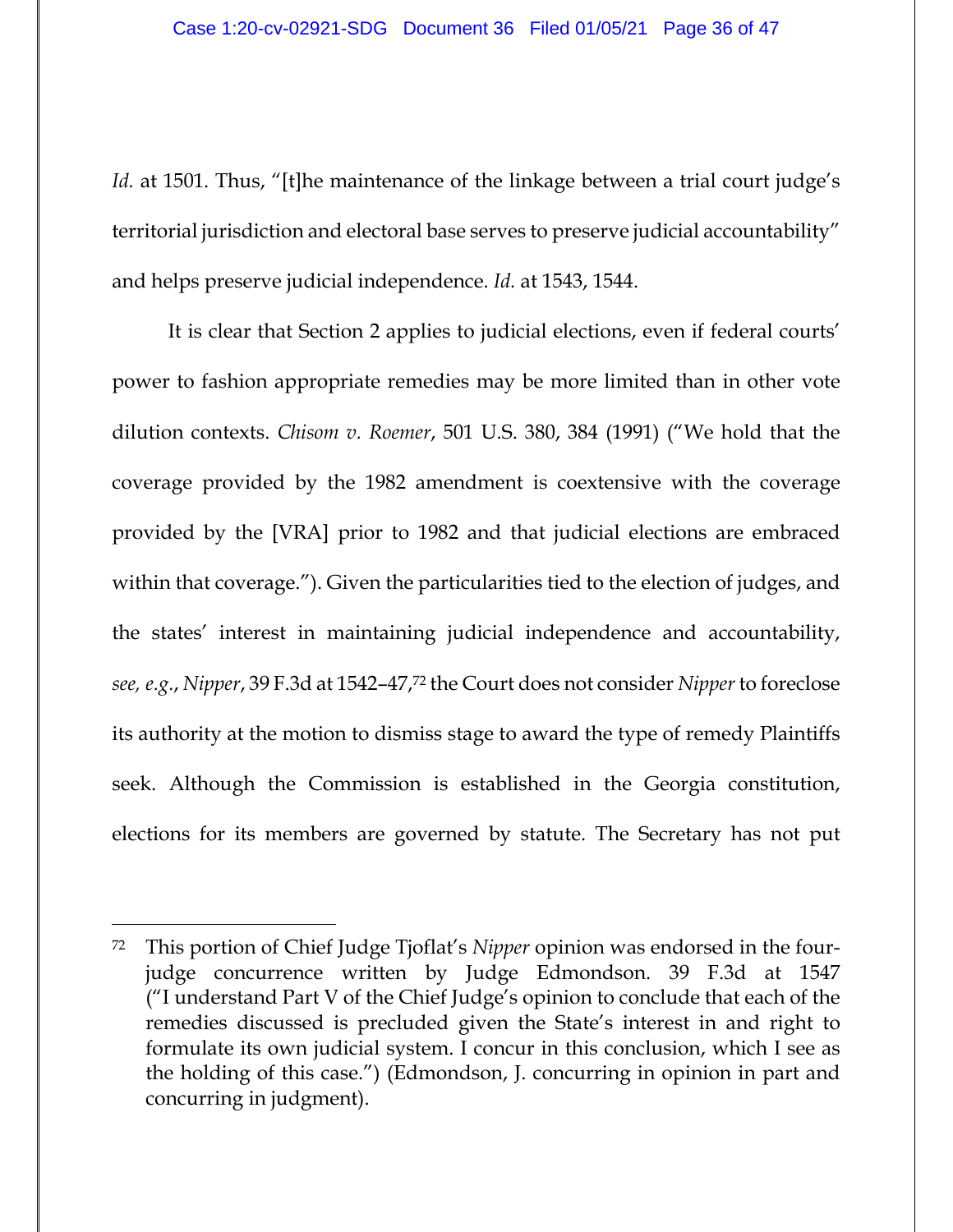forward any argument that would permit the Court to conclude *as a matter of law* that Georgia has the same type of interest in the structure of an administrative agency as it does in one of the three primary branches of government—despite counsel's suggestion during argument that the Commission has both quasijudicial and quasi-legislative functions.73

The Secretary also relies on the district court's opinion in *Alabama NAACP* issued after a six-day bench trial—to support his contention that the Court cannot grant Plaintiffs the relief they seek.74 Case No. 2:16-cv-731-WKW [WO], 2020 U.S. Dist. LEXIS 18938 (M.D. Ala. Feb. 5, 2020). In *Alabama NAACP*, the plaintiffs challenged Alabama's method of conducting state-wide, at-large elections for appellate court judges. *See generally id.* Moreover, the judicial elections system was "[a]t its core . . . about Alabama's choice of the form of its government, specifically the judicial branch." *Id.* at \*36. At the pleading stage, however, the district court denied the defendants' Rule 12(b)(6) motion and concluded that a plaintiff need only show the facial plausibility of the sought-after remedy, consistent with

<sup>73</sup> *See, e.g.*, *Nipper*, 39 F.3d at 1534–35 ("Trial court judges, on the other hand [in contrast to legislators], are neither elected to be responsive to their constituents nor expected to pursue an agenda on behalf of a particular group.") (Tjoflat, J., opinion) (footnote omitted).

<sup>74</sup> ECF 22-1, at 16–18.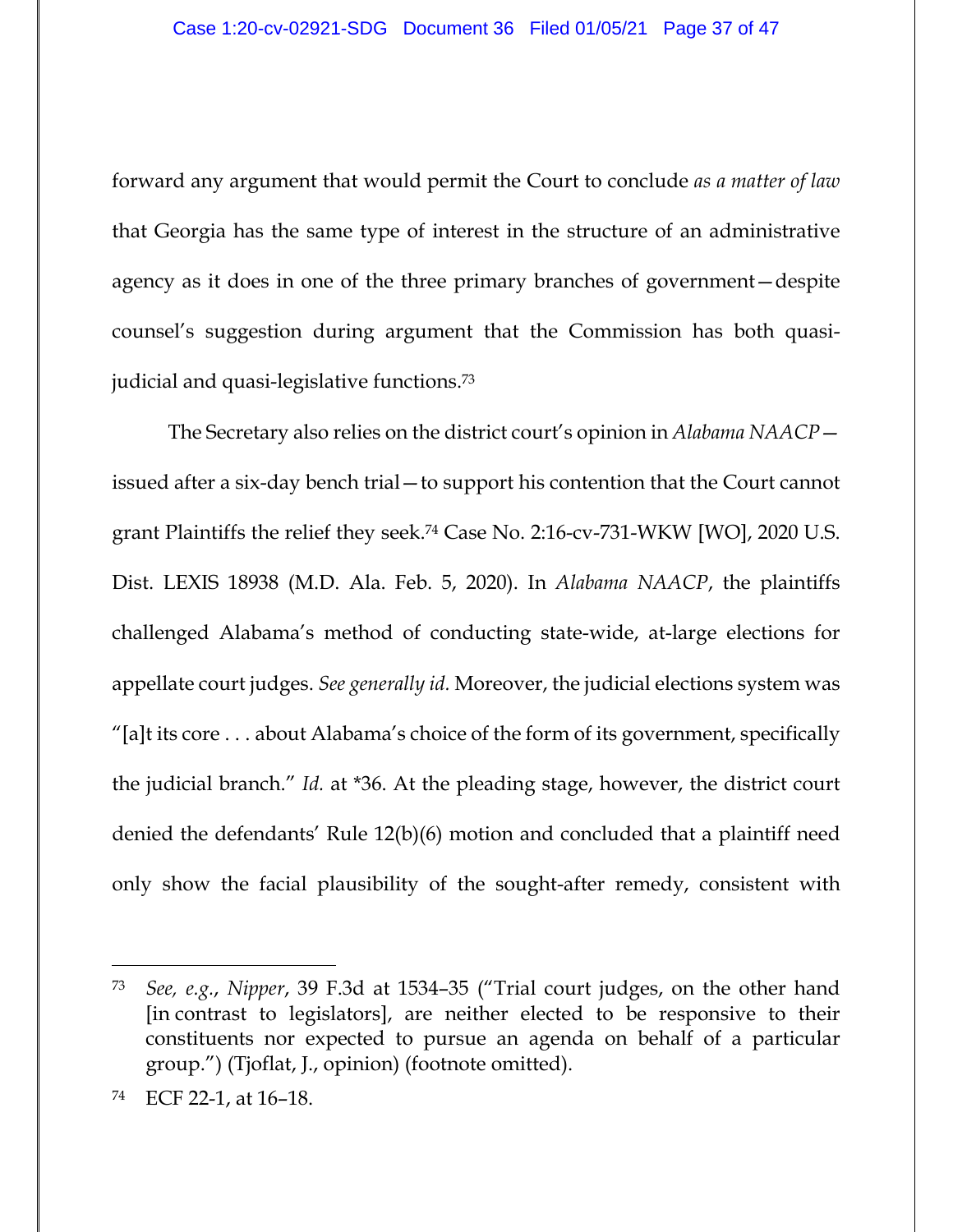traditional pleading standards. M.D. Ala. Case No. 2:16-cv-731-WKW-SMD, ECF

45, Aug. 31, 2017 Mem. Op. & Order at 6–7 (citing *Iqbal*, 556 U.S. at 678). *See* 

*generally id.* at 6–14. The court further noted:

Defendants may very well prove that subdistricting cannot work in this context. But dismissing Plaintiffs' case, without giving them a chance to conduct discovery and adduce evidence, would require the authority of nothing less than a spotted-dog case. Because no such case exists, the court cannot conclude, as a matter of law, that subdistricting *never* can be employed as a remedy in a vote dilution challenge to a state system of appellate judicial elections.

*Id.* at 13–14.75 Here, counsel for the Secretary conceded during oral argument that the single-member districts proposed by Plaintiffs would be "very compelling evidence" if the Court had the power to award such relief.76 *See, e.g., Ga. State Conference of the NAACP v. Fayette Cnty. Bd. of Comm'rs*, 952 F. Supp. 2d 1360, 1366 (N.D. Ga. 2013) (where "the challenged system is at-large voting, just as in *Gingles*[,] the adequate alternative electoral system is simply single-member districting, which is a workable regime and an available remedy.").

<sup>75</sup> According to that most trusted of reference resources, Wikipedia, a "spotted dog case" is a term used in Alabama to refer to "a precedent whose facts are 'on all fours' with the case at hand." *Commanding precedent*, https://en.wikipedia.org/wiki/Commanding\_precedent (last visited Dec. 17, 2020).

<sup>76</sup> ECF 35, at 40.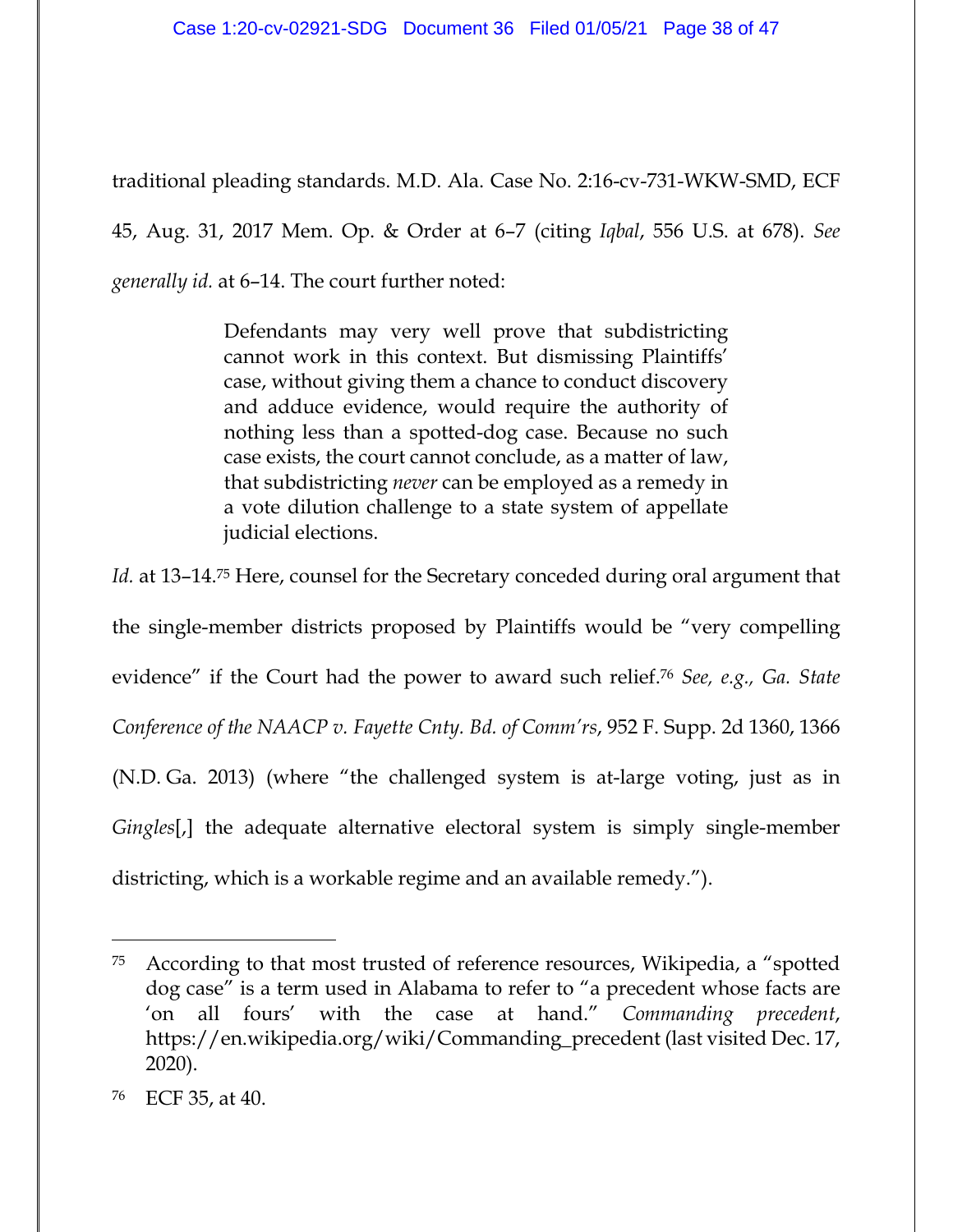Thus, even in the cases on which the Secretary relies, judicial elections were treated somewhat differently from vote-dilution challenges concerning other elected offices.77 Both *Nipper* and *Alabama NAACP* were decided after bench trials. *Nipper*, 39 F.3d at 1497 (five-day bench trial); *Alabama NAACP*, 2020 U.S. Dist. LEXIS 18938, at \*10 (six-day bench trial). And, in *Alabama NAACP*, the district court, after extensive analysis, rejected the very argument the Secretary urges this Court to adopt.

Based on the allegations in the Complaint and at this stage of the litigation, the Court finds more persuasive the factual parallels between the instant action and *Solomon*, 899 F.2d 1012. There the plaintiffs challenged the method of electing county commission and school board members as violative of Section 2. The officials served staggered terms and had to run from the district in which they lived, but the elections were on a county-wide, at-large basis. *Id.* at 1013–14. The plaintiffs asserted that the court should direct the county to be divided into five single-member districts for voting purposes, so that African Americans would be a majority in one of the districts. *Id.* at 1014. An *en banc* Eleventh Circuit concluded that the plaintiffs had satisfied the three *Gingles* factors, but were equally divided

<sup>77</sup> Counsel for Plaintiffs also made note of this point during oral argument. ECF 35, at 22–23.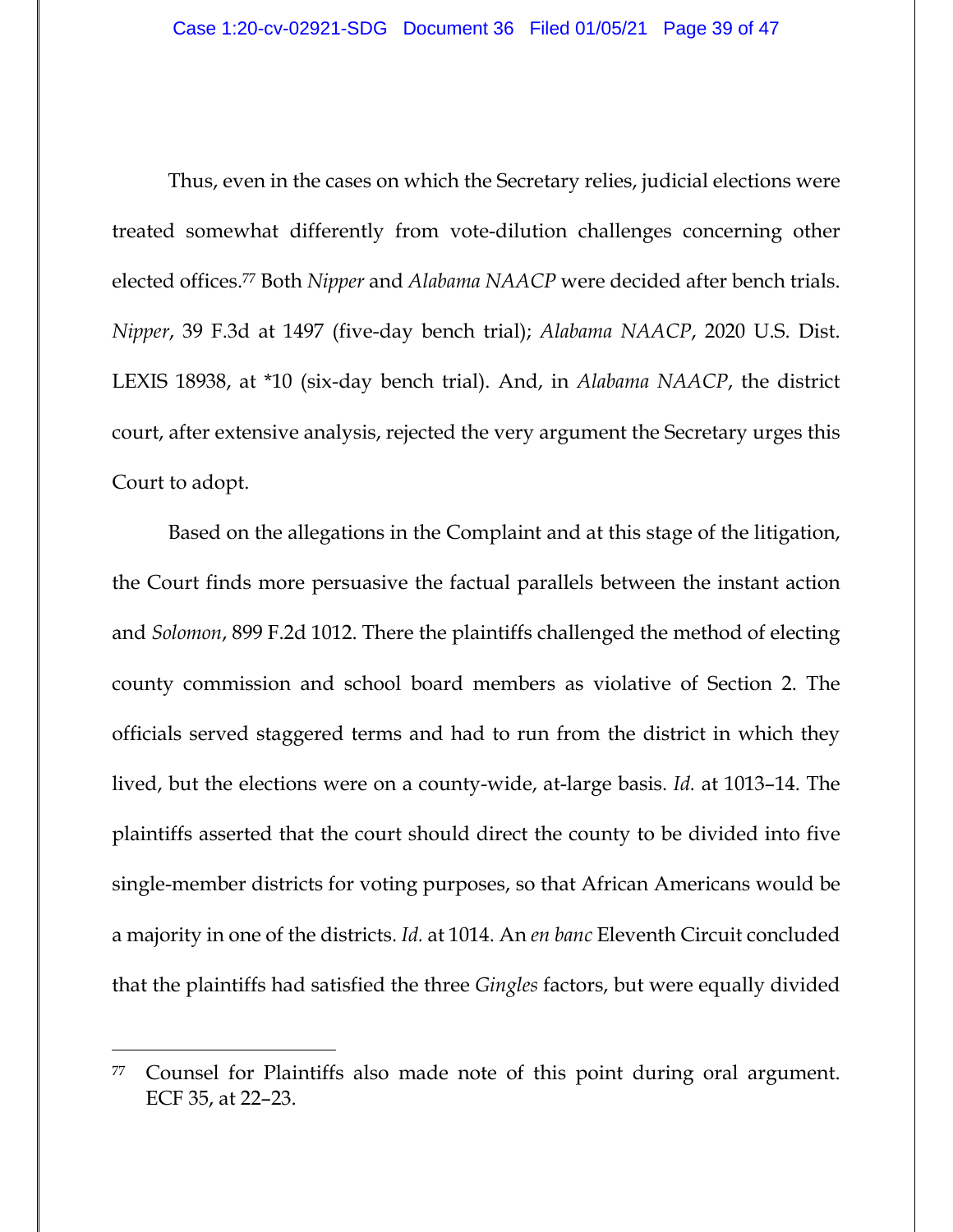on the "legal effect of proving those factors," and remanded the case to the district court with instructions. *Id.* at 1013.

Similarly here, Plaintiffs allege that members of the Commission are elected "at large" by all Georgia voters in partisan elections; serve six-year staggered terms; and must be residents of one of five districts.78 These factors, according to Plaintiffs, contribute to the dilution of their votes, which is prohibited by Section 2.79 The Court of Appeals' decision in *Solomon* makes clear that such allegations can state a claim.

What's more, and as counsel for the Secretary noted during oral argument, the *Gingles* factors present mixed questions of law and fact.80 *See also Solomon*, 899 F.2d at 1017 n.6. This makes it particularly inappropriate to foreclose at the pleading stage Plaintiffs' opportunity to prove their claims. Section 2 expressly requires the Court to consider the "totality of the circumstances" in determining whether a violation has occurred. 52 U.S.C. § 10301(b). Without a factual record, the Court declines the Secretary's invitation to hold that, because elections for the

<sup>78</sup> ECF 1, ¶¶ 11–12.

<sup>79</sup> *See generally* ECF 1.

<sup>80</sup> ECF 35, at 5.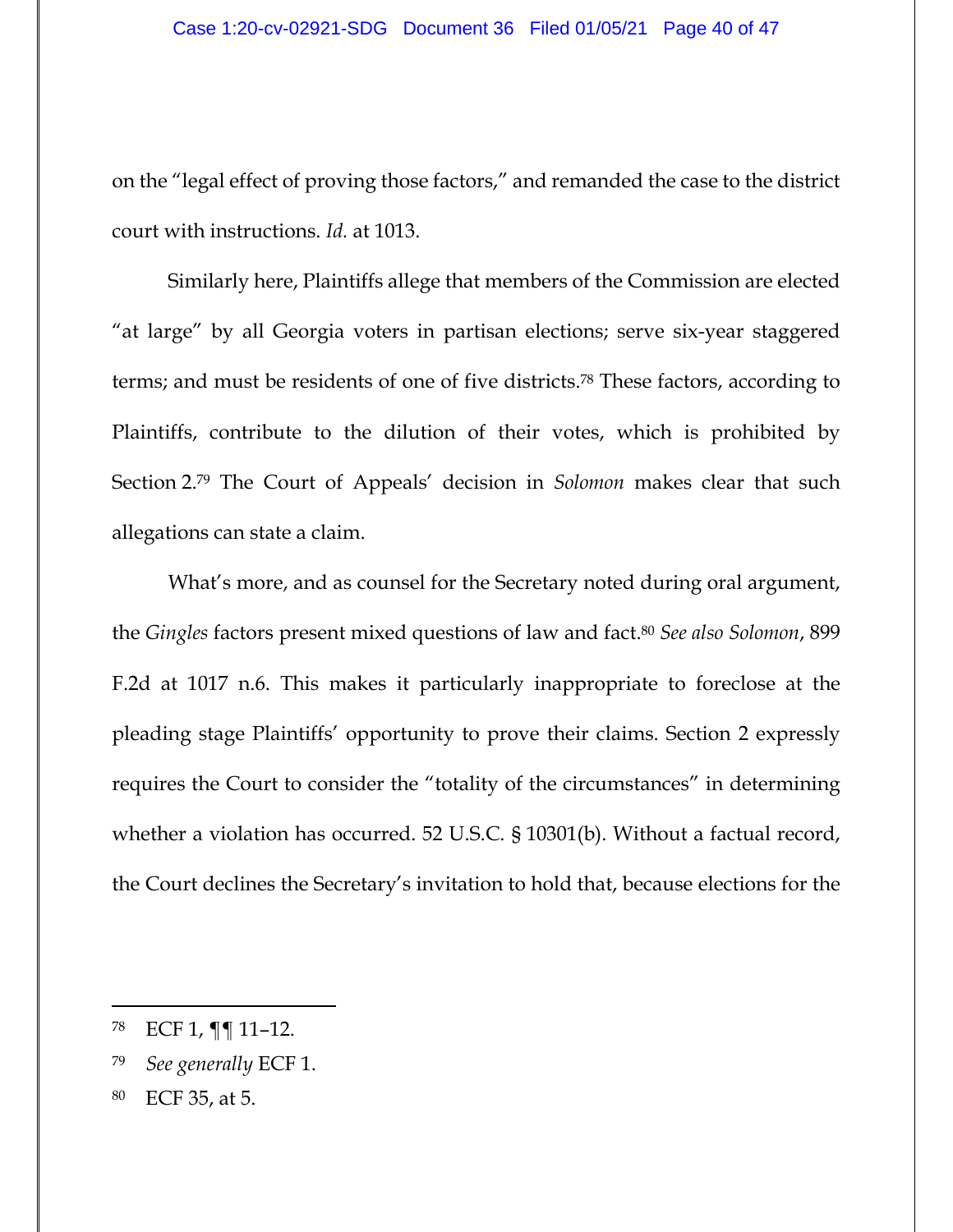Commission purportedly implicate Georgia's chosen form of government, the Court lacks the power to award the relief Plaintiffs seek.

#### *ii.* **Sovereigns v. subdivisions**

During oral argument, counsel for the Secretary emphasized that "sovereigns" (*i.e.*, the State of Georgia) must be treated differently from political subdivisions for purposes of Section 2 claims.<sup>81</sup> But, as noted above and by counsel for Plaintiffs, nothing in the language of Section 2 itself supports that position.82 On its face, the statute applies equally to *states* and their political subdivisions. 52 U.S.C. § 10301. The adoption of the Fourteenth and Fifteenth Amendments overrode any sovereign immunity to which states themselves might otherwise have been constitutionally entitled—and Section 2 is a valid expression of congressional enforcement power under those amendments. *Marengo Cnty. Comm'n*, 731 F.2d at 1557–61.

Thus, the suggestion that the Court lacks the power to remedy the harm Plaintiffs allegedly suffered cannot pass muster at this stage. "No government entity has a 'vested right' to continue practices validly prohibited by Congress." *Id.* at 1554. The Secretary has not presented any basis for why—especially at the

<sup>81</sup> *See, e.g.*, *id.* at 13–17.

<sup>82</sup> *Id*. at 24.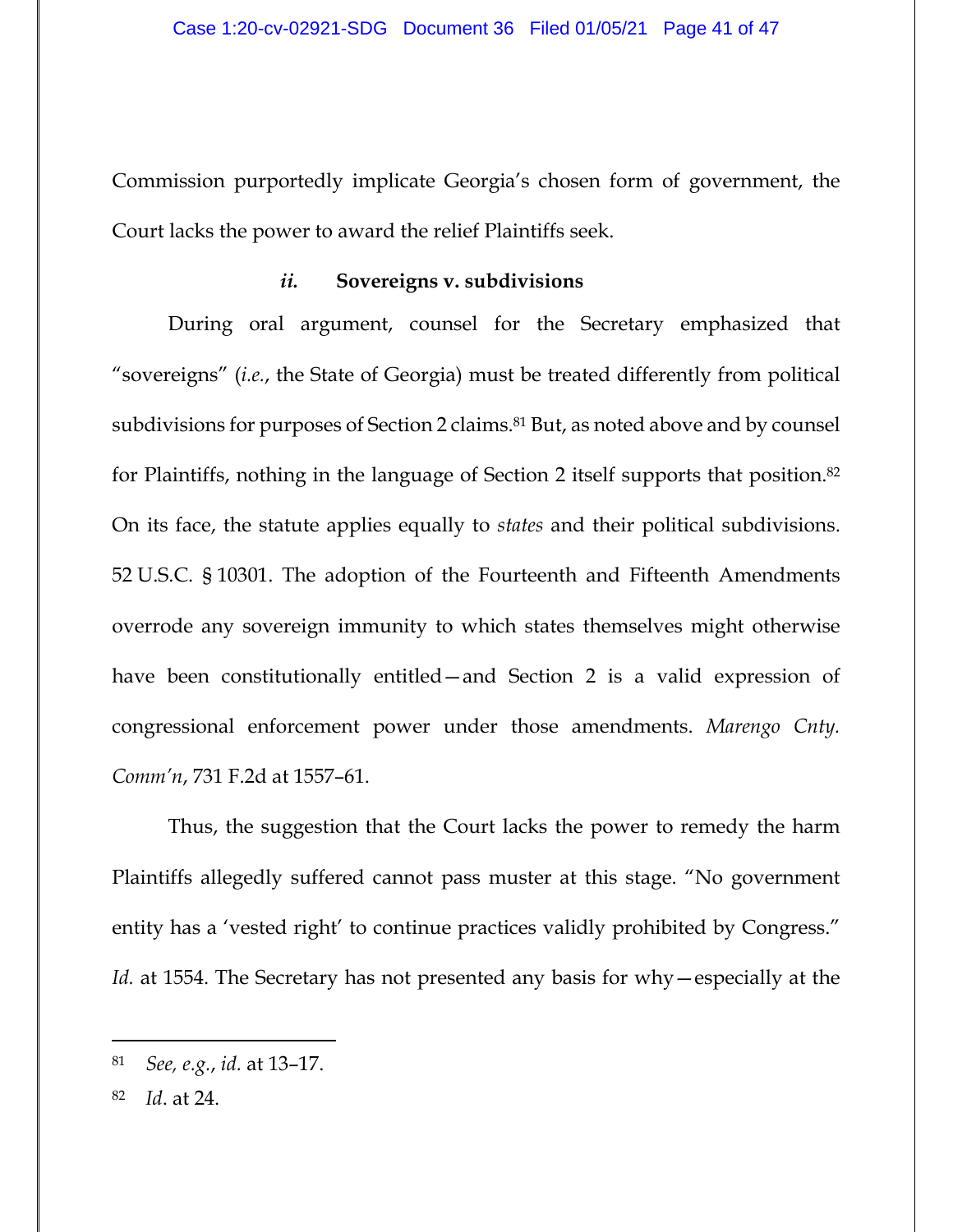motion to dismiss stage—this Court should essentially exempt "sovereigns" from

the same vote dilution analyses that clearly apply to their political subdivisions.

The states have an important interest in determining their election practices. But Congress could reasonably conclude that practices with discriminatory results had to be prohibited to reduce the risk of constitutional violations and the perpetuation of past violations. . . .

The Voting Rights Act does not conflict with any provision of the Constitution that protects individual rights from impairment by Congress and the states. The only interests that section 2 arguably impairs are the states' interests in adopting electoral practices that have a discriminatory result. Such a state interest is a contradiction in terms.

*Id.* at 1561, 1562 n.27.

The Court does have concerns about its ability to impose on the State of Georgia the remedy Plaintiffs seek.83 But, Plaintiffs have sufficiently alleged that their proposed remedy is facially plausible and that is all that is required at this point. *Iqbal*, 556 U.S. at 678.

## **2. The remaining** *Gingles* **and Senate Report factors**

Because the Secretary has only challenged Plaintiffs' purported inability to satisfy the first *Gingles* factor, the Court does not extensively address the second

<sup>83</sup> *See, e.g.*, *id.* at 26–30.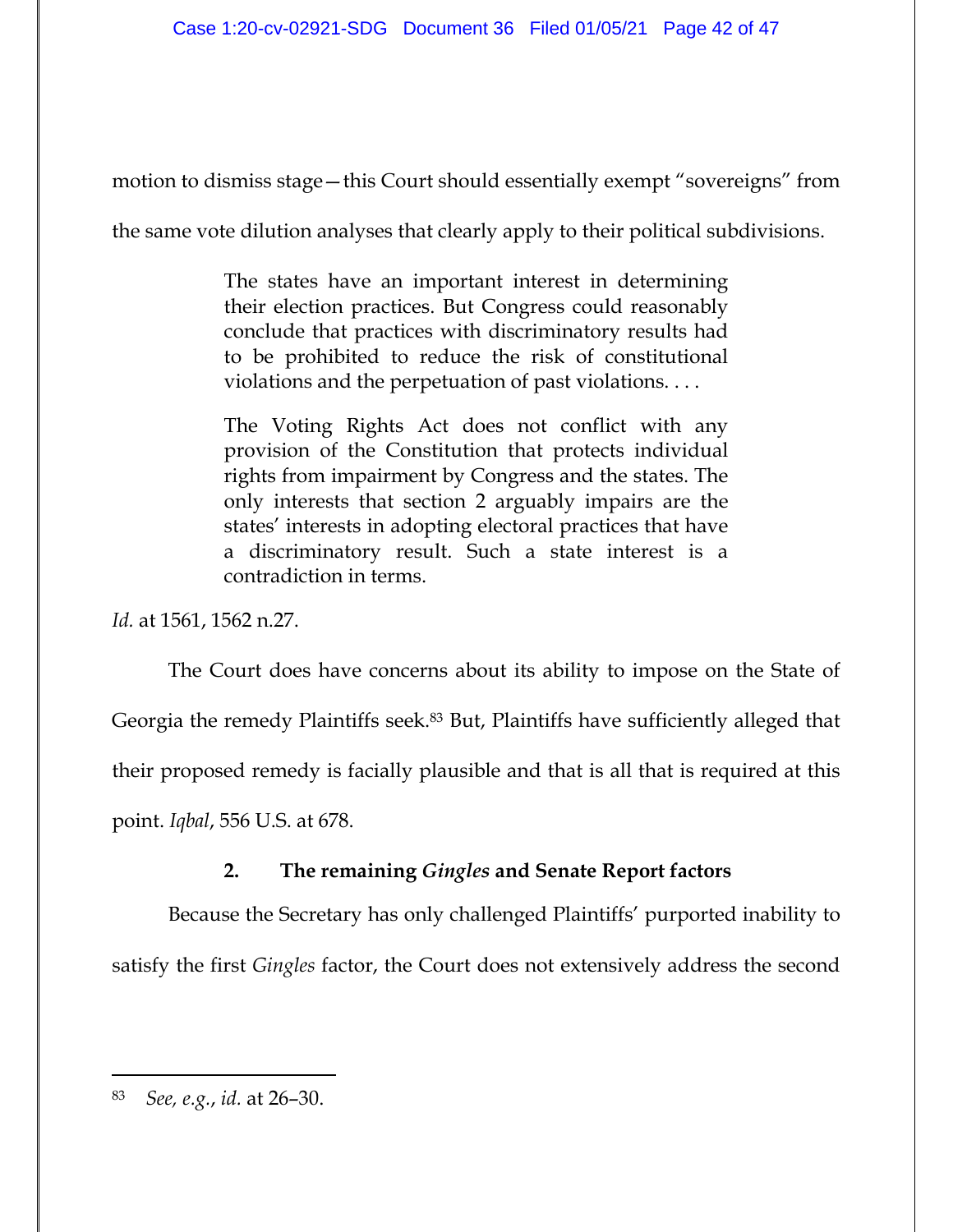and third factors or the Senate Report factors. Some mention of them is, however, warranted.

Plaintiffs allege that black voters are politically cohesive and that whitemajority votes are sufficient to block them from electing their candidates of choice to the Commission.84 *Gingles*, 478 U.S. 50–51. They plead that they are a sufficiently compact and numerous group and that they would constitute a majority in one district (which proposed district encompasses the county where Plaintiffs reside).85 Plaintiffs' additional allegations line up with the Senate Report factors as well.86 Sitting by designation and writing for the unanimous panel in *Marengo County Commission*, Judge John Minor Wisdom wrote that "[t]he history of discriminatory voting practices is far too complex for any court to conclude that a statute was *not* enacted with discriminatory intent simply because blacks could not vote when the statute was adopted." 731 F.2d at 1552 n.10 (emphasis added).87 While intent is not a necessary component of Plaintiffs' claim, it can serve as

86 *Compare* ECF 1, ¶¶ 11–35 *with Solomon*, 899 F.2d at 1015–16.

<sup>84</sup> ECF 1, ¶¶ 20–23.

<sup>85</sup> *Id.* ¶¶ 18–19; ECF 1-3 (illustrative districting plan showing one majorityminority district).

<sup>87</sup> At the time of the *Marengo County Commission* decision, Judge Wisdom was a Senior Circuit Judge for the Fifth Circuit Court of Appeals.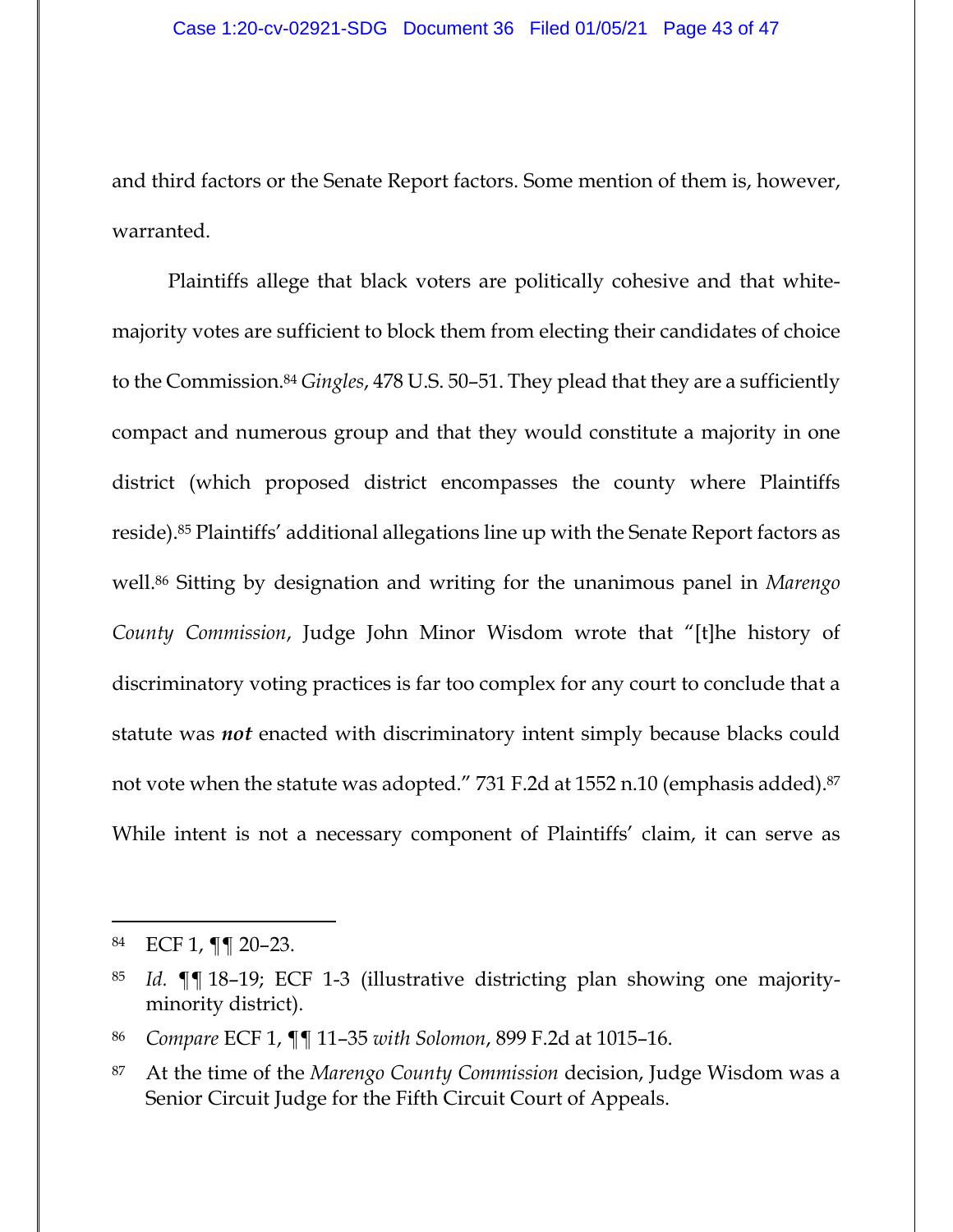circumstantial evidence when the voting procedure at issue has a discriminatory result. *Id.* (citation omitted). Given Plaintiffs' allegations about the timing of the shift to the state-wide election of members of the Commission, the Complaint plausibly suggests that the change was made with the intent to discriminate.

The *Gingles* factors are necessary prerequisites to proving a vote dilution claim. *Nipper*, 39 F.3d at 1513. That said, the Complaint contains sufficient factual allegations to plausibly demonstrate the existence of the remaining *Gingles* factors and many of the Senate Report factors. *Twombly*, 550 U.S. at 570; *Am. Dental Ass'n,*  605 F.3d at 1289. This does not, however, diminish Plaintiffs' obligation to come forward with sufficient evidence at the summary judgment stage and trial to prove those factors.

## **D. Sovereign Immunity**

Finally, the Secretary asserts that, if this action is construed as one against the State of Georgia, Plaintiffs' claims should be barred by sovereign immunity.88 The Eleventh Amendment to the United States Constitution prohibits, among other things, suits against a State by a citizen of that state. *See, e.g.*, *Ala. NAACP,* 949 F.3d 647, 649 (11th Cir. 2020) (citing *Hans v. Louisiana*, 134 U.S. 1, 10–15 (1890)).

<sup>88</sup> ECF 22-1, at 19–20.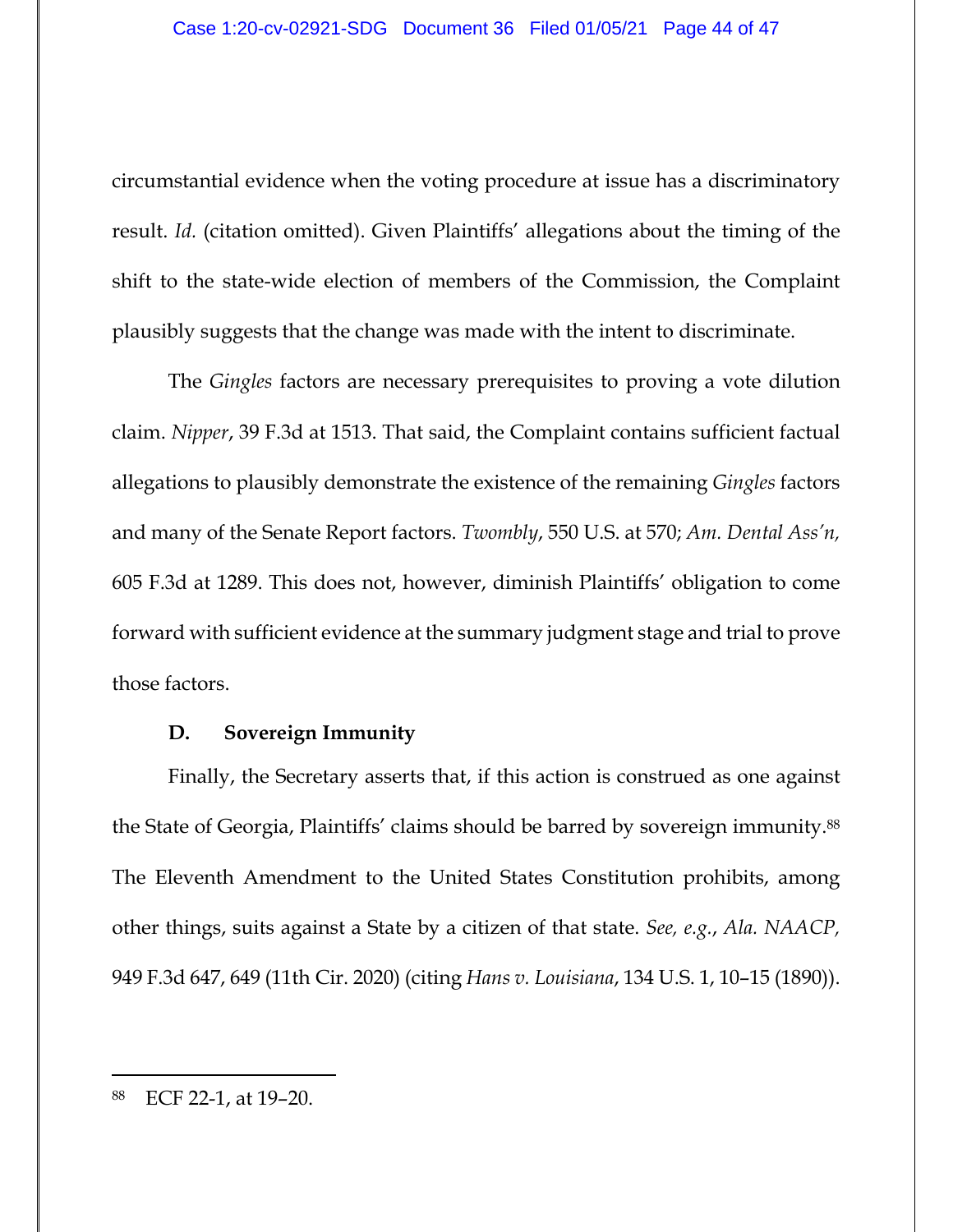Under the Fourteenth Amendment, however, Congress can abrogate states' sovereign immunity to redress discriminatory state action when it unequivocally expresses the intent to do so. *Id.* at 649–50.

In his opening brief, the Secretary argues that Section 2 should not be interpreted to abrogate Georgia's immunity from suit because that would have "massive implications for our system of government."89 In support of his contention, the Secretary points to the recent Eleventh Circuit decision in *Alabama NAACP*.<sup>90</sup> The problem with this argument—as counsel for the Secretary has acknowledged—is that it relies on the *dissenting* opinion. The majority in *Alabama NAACP* clearly held that Section 2 abrogates the states' sovereign immunity:

> By design, the VRA was intended to intrude on state sovereignty to eradicate state-sponsored racial discrimination in voting. Because the Fifteenth Amendment permits this intrusion, Alabama is not immune from suit under § 2 of the VRA. Nor is § 2 any great indignity to the State. Indeed, "it is a small thing and not a great intrusion into state autonomy to require the [S]tates to live up to their obligation to avoid discriminatory practices in the election process."

*Id.* at 655 (footnote omitted) (citing *Marengo Cnty. Comm'n*, 731 F.2d at 1561). This holding is consistent with that court's earlier decision in *Marengo County* 

<sup>89</sup> *Id.* at 20.

<sup>90</sup> *Id*.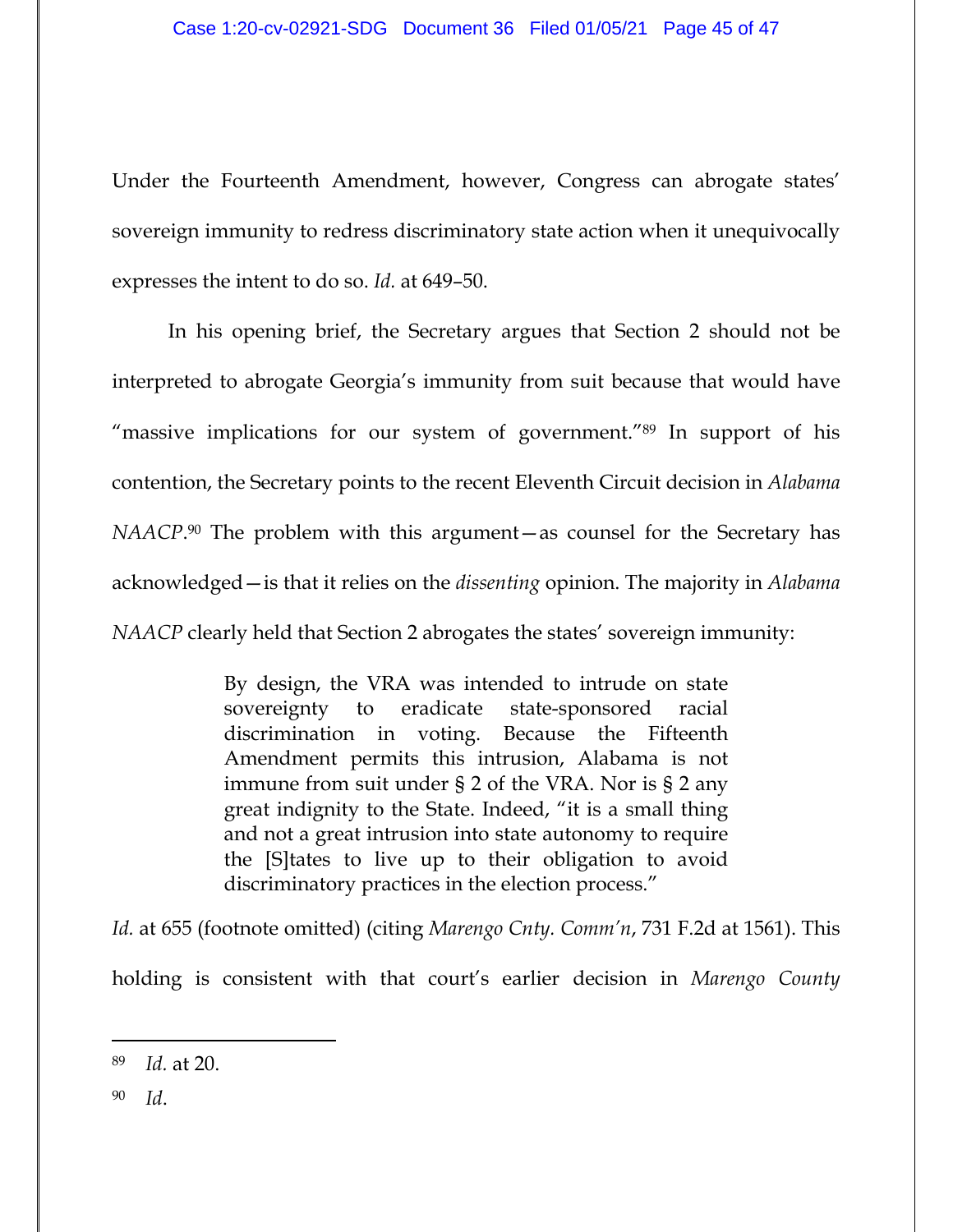*Commission*. 731 F.2d at 1560–61 ("The Civil War Amendments overrode state autonomy apparently embodied in the Tenth and Eleventh Amendments."). Accordingly, the Secretary's sovereign immunity argument is foreclosed by binding Eleventh Circuit precedent that this Court must follow.

#### **IV. Conclusion**

The Secretary's motion to dismiss [ECF 22] is **DENIED**. The Secretary is **DIRECTED** to answer the Complaint within 21 days after entry of this Order. The parties shall conduct their Rule 26(f) conference within 14 days after the Secretary answers. Discovery shall commence and the parties shall serve their initial disclosures and submit a Joint Preliminary Report and Discovery Plan within 30 days after the Secretary files his answer. Plaintiffs' request that discovery begin notwithstanding the pendency of the Secretary's motion to dismiss, which was submitted to Chambers pursuant to the Court's Standing Order, is **DENIED AS MOOT**. If the parties are unable to agree on a proposed timeline for discovery and